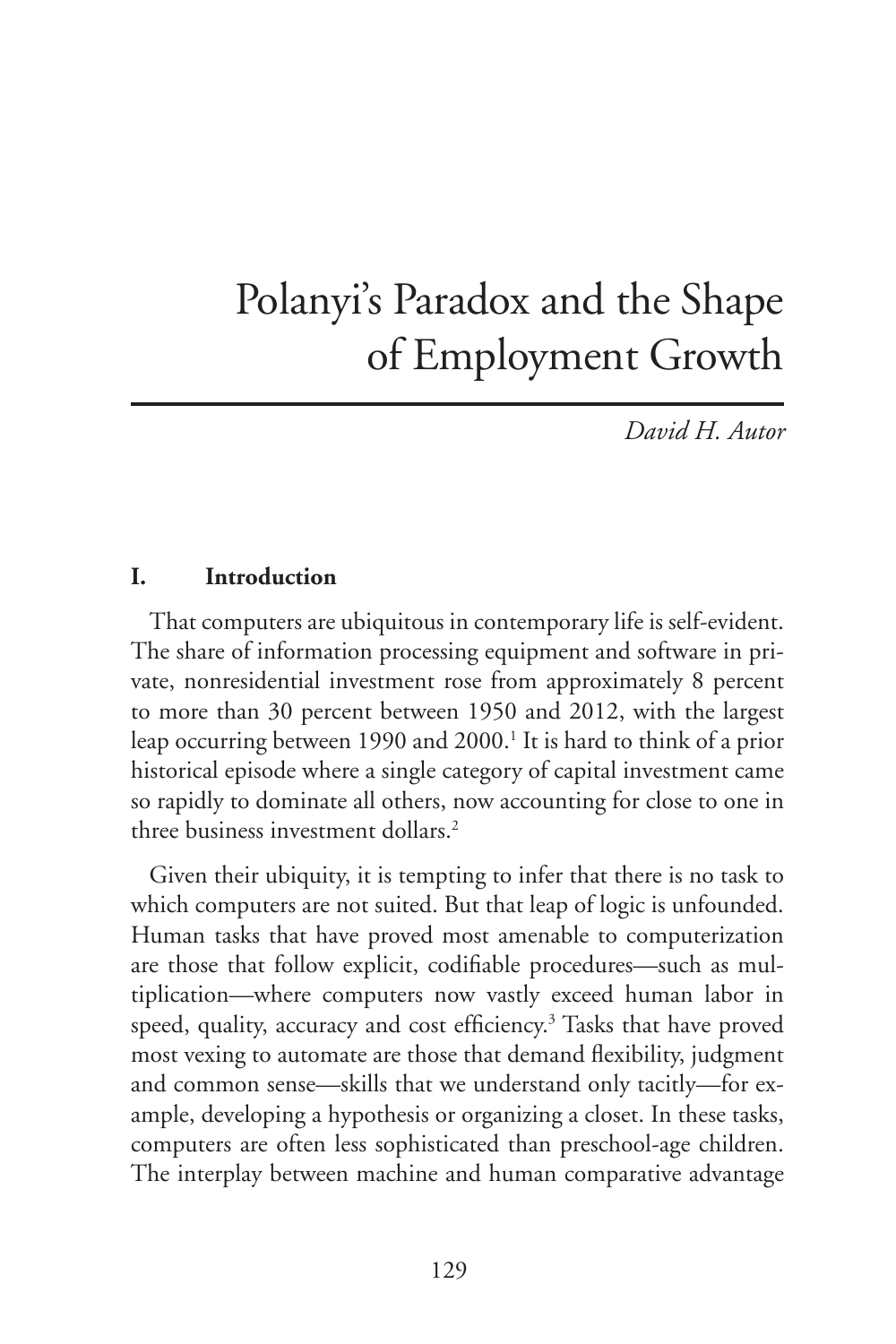allows computers to substitute for workers in performing routine, codifiable tasks while amplifying the comparative advantage of workers in supplying problem-solving skills, adaptability and creativity. Understanding this interplay is central to interpreting and forecasting the changing structure of employment in the U.S. and other industrialized countries. This understanding is also is at the heart of the increasingly prominent debate about whether the rapid pace of automation threatens to render the demand for human labor obsolete over the next several decades.

This paper offers a conceptual and empirical overview of the evolving relationship between computer capability and human skill demands. I begin by sketching the historical thinking about machine displacement of human labor, and then consider the contemporary incarnation of this displacement—labor market polarization, meaning the simultaneous growth of high-education, high-wage and loweducation, low-wages jobs—a manifestation of Polanyi's paradox. I discuss both the explanatory power of the polarization phenomenon and some key puzzles that confront it. I finally reflect on how recent advances in artificial intelligence and robotics should shape our thinking about the likely trajectory of occupational change and employment growth.

 A key observation of the paper is that journalists and expert commentators overstate the extent of machine substitution for human labor and ignore the strong complementarities that increase productivity, raise earnings and augment demand for skilled labor. The challenges to substituting machines for workers in tasks requiring flexibility, judgment and common sense remain immense. Contemporary computer science seeks to overcome Polanyi's paradox by building machines that learn from human examples, thus inferring the rules that we tacitly apply but do not explicitly understand.

## **II. A Brief History of Automation Anxiety**

Anxiety about the adverse effects of technological change on employment has a venerable history.<sup>4</sup> In the early 19th century, a group of English textile artisans calling themselves the Luddites staged a machine-trashing rebellion in protest of the rapid automation of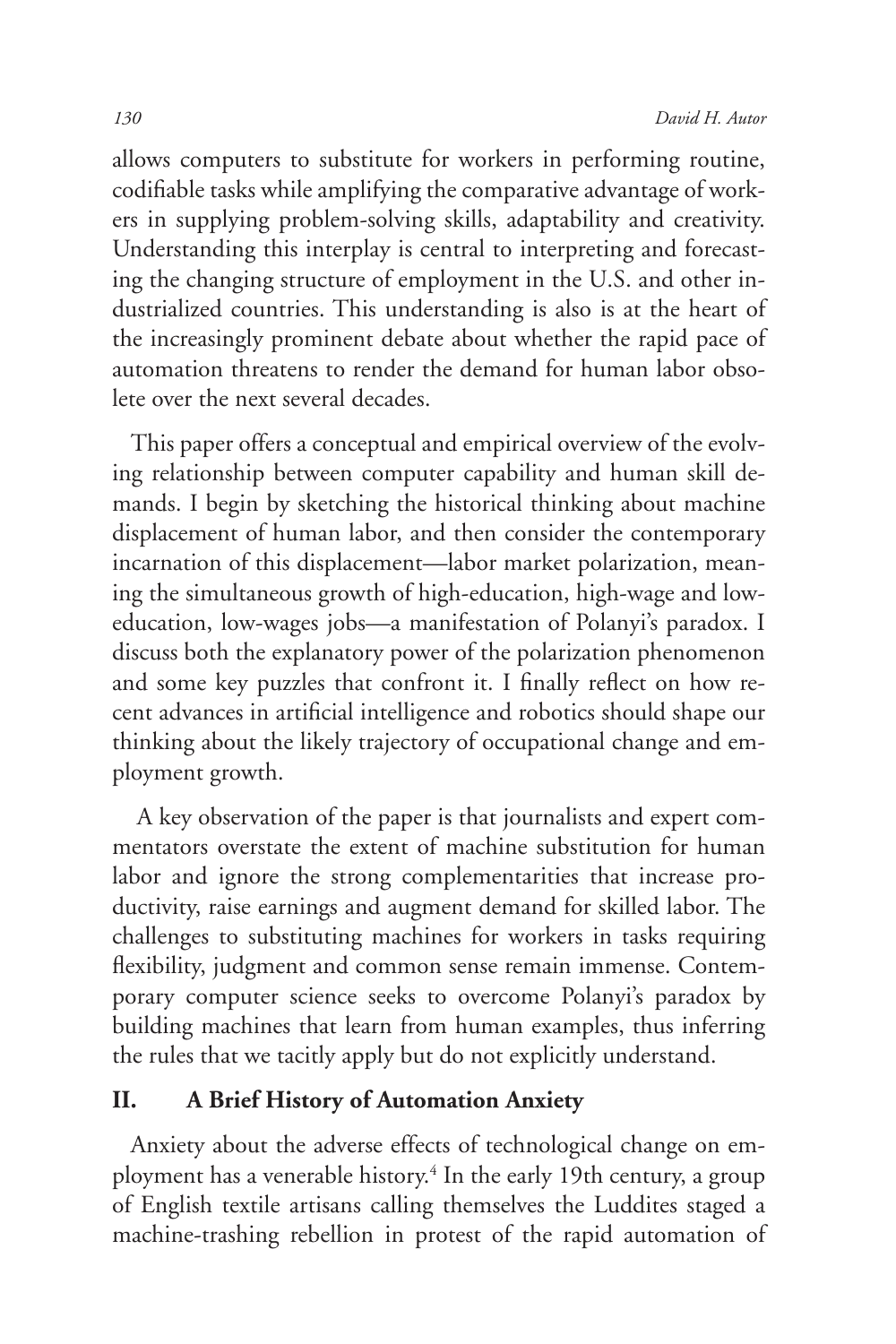textile production, which they feared jeopardized their livelihoods. Their actions earned the term Luddite an (unflattering) entry in the popular lexicon. Economists have historically rejected the concerns of the Luddites as an example of the "lump of labor" fallacy, the supposition that an increase in labor productivity inevitably reduces employment because there is only a finite amount of work to do. While intuitively appealing, the notion that productivity gains reduce employment has received little historical support. The employment-topopulation ratio, for example, rose over the course of the 20th century as women moved from home to market, and the unemployment rate fluctuated cyclically, with no long-term increase.

Yet, despite sustained increases in material standards of living, fear of the adverse employment consequences of technological advancement has recurred repeatedly in the 20th century. In his widely discussed Depression-era essay "Economic Possibilities for our Grandchildren," John Maynard Keynes (1930) foresaw that in a century's time, "we may be able to perform all the operations of agriculture, mining, and manufacture with a quarter of the human effort to which we have been accustomed." Keynes viewed these developments as posing short-term challenges, "For the moment the very rapidity of these changes is hurting us and bringing difficult problems to solve. … We are being afflicted with a new disease of which some readers may not yet have heard the name, but of which they will hear a great deal in the years to come—namely, technological unemployment." But Keynes was sanguine about the long run, opining that "this is only a temporary phase of maladjustment," and predicting that the 15-hour workweek (supporting a high standard of living) would be commonplace in a century's time.

Keynes' projection that the maladjustment was "temporary" was a bold one given that he was writing during the Great Depression. But the end of the Second World War seemed to affirm the rising prosperity that Keynes had foreseen. Perhaps more surprising is that "automation anxiety" recurred two decades after the Second World War, during what was arguably the height of American economic pre-eminence. In 1964, President Johnson empaneled a "blue ribbon" National Commission on Technology, Automation, and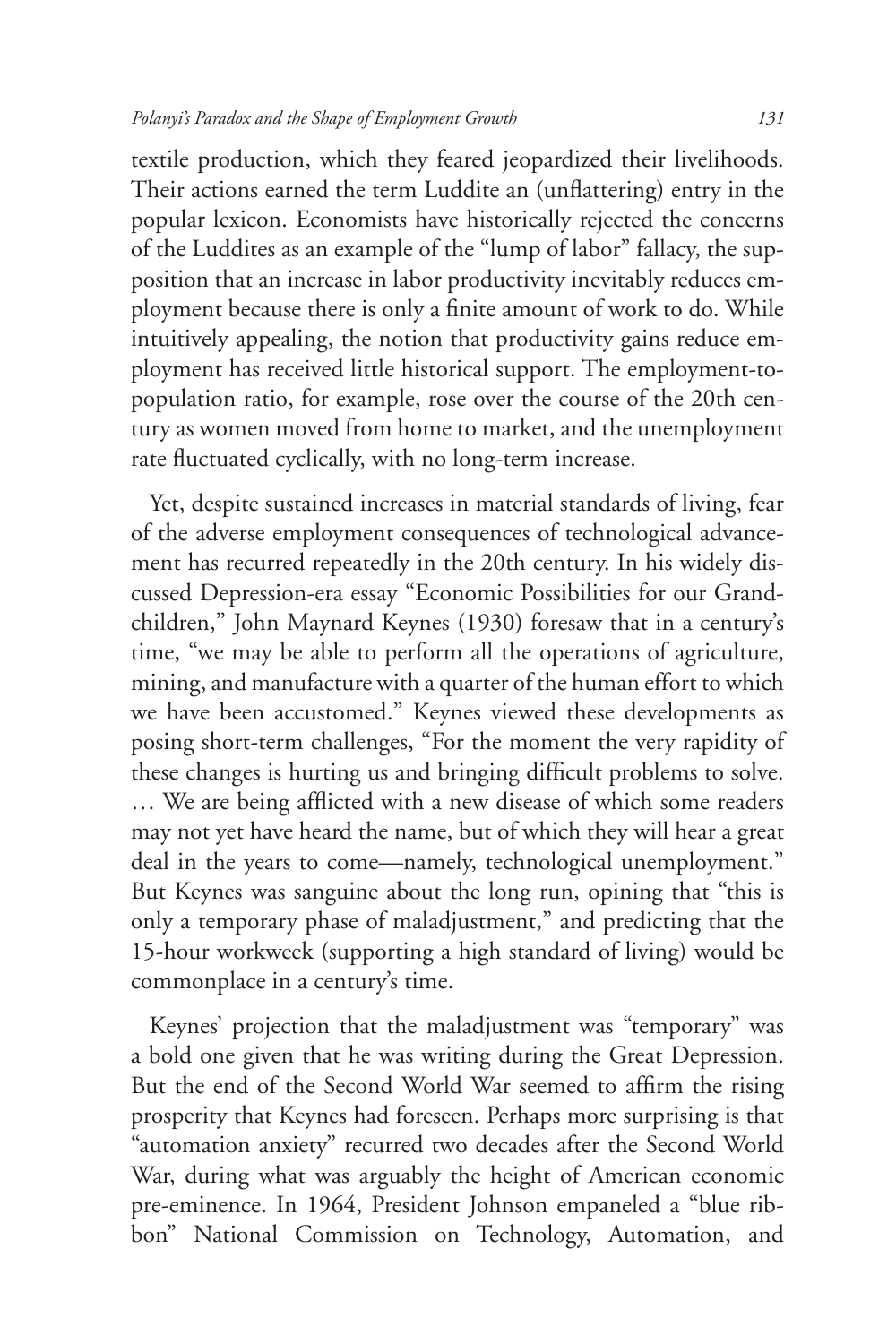Economic Progress, whose charge was "to identify and assess the past effects and the current and prospective role and pace of technological change; to identify and describe the impact of technological and economic change on production and employment, including new job requirements and the major types of worker displacement, both technologically and economic, which are likely to occur during the next 10 years."

While the commission ultimately concluded that automation did not threaten employment at that time, it recommended as insurance against this possibility, "a guaranteed minimum income for each family; using the government as the employer of last resort for the hard core jobless; two years of free education in either community or vocational colleges; a fully administered federal employment service, and individual Federal Reserve Bank sponsorship in area economic development free from the Fed's national headquarters" (*The Herald Post* 1966).

The blue-ribbon commission's sanguine conclusions did not entirely allay the concerns of contemporary social critics. In an open letter to President Johnson in 1966, the self-titled Ad Hoc Committee on The Triple Revolution, which included Nobel laureates Linus Pauling (chemistry) and Gunnar Myrdal (economics), as well as economic historian Robert Heilbroner, opined that "The traditional link between jobs and incomes is being broken. … The economy of abundance can sustain all citizens in comfort and economic security whether or not they engage in what is commonly reckoned as work" (quoted in Akst 2013).5 Writing separately in *The Public Interest* in 1965, Heilbroner argued that, "the new technology is threatening a whole new group of skills—the sorting, filing, checking, calculating, remembering, comparing, okaying skills—that are the special preserve of the office worker. … In the end, as machines continue to invade society, duplicating greater and greater numbers of social tasks, it is human labor itself—at least, as we now think of 'labor'—that is gradually rendered redundant" (pp. 33-36).

In the five decades since the Ad Hoc Committee wrote its open letter, human labor has not been rendered redundant, as these scholars had feared. But automation anxiety has clearly returned.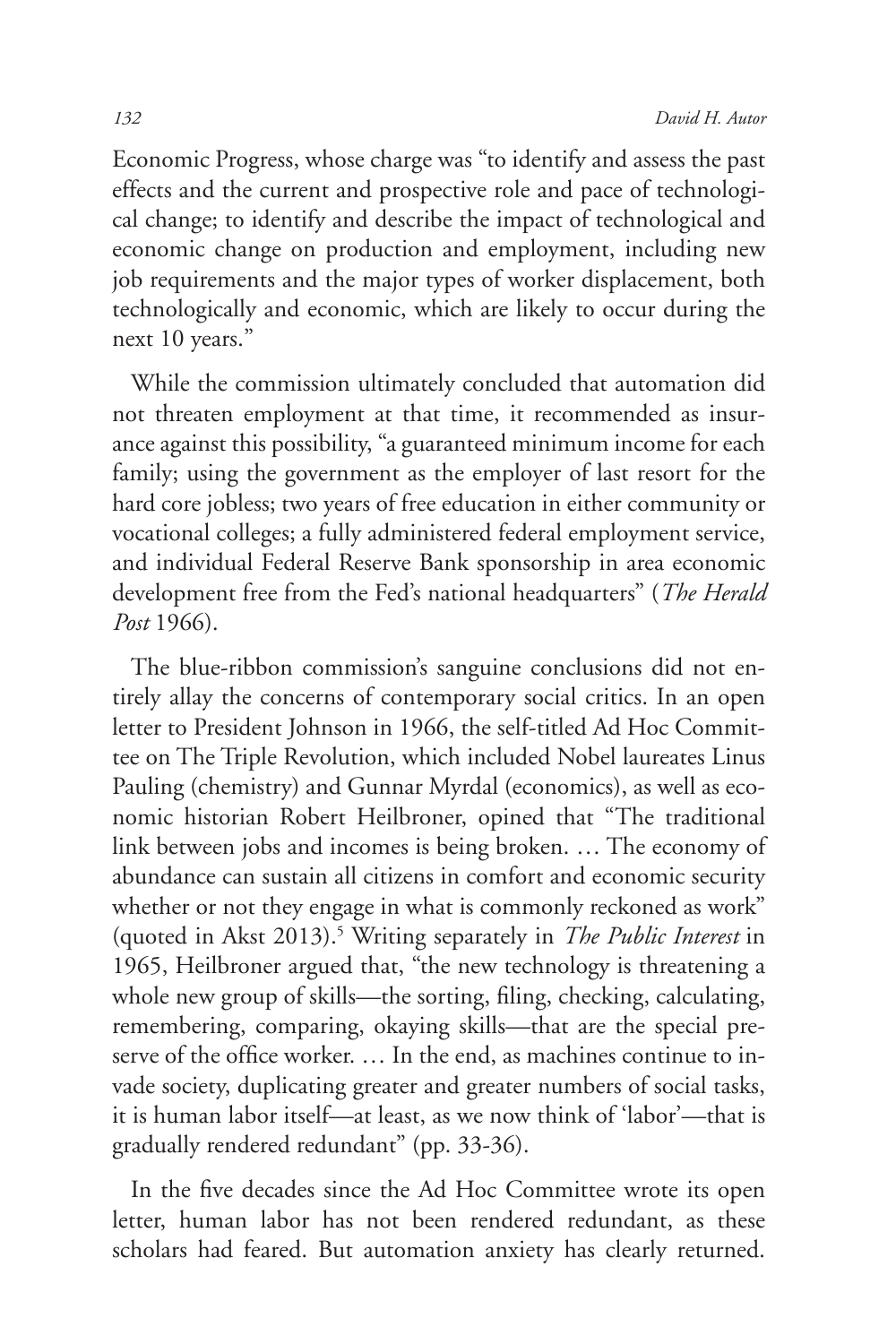# **Chart 1 Chicago Booth IGM Expert Poll: Impact of Automation on Employment and Wages**

A. Advancing Automation has Not Historically Reduced Employment in the United States



B. Information Technology and Automation Are a Central Reason Why Median Wages Have Been Stagnant in the U.S. Over the Past Decade, Despite Rising Productivity



Note: Survey date Feb. 25, 2014, available at *http://www.igmchicago.org/igm-economic-experts-panel/poll-results?SurveyID=SV\_ eKbRnXZWx3jSRBb* (accessed March 26, 2014)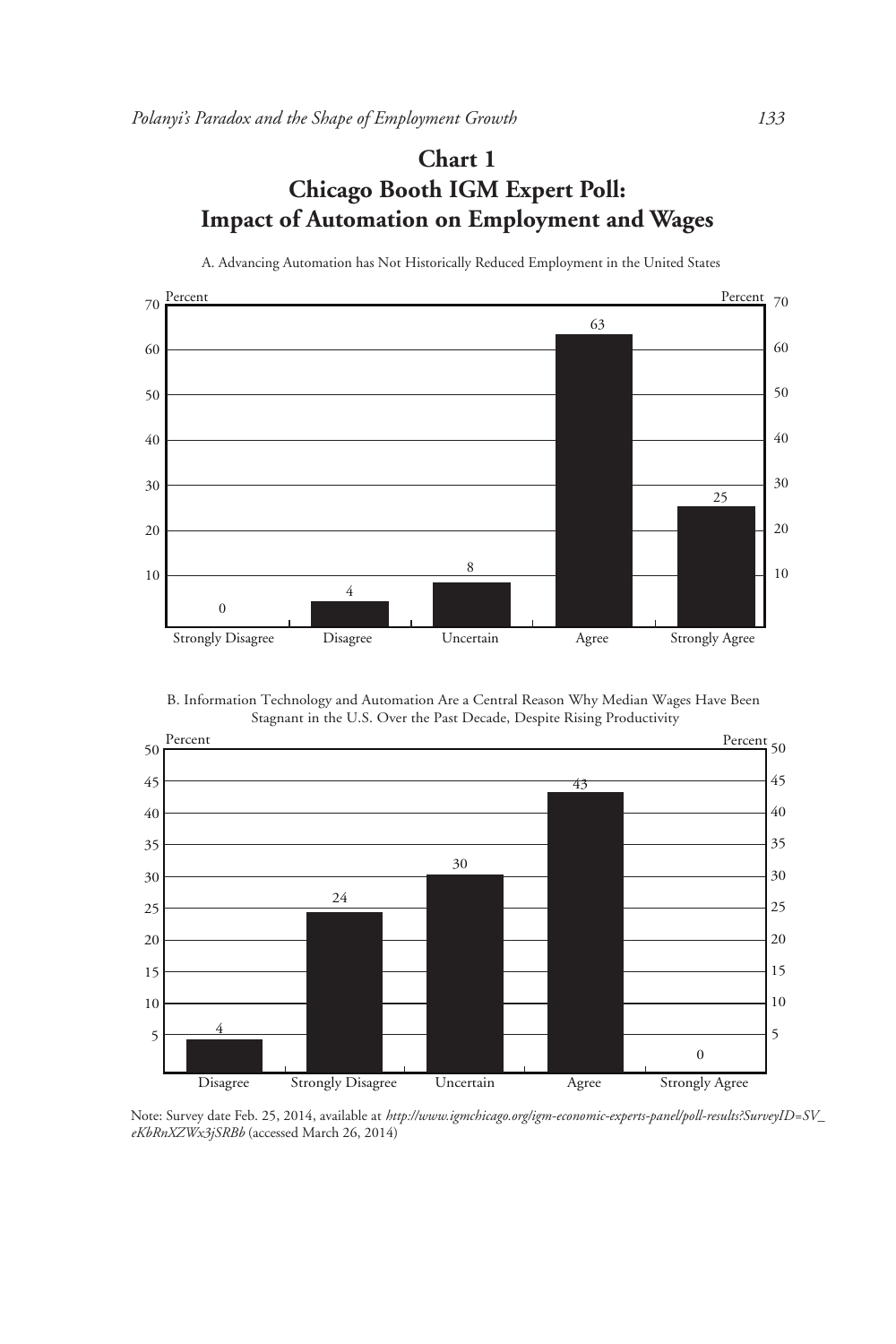Perhaps most telling is the finding of a recent poll of leading academic economists conducted by the Chicago-based Initiative on Global Markets regarding the impact of technology on employment and earnings.<sup>6</sup> Consistent with the canonical economic view that technology is, in the memorable phrase of Joel Mokyr, the "lever of riches," 88 percent of economists in the poll either agreed or strongly agreed with the statement that "advancing automation has not historically reduced employment in the United States" (Chart 1). Yet, surprisingly, 43 percent of those polled endorsed (i.e., agreed with) the statement that "information technology and automation are a central reason why median wages have been stagnant in the U.S. over the past decade, despite rising productivity." In contrast, only 28 percent disagreed or strongly disagreed. While I know of no comparable survey data from a decade earlier, I find these poll results stunning because they suggest that a plurality of mainstream economists has accepted—at least tentatively—the proposition that a decade of technological advancement has made the median worker no better off, and possibly worse off.

## **III. Employment Polarization: A Manifestation of Polanyi's Paradox**

To understand the wellspring of these concerns, it is useful to start from first principles. What do computers do? And how does their widespread adoption change what workers do?7 Anyone with children knows that computers appear "magical" to end-users. But anyone who has written computer software knows that programming a computer to accomplish even the most rudimentary tasks is a tedious chore. Computers do not think for themselves, do not have common sense, do not compensate for programmer oversights and errors and do not improvise solutions for unexpected cases. Fundamentally, computers follow procedures meticulously laid out by programmers. For a computer to accomplish a task, a programmer must first fully understand the sequence of steps required to perform that task, and then must write a program that, in effect, causes the machine to precisely simulate these steps.

One early example of computer simulation was the use of punch card-driven computers at the Los Alamos National Laboratory to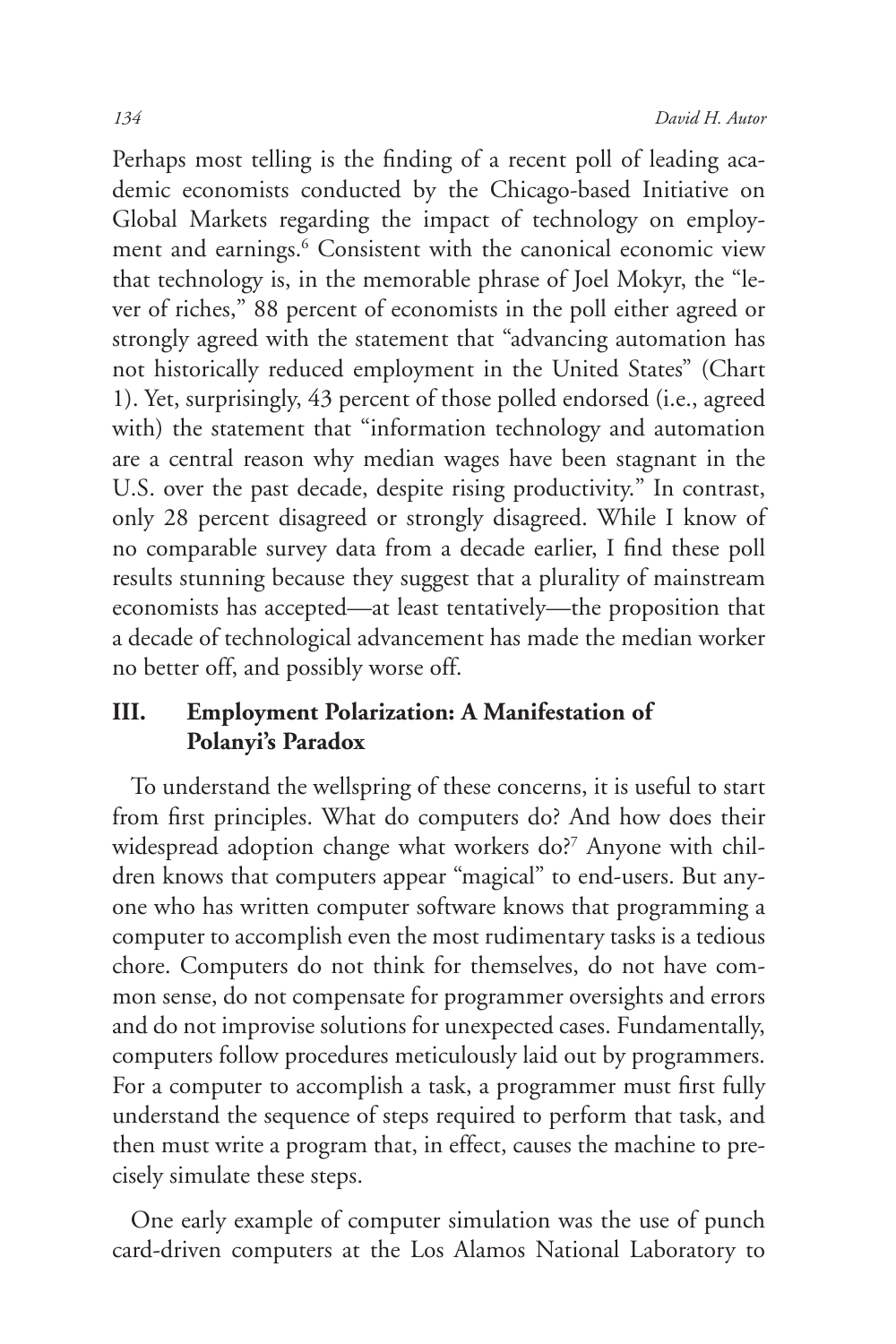calculate the physical properties of explosions and implosions during the development of the first nuclear weapons.<sup>8</sup> But the scope of computer simulation is not limited to simulating physical processes. When a computer processes a company's payroll, alphabetizes a list of names, or tabulates the age distribution of residents in each U.S. Census enumeration district, it is "simulating" a work process that would, in a previous era, have been done by humans using nearly identical procedures.

The principle of computer simulation of workplace tasks has not fundamentally changed since the dawn of the computer era. But its cost has. An ingenious 2007 paper by William Nordhaus estimates that the real cost of performing a standardized set of computations has fallen by at least 1.7 trillion-fold since the manual computing era, with most of that decline occurring since 1980. This remarkable cost decline creates strong economic incentives for firms to substitute ever-cheaper computing power for relatively expensive human labor, with attendant effects on employers' demand for employees. What are these effects?

The first-order effect is, of course, substitution. As the price of computing power has fallen, computers have increasingly displaced workers in accomplishing explicit, codifiable tasks—multiplication, for example. Autor, Levy and Murnane 2003 (ALM hereafter) term these activities as "routine tasks," meaning tasks that follow an exhaustive set of rules and hence are readily amenable to computerization.<sup>9</sup> Routine tasks are characteristic of many middle-skilled cognitive and manual activities, such as bookkeeping, clerical work and repetitive production tasks. Because the core tasks of these occupations follow precise, well-understood procedures, they are increasingly codified in computer software and performed by machines. This force has led to a substantial decline in employment in clerical, administrative support and, to a lesser degree, production and operative employment, as I document below.

But the scope for substitution is bounded: engineers cannot program a computer to simulate a process that they (or the scientific community at large) do not explicitly understand. This constraint is more binding than one might initially surmise because there are many tasks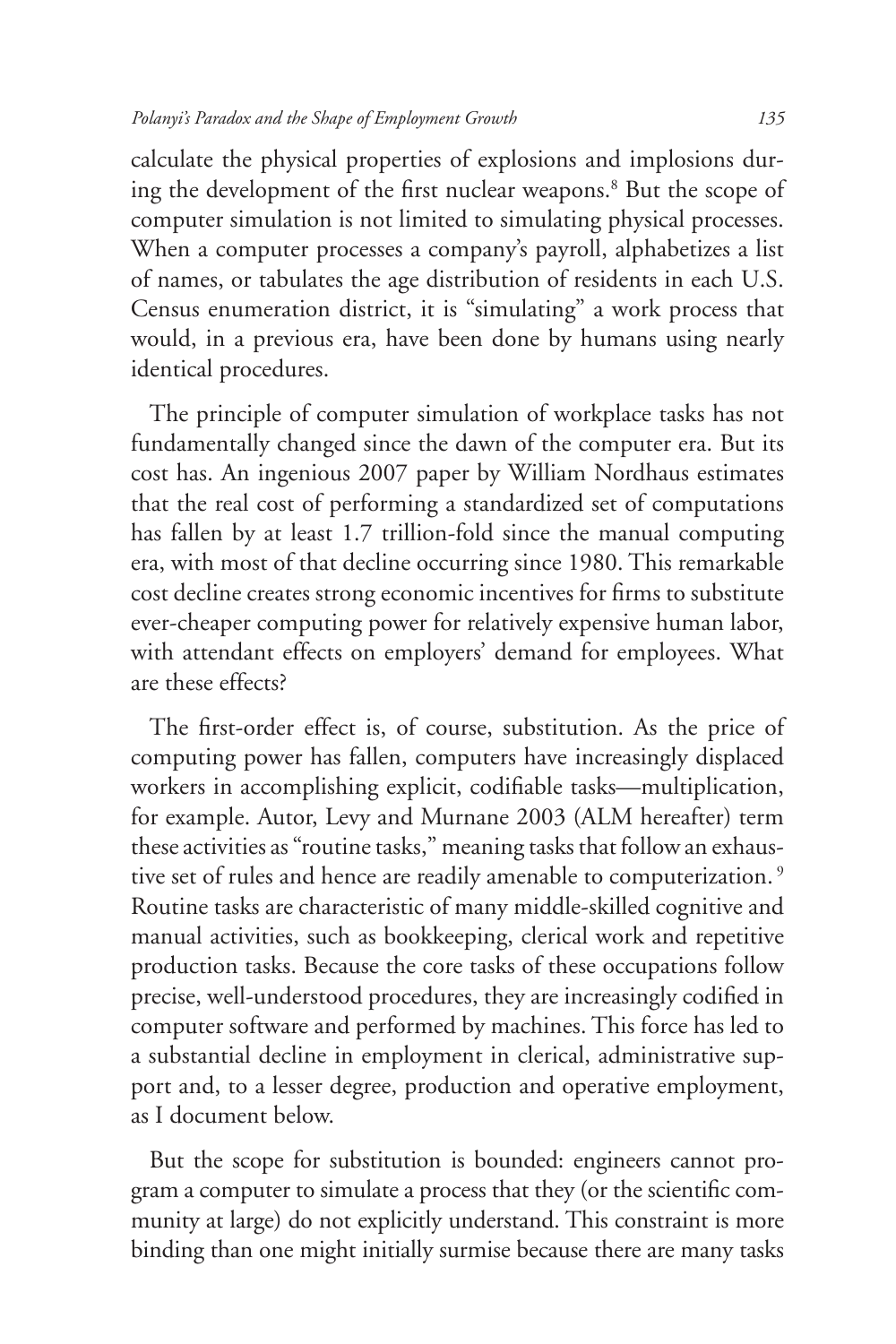that we understand tacitly and accomplish effortlessly for which we do not know the explicit "rules" or procedures. I refer to this constraint as Polanyi's paradox, following Michael Polanyi's (1966) observation that, "We know more than we can tell." When we break an egg over the edge of a mixing bowl, identify a distinct species of birds based only on a fleeting glimpse, write a persuasive paragraph, or develop a hypothesis to explain a poorly understood phenomenon, we are engaging in tasks that we only tacitly understand how to perform.<sup>10</sup> Following Polanyi's observation, the tasks that have proved most vexing to automate are those demanding flexibility, judgment and common sense—skills that we understand only tacitly.

At a practical level, Polanyi's paradox means that many familiar tasks, ranging from the quotidian to the sublime, cannot currently be computerized because we don't know "the rules." At an economic level, Polanyi's paradox means something more. The fact that a task cannot be computerized does not imply that computerization has no effect on that task. On the contrary: tasks that cannot be substituted by computerization are generally complemented by it. This point is as fundamental as it is overlooked. Most work processes draw upon a multifaceted set of inputs: labor and capital; brains and brawn; creativity and rote repetition; technical mastery and intuitive judgment; perspiration and inspiration; adherence to rules and judicious application of discretion. Typically, these inputs each play essential roles; that is, improvements in one do not obviate the need for the other. If so, productivity improvements in one set of tasks almost necessarily increase the economic value of the remaining tasks.<sup>11</sup>

Concretely, consider the role played by mechanization in construction. By historical standards, contemporary construction workers are akin to cyborgs. Augmented by cranes, excavators, arc welders and pneumatic nail guns, the quantity of physical work that a skilled construction worker can accomplish in an eight-hour workday is staggering. Naturally, automation has heavily substituted for human labor in performing construction tasks and, consequently, many fewer construction workers are required today to accomplish a given construction task than 50 years ago.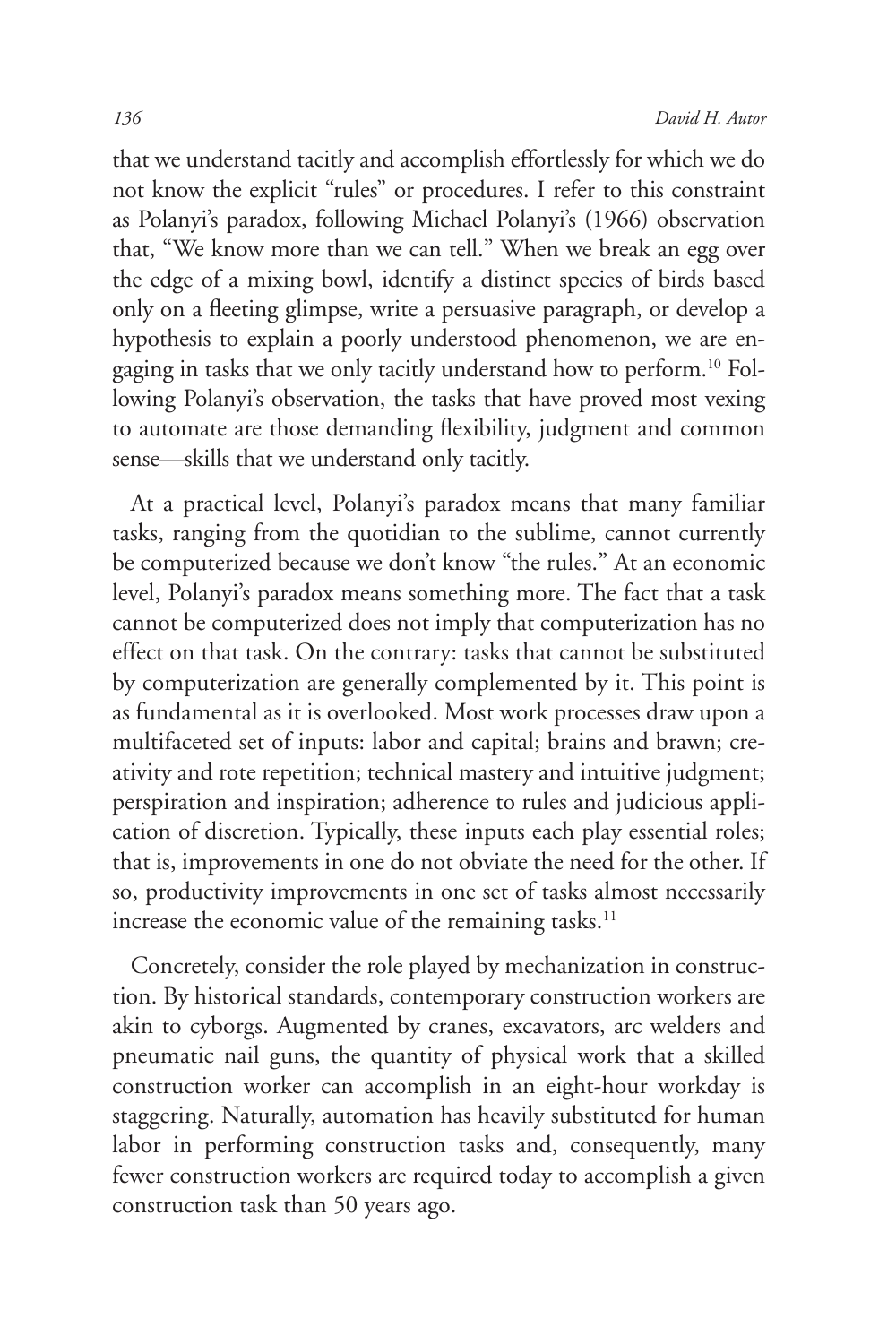But construction workers have not been devalued by this substitution. Despite the array of capital equipment available, a construction site without construction workers produces nothing. Construction workers supply tasks such as control, guidance and judgment that have no current machine substitutes and which therefore become more valuable as machinery augments their reach. A worker wielding a single shovel can do a fairly limited amount of good or harm in an eight-hour day. A worker operating a front-end loader can accomplish far more. To a first approximation, automation has therefore complemented construction workers—and it has done so in part by *substituting* for a subset of their job tasks.

This example should not be taken to imply, however, that technological change is necessarily Pareto improving, even for construction workers. There are three factors that mitigate or augment its impacts:

- 1. Workers benefit from automation if they supply tasks that are complemented by automation but not if they primarily (or exclusively) supply tasks that are substituted. A construction worker who knows how to operate a shovel but not an excavator will generally experience falling wages as automation advances.
- 2. The elasticity of final demand can either dampen or amplify the gains from automation. Conceivably, productivity growth in construction could outstrip demand so that the value of further construction would fall even faster than output rose.<sup>12</sup> But this hypothetical response cannot capture the general case. Because household consumption has at least kept pace with household incomes over the very long run, we know that most technological improvements have ultimately translated into increased consumption rather than greater savings.
- 3. Labor supply changes can also mitigate wage gains. If the complementary tasks that construction workers supply are abundantly available elsewhere in the economy, it is plausible that a flood of new construction workers will temper wage gains emanating from complementarities between automation and human labor input.<sup>13</sup>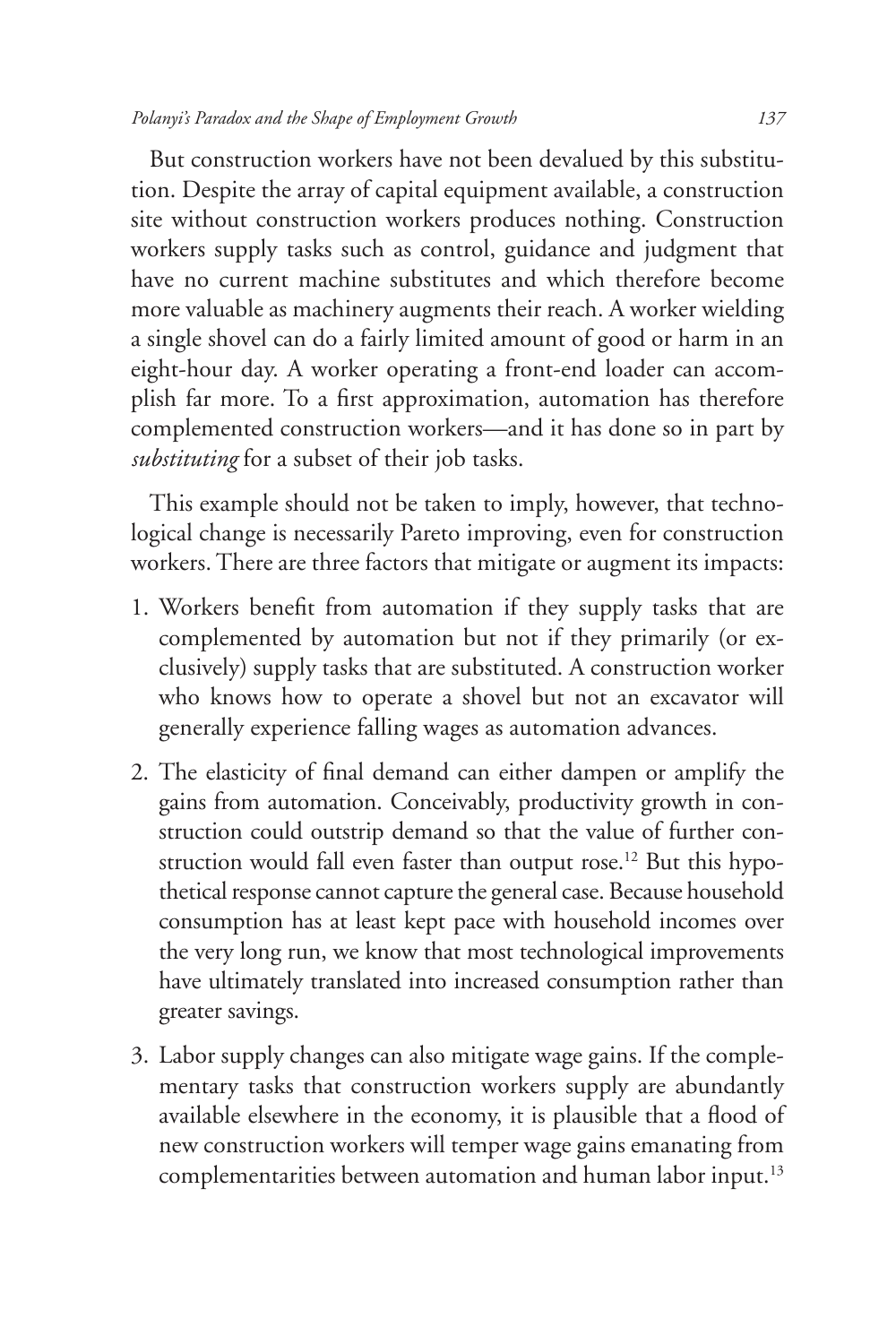The construction example, writ large, explains a critical consequence of computerization that is typically overlooked in discussions of machine-worker substitution. Because machines both substitute for and complement human labor, focusing only on what is lost misses the central economic mechanism through which productivity growth raises the value of the tasks that workers uniquely supply.

I now return to Polanyi's paradox as it applies to computerization, focusing separately on two different margins of adjustment: changes in the occupational distribution (aka job polarization) and changes in the wage distribution. I will argue that these occupational and wage effects are likely to be distinct from one another for reasons hinted at in the discussion of construction labor above.

If computers largely substitute for routine tasks, how do we characterize the nonroutine tasks for which they do not substitute? Autor, Levy and Murnane (2003) draw a distinction between two broad sets of tasks that have proven stubbornly challenging to computerize. One set includes tasks that require problem-solving capabilities, intuition, creativity and persuasion. These tasks, which ALM term "abstract," are characteristic of professional, technical and managerial occupations. They employ workers with high levels of education and analytical capability, and they place a premium on inductive reasoning, communications ability and expert mastery.

The second broad category of nonroutine tasks that ALM identify are those requiring situational adaptability, visual and language recognition, and in-person interactions—which ALM term manual tasks. Manual tasks are characteristic of food preparation and serving jobs, cleaning and janitorial work, grounds cleaning and maintenance, inperson health assistance by home health aides, and numerous jobs in security and protective services. These jobs tend to employ workers who are physically adept and, in some cases, able to communicate fluently in spoken language. While these are not highly skilled activities by human labor standards, they currently present daunting challenges for automation. Equally noteworthy is that many of the outputs of these jobs (haircuts, fresh meals, housecleaning) must be produced and performed on-site or in person (at least for now), and hence these tasks are not currently subject to outsourcing. Yet,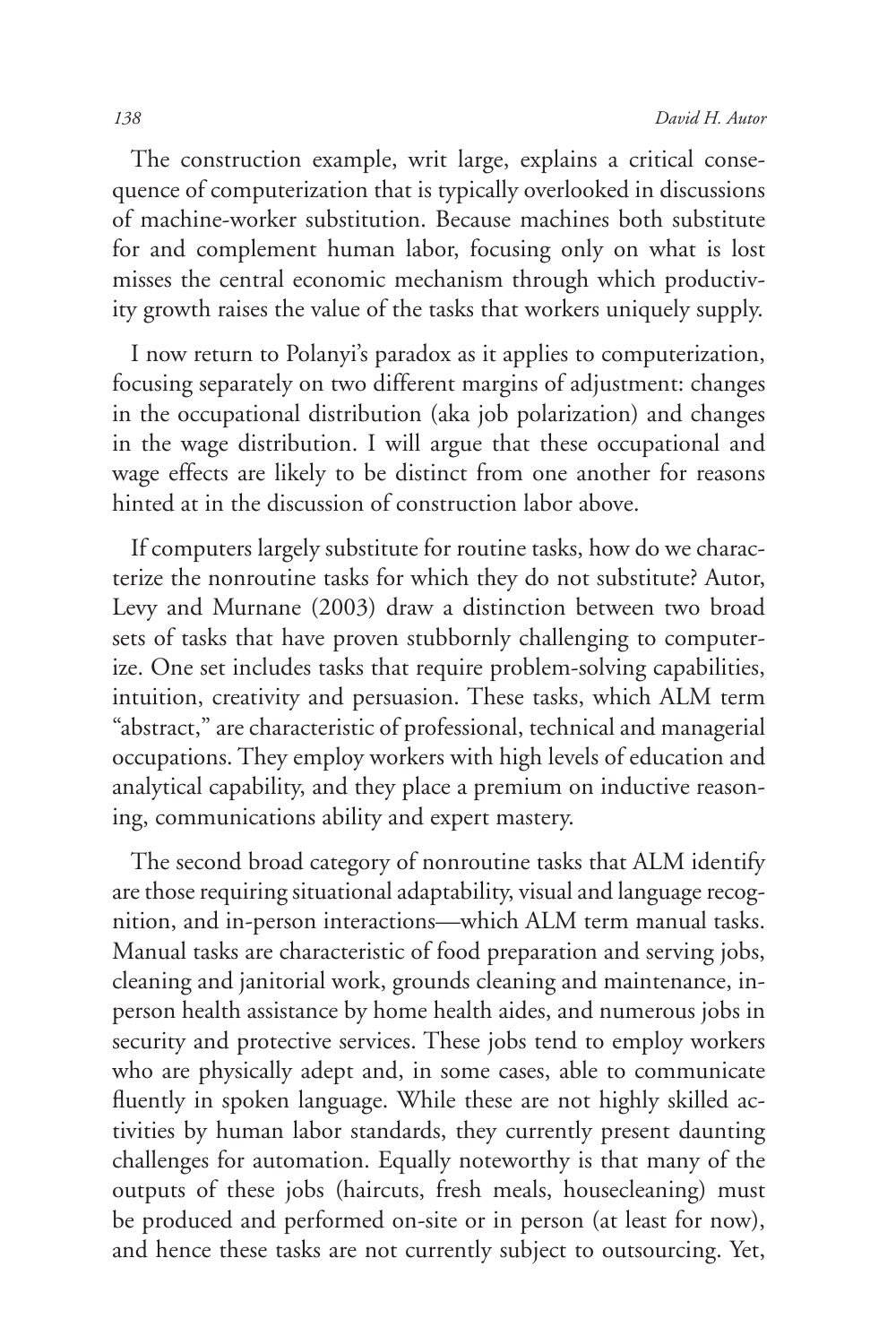because these jobs generally do not require formal education or extensive training beyond a high school degree, the potential supply of workers who can perform these jobs is very large.

Since jobs that are intensive in either abstract or manual tasks are generally found at opposite ends of the occupational skill spectrum—in professional, managerial and technical occupations on one hand, and in service and laborer occupations on the other—a straightforward implication of this reasoning is that computerization of routine job tasks may lead to the simultaneous growth of higheducation, high-wage and low-education, low-wages jobs at the expense of middle-wage, middle-education jobs—a phenomenon that Maarten Goos and Alan Manning termed as "job polarization" in a 2003 working paper. A large body of U.S. and international evidence confirms the pervasive presence of employment polarization: computerization is strongly associated with employment polarization at the level of industries, localities and national labor markets (Autor, Katz and Kearney 2006 and 2008; Goos and Manning 2007; Autor and Dorn 2013a; Michaels, Natraj and Van Reenen 2014; Goos, Manning and Salomons 2014).<sup>14</sup>

Chart 2 illustrates this pattern for the United States. The chart plots percentage-point changes in employment by decade for 1979- 2012 for 10 major occupational groups encompassing all of U.S. nonagricultural employment.<sup>15</sup> These 10 occupations divide roughly into three groups. On the right-hand side of the chart are managerial, professional and technical occupations, which are highly educated and highly paid. Between one-quarter and two-thirds of workers in these occupations had at least a four-year college degree in 1979, with the lowest college share in technical occupations and the highest in professional occupations (Acemoglu and Autor 2011). Employment growth in these occupations was robust throughout the three decades plotted. Even in the deep recession and incomplete recovery between 2007 and 2012, these occupations experienced almost no absolute decline in employment.

Moving leftward, the next four columns display employment growth in middle-skill occupations, comprising sales; office and administrative support; production, craft and repair; and operator,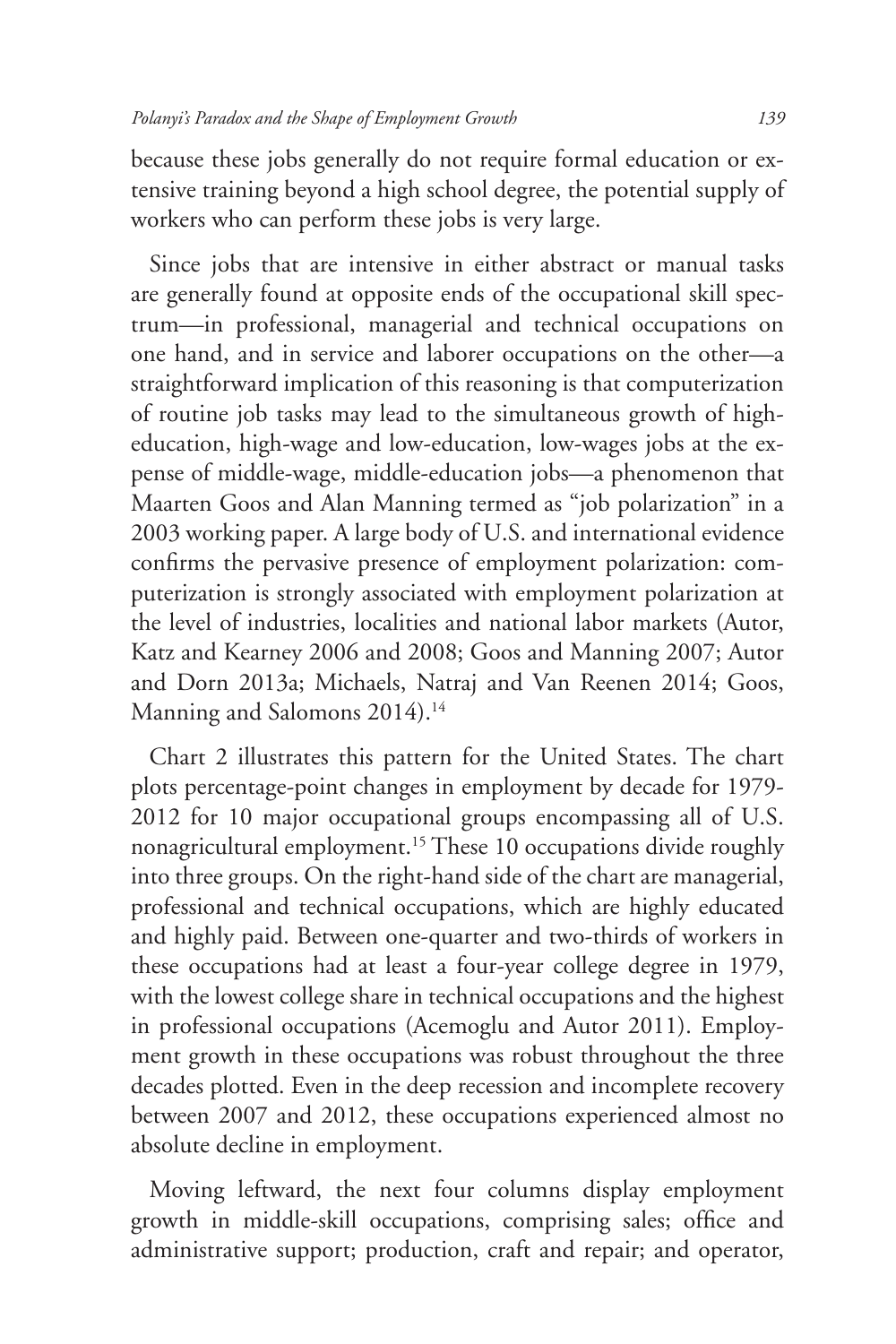

**Chart 2 Percentage Changes in Employment by Major Occupational** 

Notes: 1980, 1990 and 2000 Census IPUMS files, American Community Survey combined file 2006-08, and American Community Survey 2012. Sample includes the working-age(16-64) civilian noninstitutionalized population. Employment is measured as full-time equivalent workers.

fabricator and laborer. The first two of this group of four are middleskilled, white-collar occupations that are disproportionately held by women with a high school degree or some college. The latter two categories are a mixture of middle- and low-skilled blue-collar occupations that are disproportionately held by males with a high school degree or lower education. While the headcount in these occupations rose in almost every decadal interval between 1979 and 2007, their growth rate lagged the economywide average and, moreover, generally slowed across decades. These occupations were hit particularly hard after 2007, with absolute declines in employment between 2007 and 2012 ranging from 5 percent to 15 percent.

The leftmost three columns of Chart 2 depict employment trends in service occupations, which are defined by the Census Bureau as jobs that involve helping, caring for or assisting others. The majority of workers in service occupations have no post-secondary education, and average hourly wages in service occupations are in most cases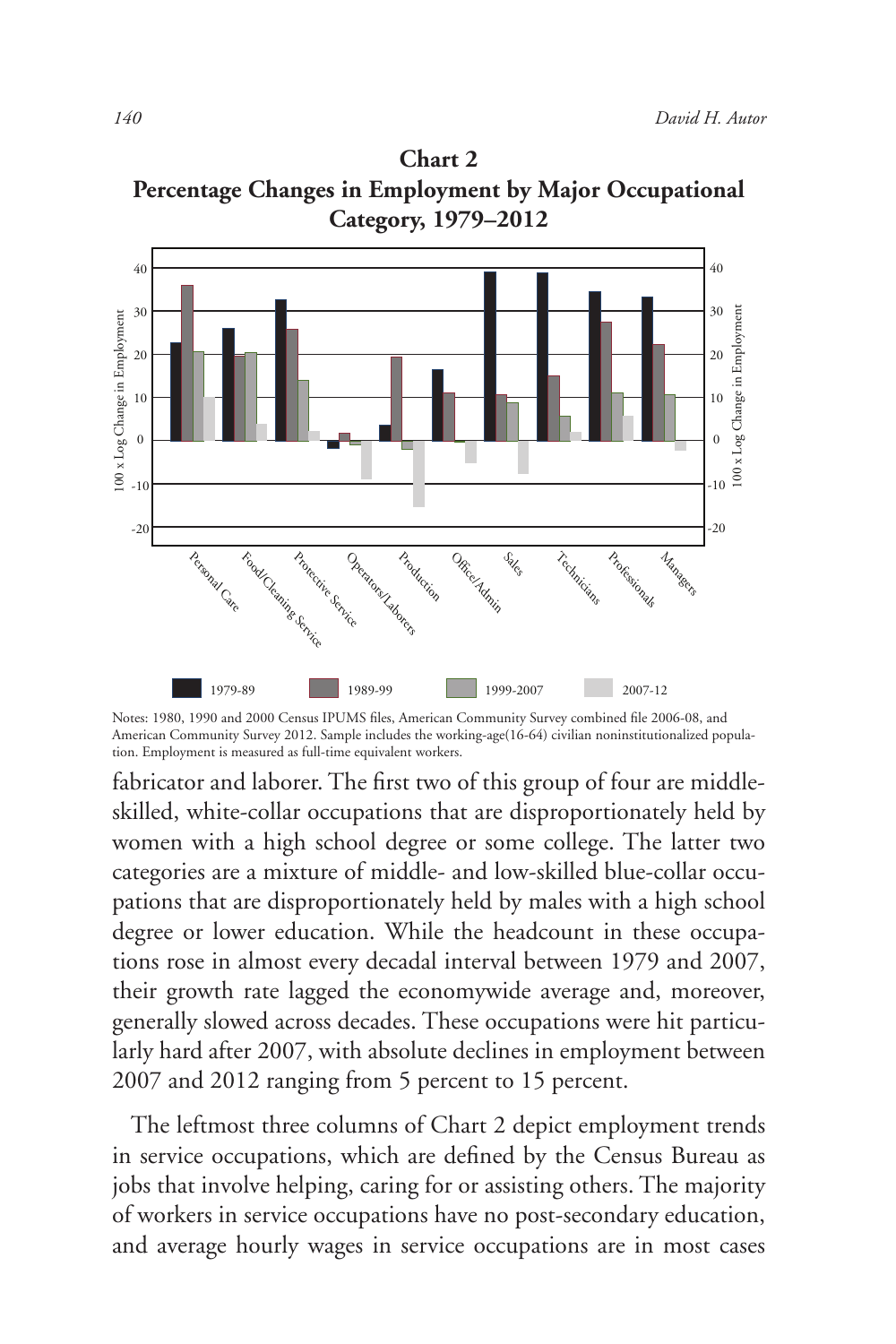below the other seven occupations categories. Despite their low educational requirements and low pay, employment has grown relatively rapidly in service occupations over the past three decades. All three broad categories of service occupations, protective service, food preparation and cleaning services, and personal care, expanded by double digits in the both the 1990s and the pre-recession years of the past decade (1999-2007). Notably, even during the recessionary years of 2007 through 2012, employment growth in service occupations was modestly positive—more so, in fact, than the three high-skilled occupations that have also fared comparatively well (professional, managerial and technical occupations). As noted by Autor and Dorn (2013a), the employment share of service occupations was essentially flat between 1959 and 1979. Thus, their rapid growth since 1980 marks a sharp trend reversal.

Cumulatively, these two trends of rapid employment growth in both high- and low-education jobs have substantially reduced the share of employment accounted for by "middle-skill" jobs. In 1979, the four middle-skill occupations (sales, office and administrative workers, production workers and operatives) accounted for 60 percent of employment. In 2007, this number was 49 percent, and in 2012, it was 46 percent. One can quantify the consistency of this trend by correlating the changes in occupational employment shares across these 10 occupational categories across multiple decades. The correlation between changes in occupational shares between 1979- 1989 and 1989-1999 was 0.64, and for the decades of 1989-1999 and 1999-2007, was 0.67. Remarkably, the correlation between occupational share changes during 1999-2007 and 2007-12—that is, prior to and during the Great Recession—was 0.80.

The polarization of employment across occupations is not unique to the United States. Evidence of this fact is presented in Chart 3, which plots changes in the share of employment between 1993 and 2010 within three broad sets of occupations—low-, middle-, and high-wage—covering all nonagricultural employment in 16 European Union economies. In all countries, middle-wage occupations declined as a share of employment, high-wage occupations increased as a share of employment, and low-wage occupations gained in size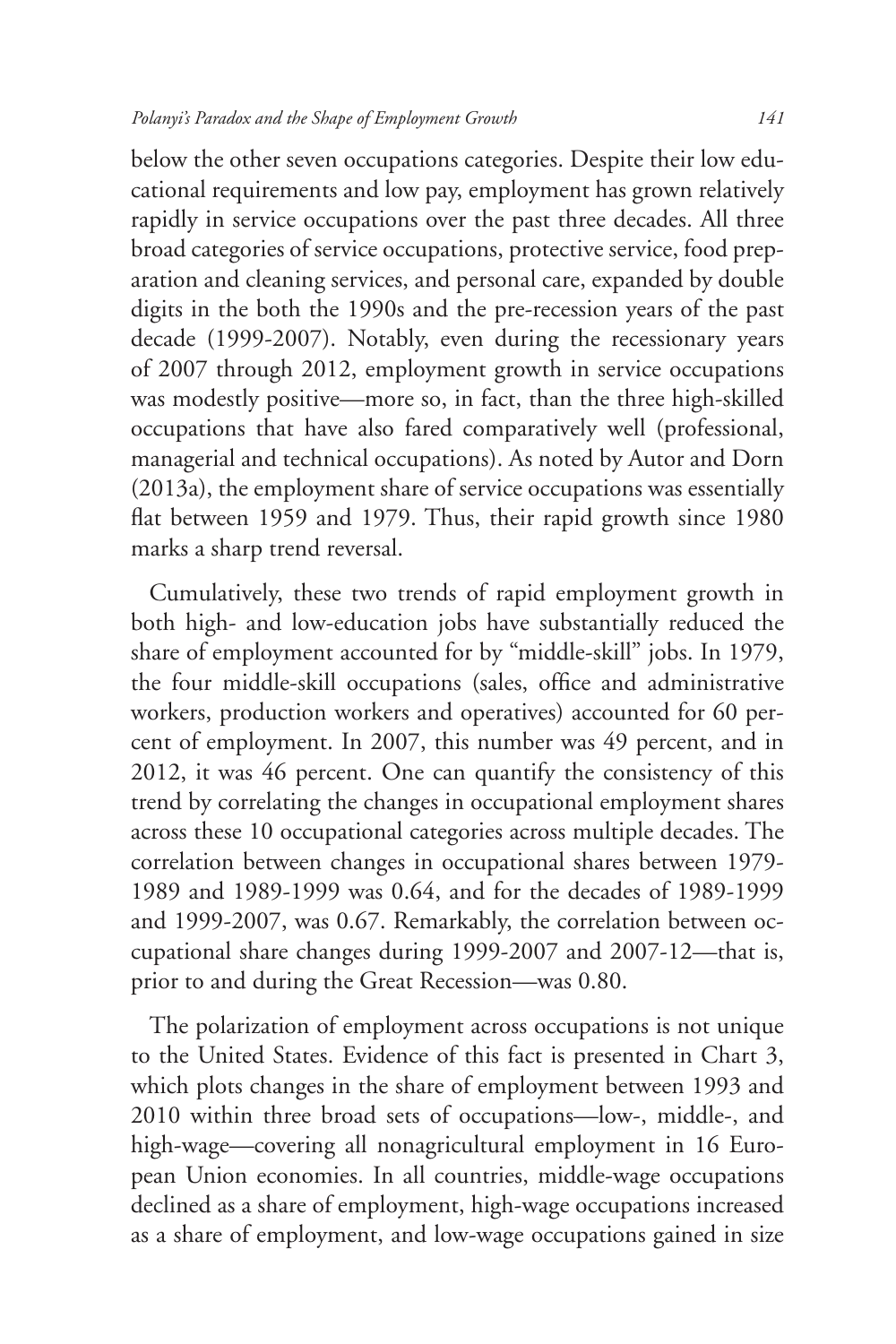





Notes: High-paying occupations are corporate managers; physical, mathematical and engineering professionals; life science and health professionals; other professionals; managers of small enterprises; physical, mathematical and engineering associate professionals; other associate professionals; life science and health associate professionals. Middle-paying occupations are stationary plant and related operators; metal, machinery and related trade work; drivers and mobile plant operators; office clerks; precision, handicraft, craft printing and related trade workers; extraction and building trades workers; customer service clerks; machine operators and assemblers; and other craft and related trade workers. Low-paying occupations are laborers in mining, construction, manufacturing and transport; personal and protective service workers; models, salespersons and demonstrators; and sales and service elementary occupations. Source: Goos, Manning and Salomons (2014, Table 2).

relative to middle-wage occupations over this 17-year period.<sup>16</sup> The comparability of these occupational shifts across a large set of developed countries—the United States among them—makes it likely that a common set of forces contributes to these shared labor-market developments.<sup>17</sup> Simultaneously, the substantial differences among countries apparent in the data underscores that no single factor or common cause explains the diversity of experiences across the United States and the European Union.

## **IV. Does Employment Polarization Lead to Wage Polarization?**

From the barbell shape of occupational employment growth depicted in Charts 2 and 3, one might surmise that occupational polarization would also catalyze wage polarization—that is, rising relative wages in both high-education, abstract task-intensive jobs and in low-education manual task-intensive jobs. This reasoning is appealing but incomplete because it ignores the role played by the three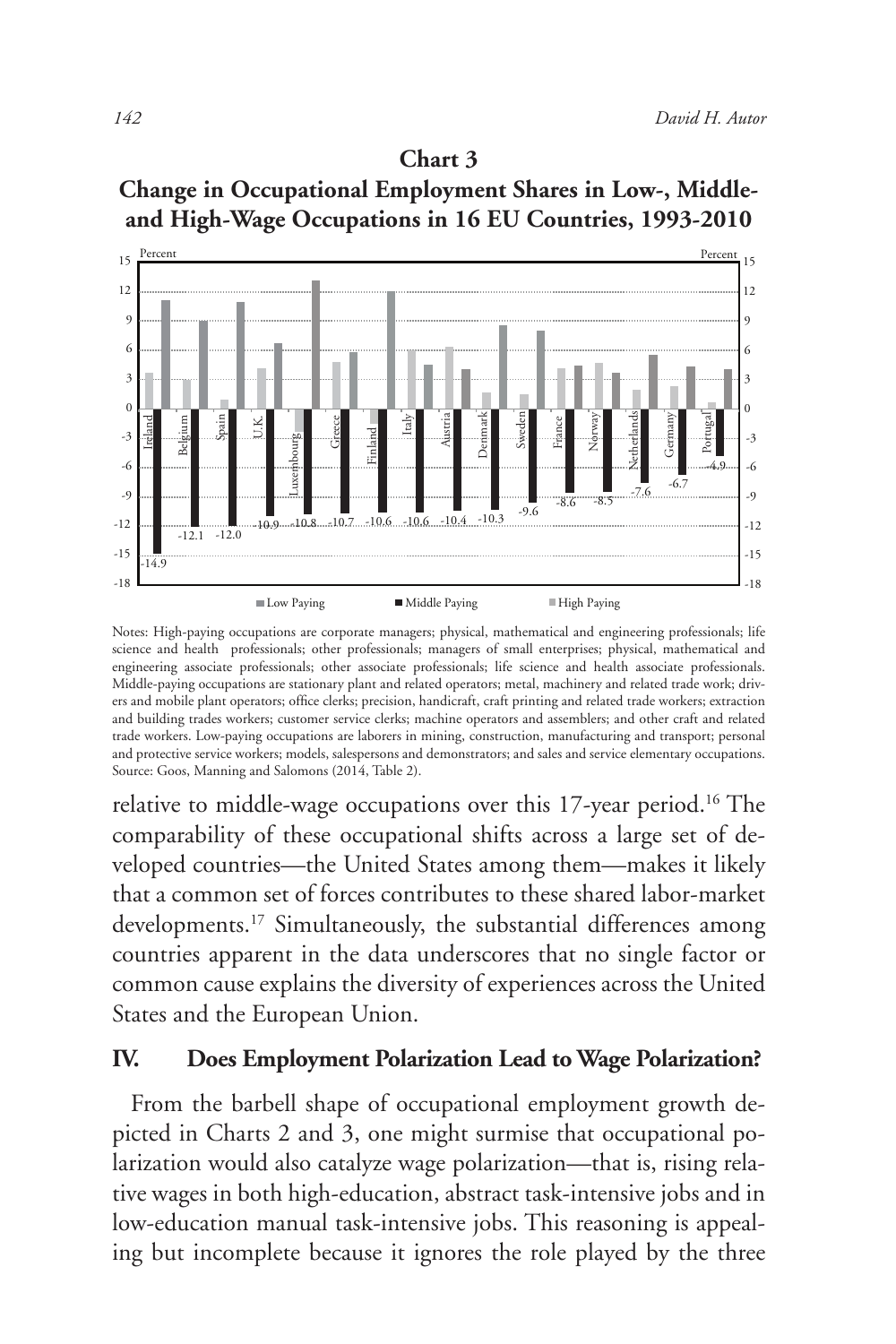mitigating forces discussed above: complementarity, demand elasticity and labor supply.<sup>18</sup>

Let's first consider the impact of computerization on wages in abstract task-intensive occupations such as managerial, professional and technical occupations. A key attribute of these occupations is that all draw upon large bodies of constantly evolving expertise, e.g., medical reports, legal cases, sales data, financial analysis and economic statistics—so much so that many abstract task-intensive occupations employ skilled assistants and paraprofessionals to support their information processing tasks (e.g., medical secretaries, paralegals and research assistants). Given this production structure, a clear prediction is that computerization should strongly complement workers performing abstract task-intensive jobs. By dramatically lowering the cost and increasing the scope of information and analysis available to them, computerization enables workers performing abstract tasks to further specialize in their area of comparative advantage, with less time spent on acquiring and crunching information, and more time spent on interpreting and applying it.<sup>19</sup>

If demand for the output of abstract task-intensive activities were inelastic, however, these productivity gains might work to lower expenditures on these outputs, which could in turn mitigate wage gains. While it is hard to develop a strong theoretical prior on this possibility, all outward evidence suggests the opposite. As the output of the professions has risen, demand for their services has seemingly more than kept pace. A leading example is medicine, where expenditures for medical services have risen substantially as a share of GPD as the efficacy of medicine to address a larger set of ailments has expanded. But one can readily make similar arguments about finance, law, engineering, research and design.<sup>20</sup>

What about the labor supply? If workers could quickly move into the highly educated professions to capitalize on rising productivity, this would mute earnings gains. But of course, many professions require both college and graduate degrees (MBAs, JDs, MDs, Ph.D.s), meaning that the production pipeline for new entrants is five to 10 years in length and, hence, supply almost necessarily responds slowly. Indeed, as discussed in Autor (2014b), young U.S. adults have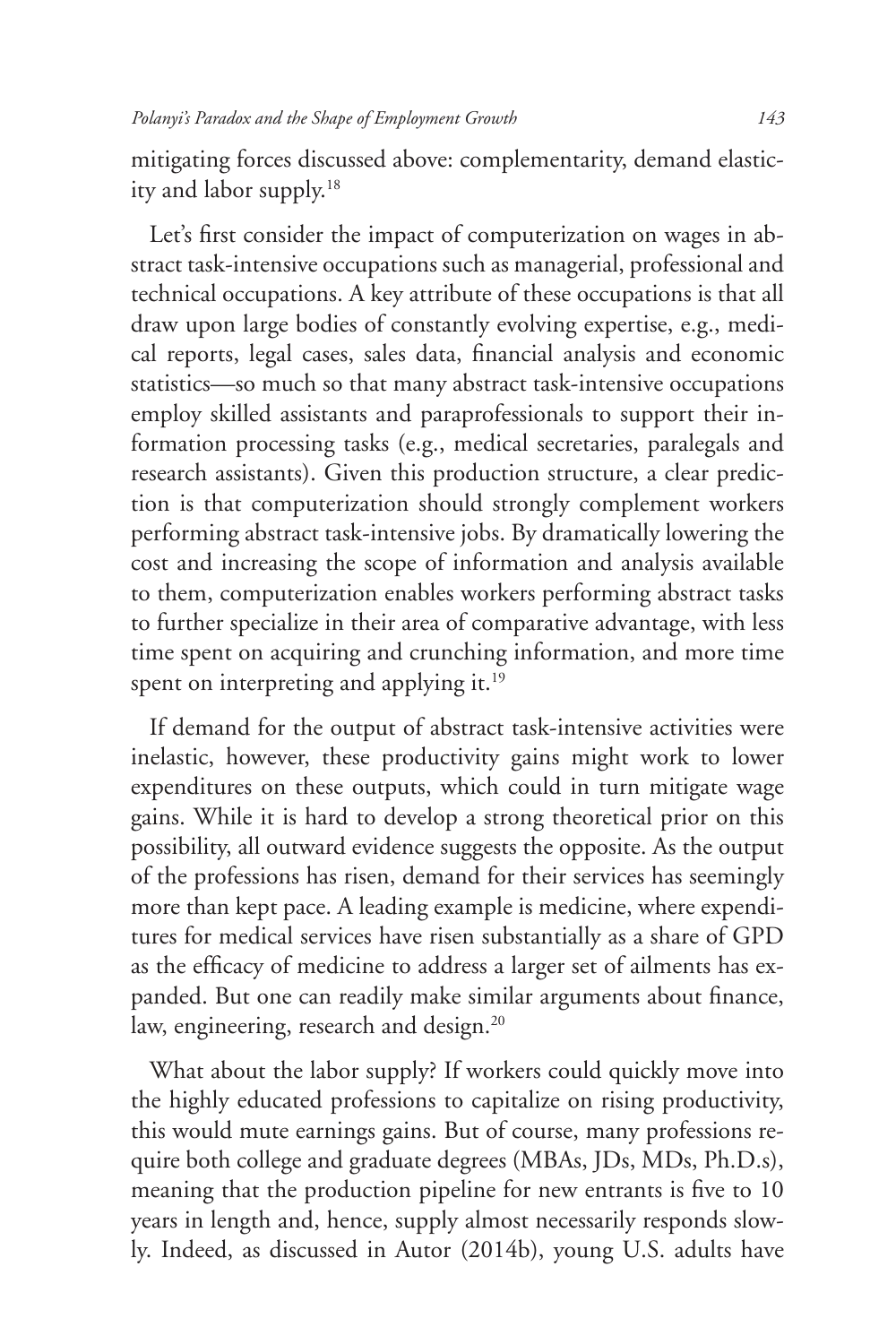



responded remarkably sluggishly to the rising educational premium over the last 30 years—and this is particularly true for males, as shown in Chart 4. Thus, while the stock of workers with college and graduate degrees has certainly grown in response to rising productivity in these occupations, the supply response has not been nearly large enough to swamp the contemporaneous movements in demand.

Workers in abstract task-intensive occupations have therefore benefited from computerization via a virtuous combination of three forces: strong complementarities between routine and abstract tasks; elastic demand for services provided by abstract task-intensive occupations; and inelastic labor supply to these occupations over the short and medium term. In combination, these forces mean that computerization should raise earnings in occupations that make intensive use of abstract tasks and among workers who intensively supply them.

Do these same synergies apply to jobs that are intensive in manual tasks, such as janitors and cleaners, vehicle drivers, flight attendants, food service workers and personal care assistants? In large part, the

Note: Autor (2014b, Figure S2) based upon March Current Population Survey data for earnings years 1963–2012.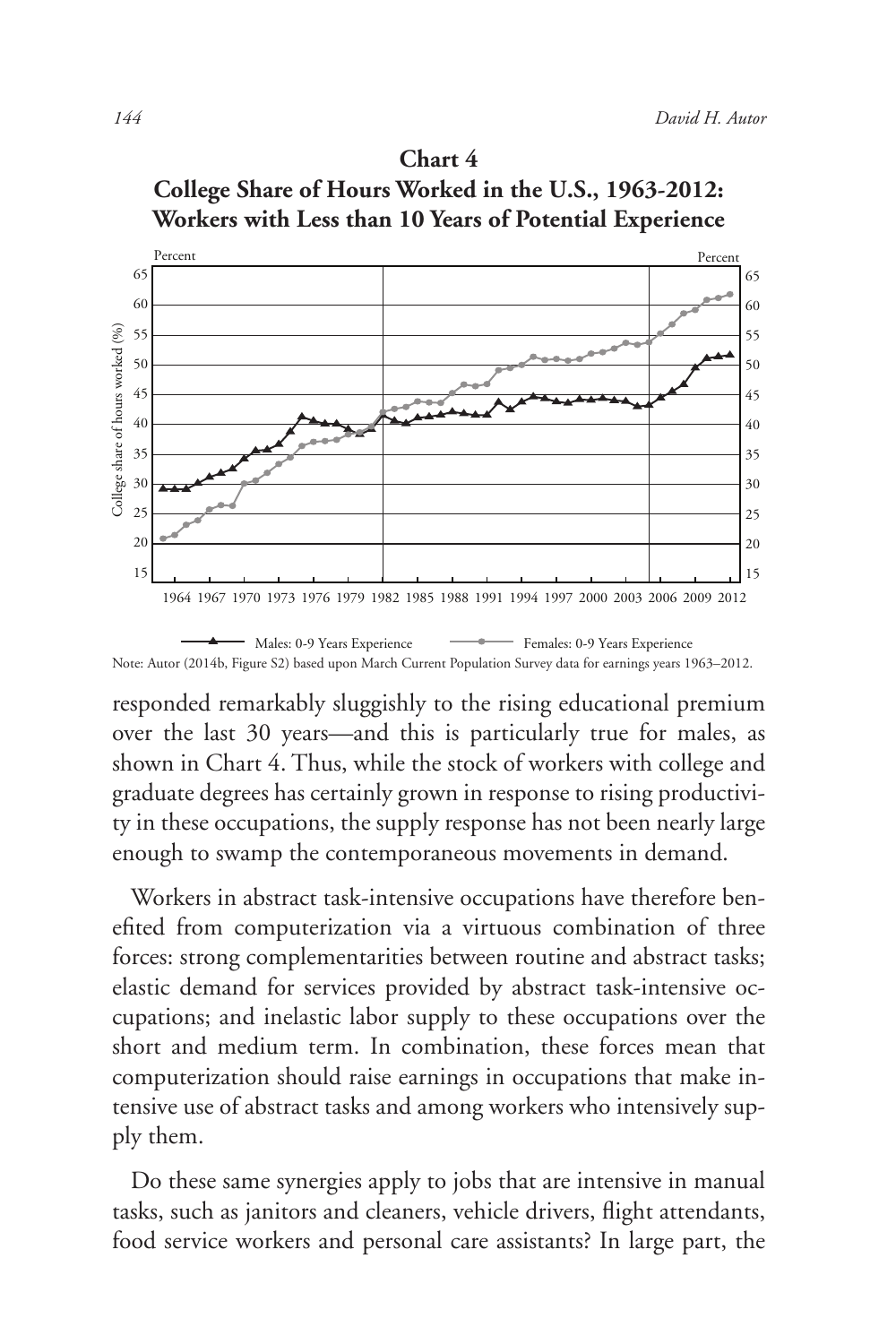answer appears to be no. In contrast to workers in abstract taskintensive occupations, computerization has not greatly increased the reach or productivity of housekeepers, security guards, waiters, cooks, or home health aides. Because most manual task-intensive occupations are minimally reliant on information or data processing for their core tasks, there are very limited opportunities for either direct complementarity or substitution. There are of course exceptions to this generalization: GPS and scheduling software allows truckers to minimize wasted mileage; calendar and contact software assists home health workers to more effectively manage time and bill hours; computerized ordering systems permit food service workers to rapidly tally customer tabs. But these information-intensive tasks are largely peripheral to these occupations' core job tasks.<sup>21</sup> Ironically, manual task-intensive occupations enjoy relatively minimal direct benefits from computerization because they are too well insulated, offering limited opportunities for substituting or complementing human labor with information technology.

Say for the sake of argument, however, that demand for manual task-intensive occupations was rising due to rising societal income or changes in preferences. Would these demand increases likely translate into higher occupational earnings? The answer turns on both the elasticity of final demand and the elasticity of labor supply, as noted above. Much aggregate evidence suggests that final demand for manual task-intensive work—services in particular—is relatively price inelastic (Baumol 1967; Autor and Dorn 2013a). If so, productivity gains in manual task-intensive occupations will not necessarily raise expenditure on their outputs. On the other hand, demand for manual task-intensive work appears to be relatively *income* elastic (Clark 1951; Mazzorali and Ragusa 2013), meaning that rising aggregate incomes will tend to increase demand for these activities. Computerization may therefore *indirectly* raise demand for manual task-intensive occupations by increasing societal income.<sup>22</sup>

This is where the elasticity of labor supply becomes most critical, however. Due to their generally low education and training requirements, labor supply to manual task-intensive occupations is intrinsically elastic.<sup>23</sup> Consequently, wage increases in manual task-intensive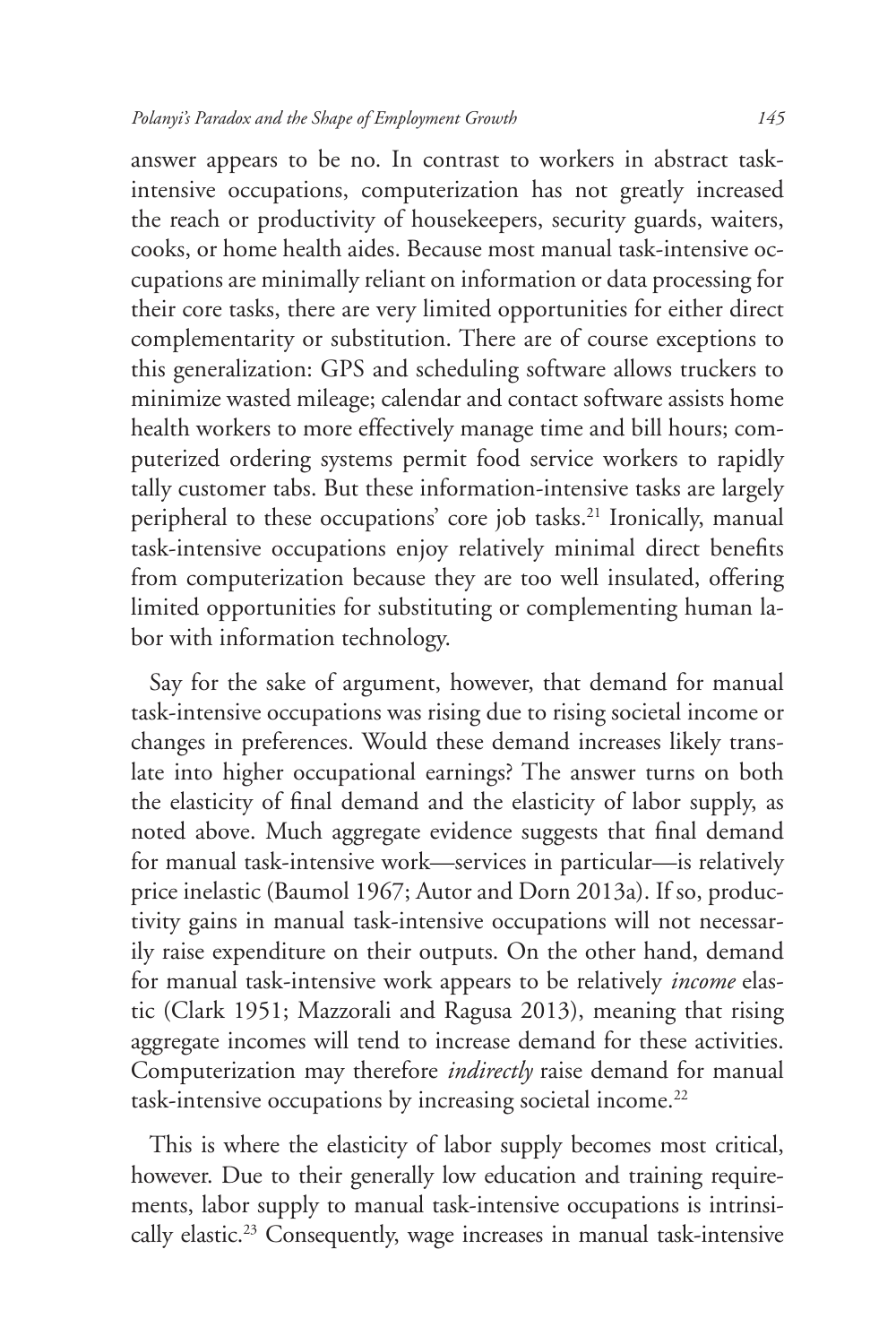occupations generally spur a robust supply response. Moreover, workers displaced from other sectors of the economy may readily obtain employment in manual task-intensive occupations due to their low entry requirements.

In short, while abstract task-intensive activities benefit from strong complementarities with computerization, relatively elastic final demand, and a low elasticity of labor supply, manual task-intensive activities are at best weakly complemented by computerization, do not benefit from elastic final demand and face elastic labor supply that tempers demand-induced wage increases. Thus, while computerization has strongly contributed to *employment* polarization, we would not generally expect these employment changes to culminate in *wage* polarization except in tight labor markets (Autor and Dorn 2013a).<sup>24</sup>

Chart 5 presents evidence consistent with this logic. Following the format of Chart 2, this chart depicts percentage-point changes in mean weekly wages by occupation among full-time, full-year workers for 1979 through 2012, subdividing the time interval into the 1980s, 1990s and the pre- and post-recession 2000s. To provide additional detail, Chart 6 plots wage changes across all occupational categories, weighted by initial size and smoothed for clarity. Specifically, the chart ranks all 318 detailed occupations from lowest to highest by their initial skill level (as measured by its 1979 mean hourly occupational wage), groups these detailed occupations into 100 bins of equal sizes and plots smoothed changes in log earnings at each occupational percentile over each subperiod.

The right-hand two-thirds of these wage charts look much like the plots of employment polarization. From 1979 through 2007, wages rose consistently across all three abstract task-intensive categories of professional, technical and managerial occupations.<sup>25</sup> By contrast, wage growth in the four middle-skill, routine task-intensive occupations was less rapid than in abstract task-intensive occupations and generally decelerated over time—with particularly anemic (and in two of four categories, negative) growth after 2000.

The low-education, manual task-intensive occupations on the lefthand side of Charts 5 and 6 present a particularly intriguing pattern.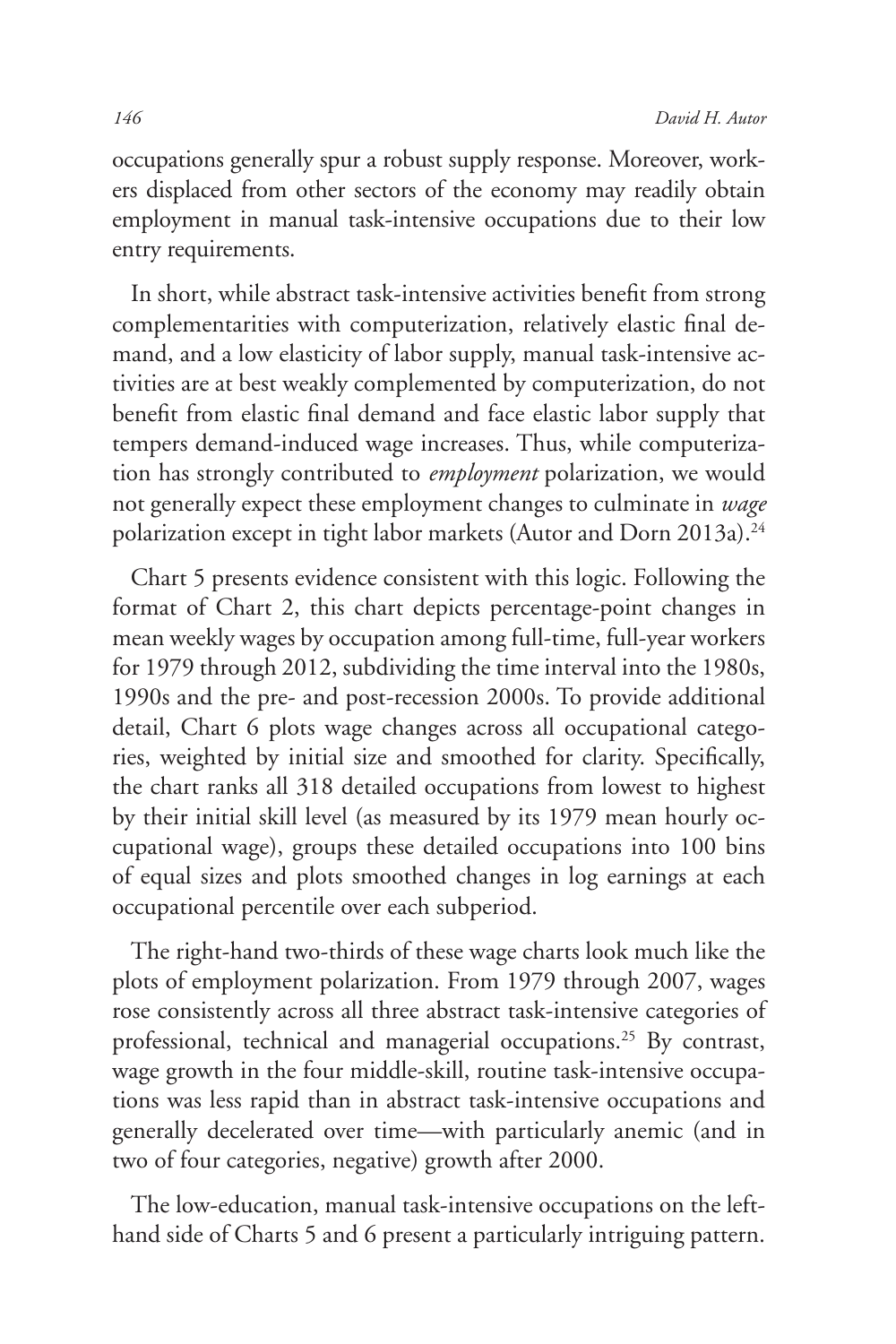



Notes: Calculated using 1980, 1990 and 2000 Census IPUMS files; American Community Survey combined file 2006–2008, American Community Survey 2012. Sample includes the working-age (16-64) civilian noninstitutionalized population with 48+ annual weeks worked and 35+ usual weekly hours. Weekly wages are calculated as annual earnings divided by weeks worked.

Wage growth in these occupations was somewhat more rapid than in the routine task-intensive occupations in the 1980s—and even more so in the 1990s—which was roughly concordant with the pattern of employment polarization taking shape simultaneously. However, in the 2000s, employment and wage trends in manual task-intensive occupations diverged. While employment growth in these occupations exceeded that in all other categories between 2000 and 2007 (Chart 2), wage growth was generally negative—more so than almost all other categories (Mishel, Shierholz and Schmitt 2013).

Why did wage growth in manual task-intensive occupations go from positive to negative after 1999? My strong hunch is that the explanation is shifting labor supply. Recent papers by Christopher Smith (2013), Cortes et al. (2014), and Foote and Ryan (2014) find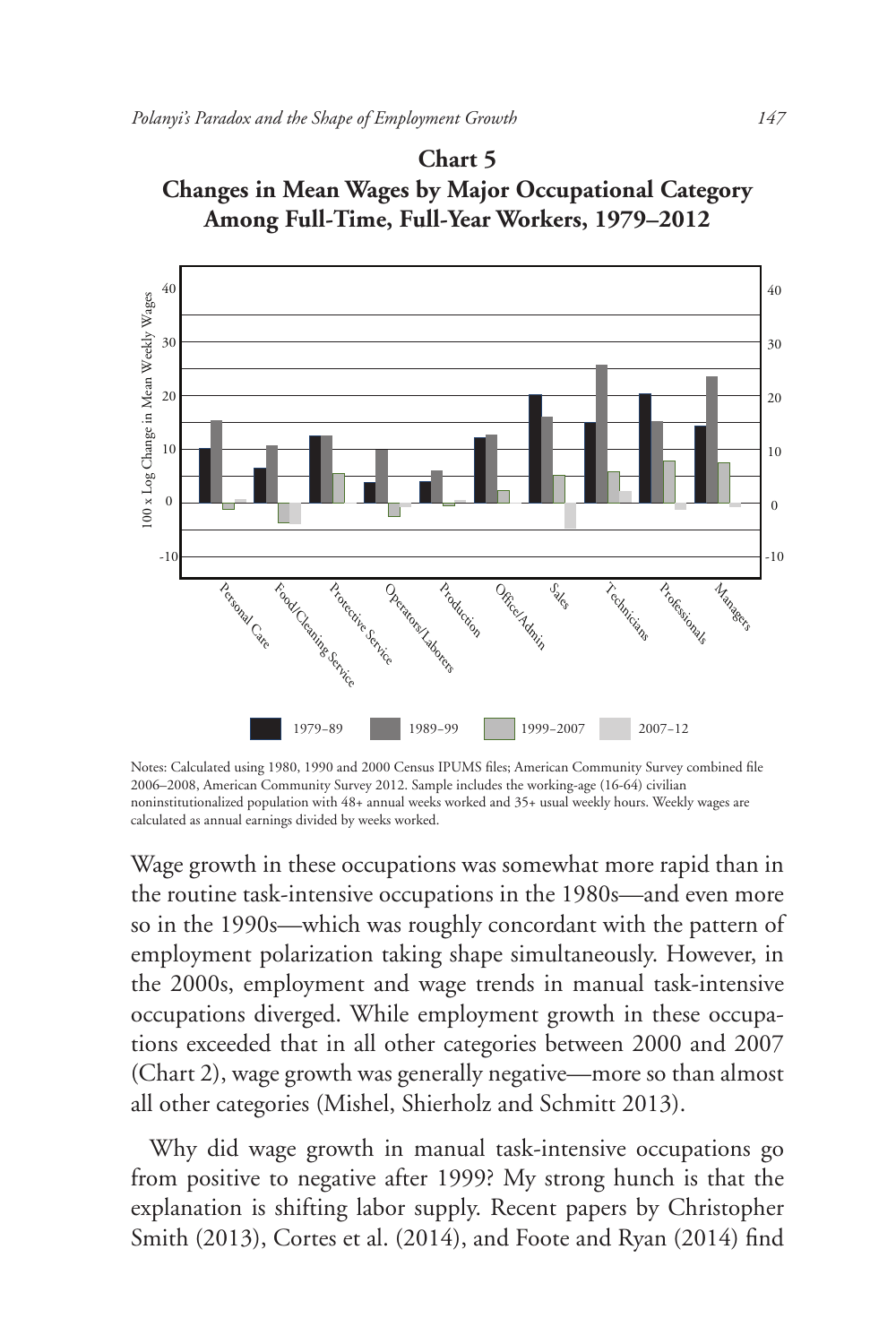



Notes: Calculated using 1980, 1990 and 2000 Census IPUMS files; American Community Survey combined file 2006–2008, American Community Survey 2012. The figure plots changes in mean log wages by 1980 occupational skill percentile rank using a locally weighted smoothing regression (bandwidth 0.8 with 100 observations), where skill percentiles are measured as the employment-weighted percentile rank of an occupation's mean log wage in the Census IPUMS 1980 5 percent extract. Sample includes the working-age (16-64) civilian noninstitutionalized population with 48+ annual weeks worked and 35+ usual weekly hours. Weekly wages are calculated as annual earnings divided by weeks worked.

that declining employment in routine task-intensive jobs has led middle-skill workers—both new entrants and those displaced from routine task-intensive jobs—to enter manual task-intensive occupations instead. This likely occurred particularly rapidly in the 2000s as flagging employment in middle-skill occupations combined with slack macroeconomic conditions spurred middle-skill workers to compete with less-educated workers for manual task-intensive jobs, thus checking the tendency for wages to rise in these occupations.

A final set of facts starkly illustrated by Chart 6 is that overall wage growth was extraordinarily anemic throughout the 2000s, even prior to the Great Recession. Between 1999 and 2007, real wage changes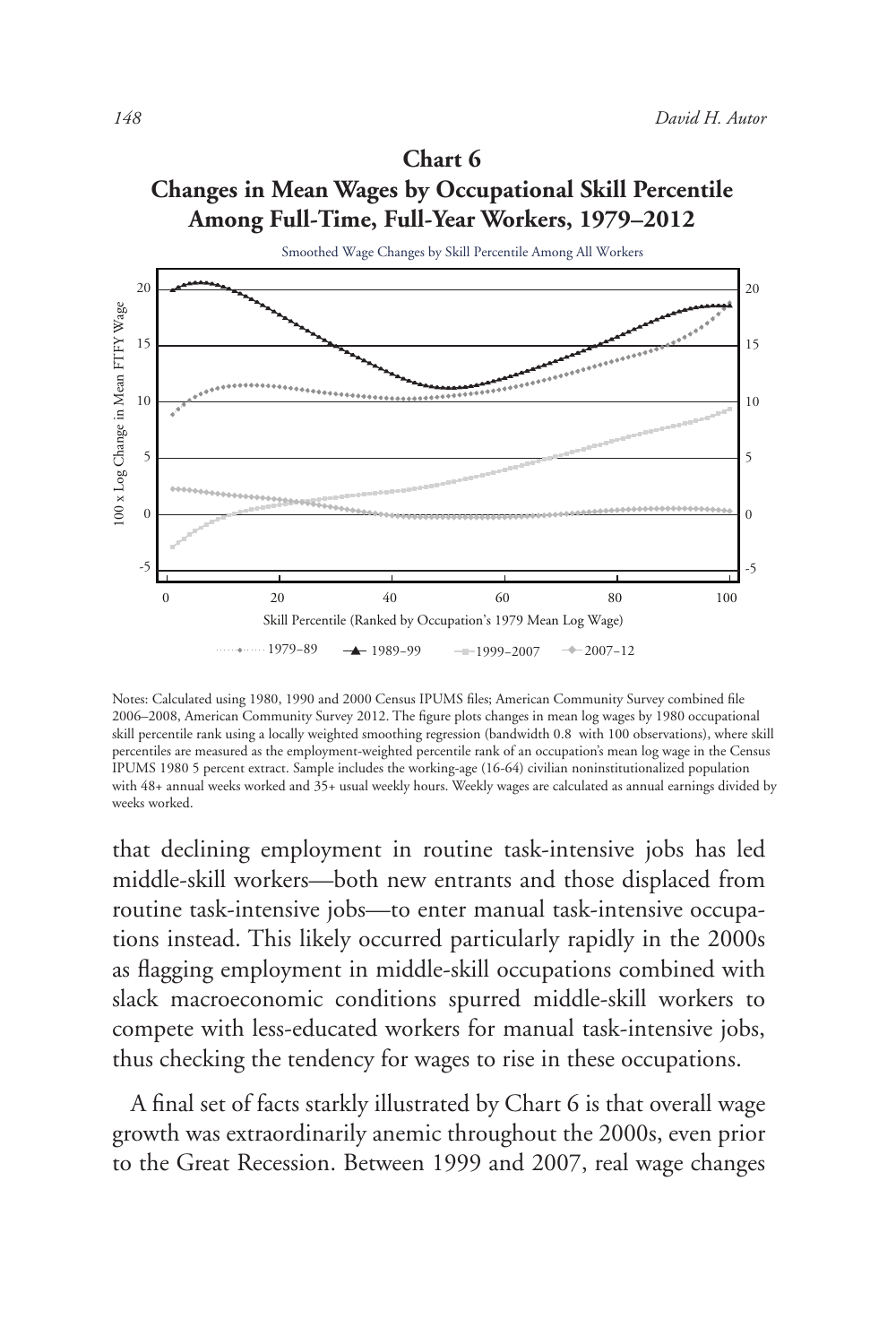were negative below approximately the 15th percentile, and were below 5 percentage points up to the 70th percentile of the distribution. Indeed, wage growth was greater at all percentiles during both the 1980s and 1990s than in the pre-recession 2000s.<sup>26</sup> Of course, wage growth was essentially zero at all percentiles during the recessionary years of 2007-12.27

## **V. Polarization: What Have We Learned from Another Decade of Data?**

Although the polarization hypothesis can explain some key features of the U.S. and cross-national data, reality invariably proves more complicated than the theory anticipates. The clearest evidence for this general dictum is the unexplained deceleration of employment growth in abstract task-intensive occupations after 2000, which is discussed by Beaudry, Green and Sand (2013, 2014) and Mishel, Shierholz and Schmitt (2013).<sup>28</sup> This can be seen especially clearly in Chart 7, which, following the format of Chart 6, plots smoothed changes in the share of U.S. employment (rather than wages, as in Chart 6) at each occupational percentile. Since the sum of shares must equal one in each decade, the change in these shares across decades must total zero and, thus, the height at each skill percentile measures the growth in each occupation's employment relative to the whole.<sup>29</sup>

Chart 7 contributes three nuances to the occupational polarization story above. A first, visible on the left-hand side of the chart, is that the pace of employment gains in low-wage, manual task-intensive jobs has risen successively across periods. Gains in these occupations were barely discernible in the 1980s, intensified in the 1990s and accelerated again in the 2000s. A second nuance is that the occupations that are losing share appear to be increasingly drawn from higher ranks of the occupational distribution. For example, the highest ranked occupation to lose employment share during the 1980s lay at approximately the 45th percentile of the skill distribution. In the 1990s, the crossover point lay at approximately the 55th percentile. In the final two subperiods, this rank rose still further to above the 75th percentile—suggesting that the locus of displacement of middle-skill employment is moving into higher skilled territories. The final empirical regularity highlighted by Chart 7 is that growth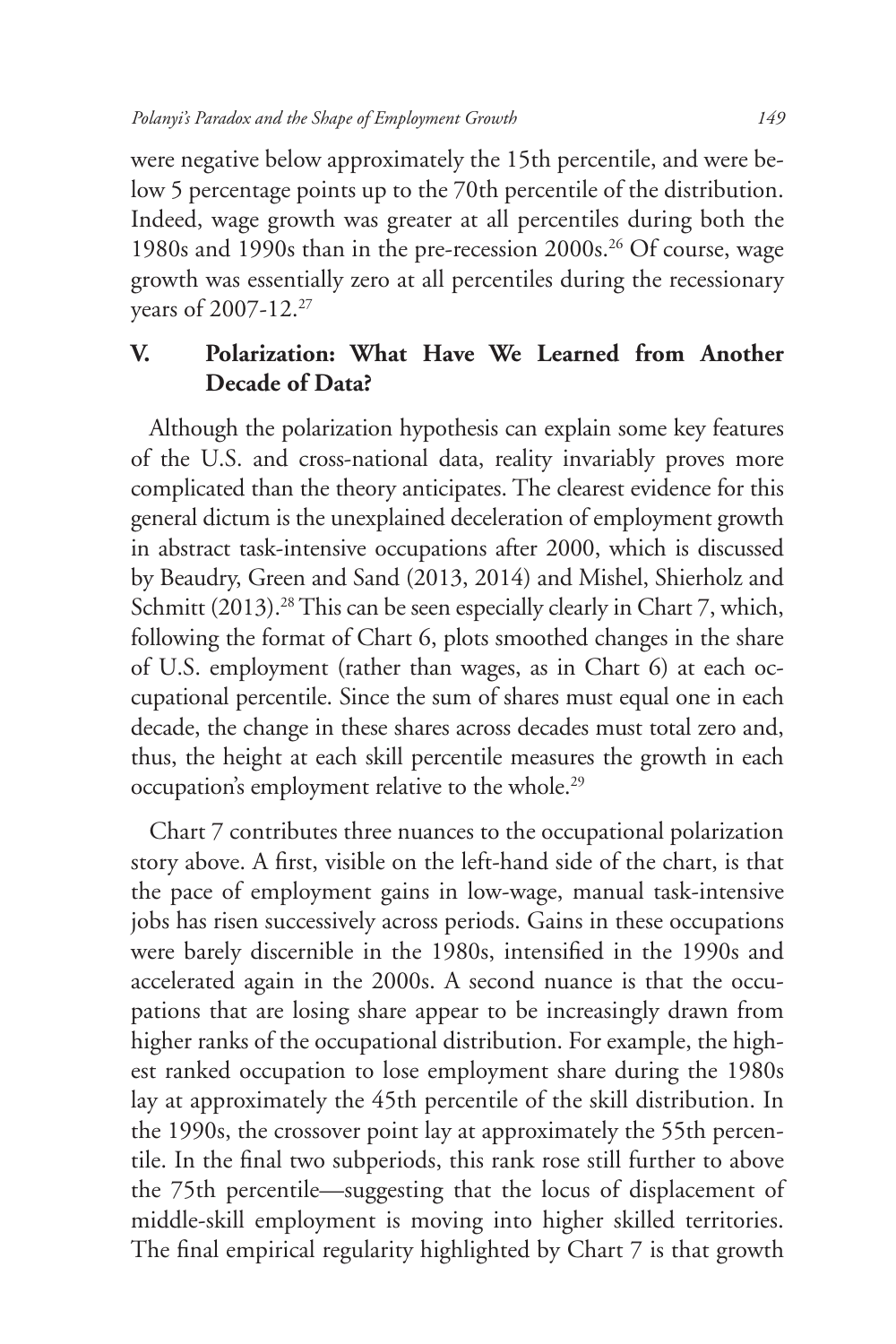

 **Chart 7 Smoothed Employment Changes by Occupational** 

Notes: Calculated using 1980, 1990 and 2000 Census IPUMS files; American Community Survey combined file 2006–08, American Community Survey 2012. The chart plots changes in employment shares by 1980 occupational skill percentile rank using a locally weighted smoothing regression (bandwidth 0.8 with 100 observations), where skill percentiles are measured as the employment-weighted percentile rank of an occupation's mean log wage in the Census IPUMS 1980 5 percent extract. Employment in each occupation is calculated using workers' hours of annual labor supply times the Census sampling weights. Consistent occupation codes for Census years 1980, 1990, and 2000, and 2008 are from Autor and Dorn (2013).

of high-skill, high-wage occupations (those associated with abstract work) decelerated markedly in the 2000s, with no relative growth in the top two deciles of the occupational skill distribution during 1999 through 2007, and only a modest recovery between 2007 and 2012. Stated plainly, the U-shaped growth of occupational employment came increasingly to resemble a downward ramp in the 2000s.

Chart 8 takes a closer look at this phenomenon by plotting the distribution of occupational employment changes among collegeeducated (panel A) and noncollege (panel B) workers across the three broad occupational categories above: manual-intensive, routine-intensive and abstract-intensive.30

One would anticipate that a long-term rise in the college-educated workforce would eventually lead to a growth in college-educated workers in nontraditional occupations. This pattern is seen in the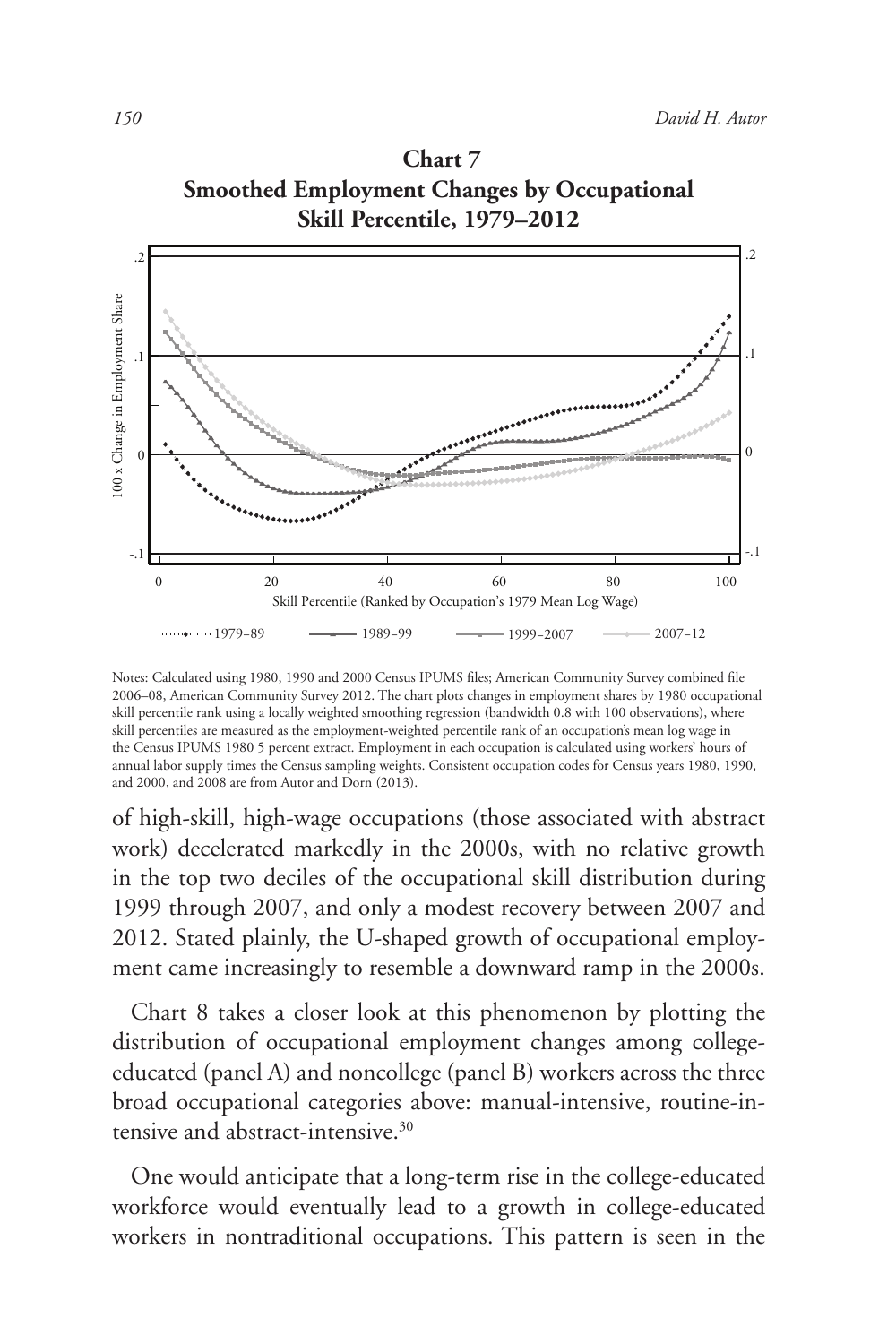#### **Chart 8**

# **Changes in Employment Shares in Broad Occupational Categories, 1979–2012: Workers With and Without a Four-Year College Degree**







Notes: Calculated using 1980, 1990 and 2000 Census IPUMS files; American Community Survey combined file 2006-08, American Community Survey 2012. Manual occupations are personal care, food/cleaning service, and protective services. Routine occupations are operators/laborers, production, office/administrative, and sales. Abstract occupations are technicians, professionals, and managers.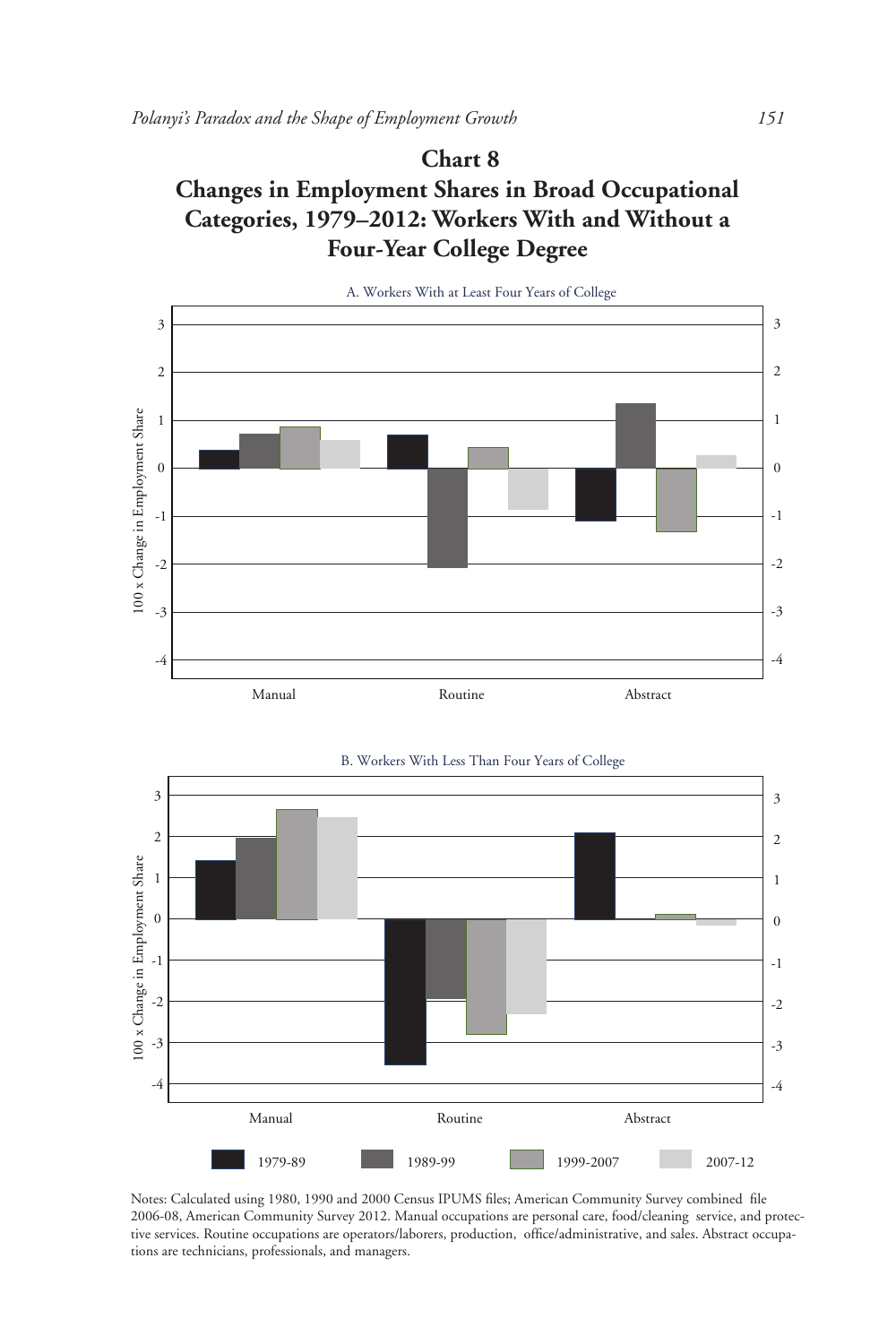1980s: the fraction of college-educated workers in both manual and routine task-intensive occupations rose modestly in this decade while the share in abstract-intensive occupations declines. In the subsequent decade of the 1990s, employment of college-educated workers polarized, with a sharp reduction in routine task-intensive employment, a steep rise in abstract task-intensive employment, and a modest rise in manual task-intensive employment. After 2000, however, occupational employment patterns of college-educated workers turned sharply downward, as discussed by Beaudry, Green and Sand (2013, 2014). Between 1999 and 2012, the fraction of college-educated workers employed in abstract occupations fell by more than a percentage point, the share employed in routine occupations fell by 0.4 percentage point, and the share employed in manual occupations rose by 1.5 percentage points. Among noncollege workers, however, we see a much more consistent pattern of sharp reductions in routine employment and equally large gains in manual employment with essentially no gains in abstract employment except during the first decade of the sample (panel B). In net, these patterns suggest that the set of abstract task-intensive jobs is not growing as rapidly as the potential supply of highly educated workers. As Beaudry, Green and Sand (2013, 2014) highlight, the coalescence of these forces has likely led highly educated workers to seek less educated jobs, which in turn creates still greater challenges for the lower educated workers competing for routine and manual task-intensive work.

What explains the slowing growth of abstract task-intensive employment? One possible interpretation is that technological progress has encroached strongly upward in the task domain, such that it now strongly substitutes for the work done by professional, technical and managerial occupations. While one should not dismiss this possibility out of hand, contemporaneous data on computer and software investment militates against this interpretation. One would expect that a surge of new automation opportunities in highly paid work would catalyze a surge of corporate investment in computer hardware and software. Instead, the opposite occurred, as shown in Chart 9. After rising near-monotonically from approximately one-half of 1 percent to almost 5 percent of gross domestic product (GDP) between 1950 and 2000, private fixed investment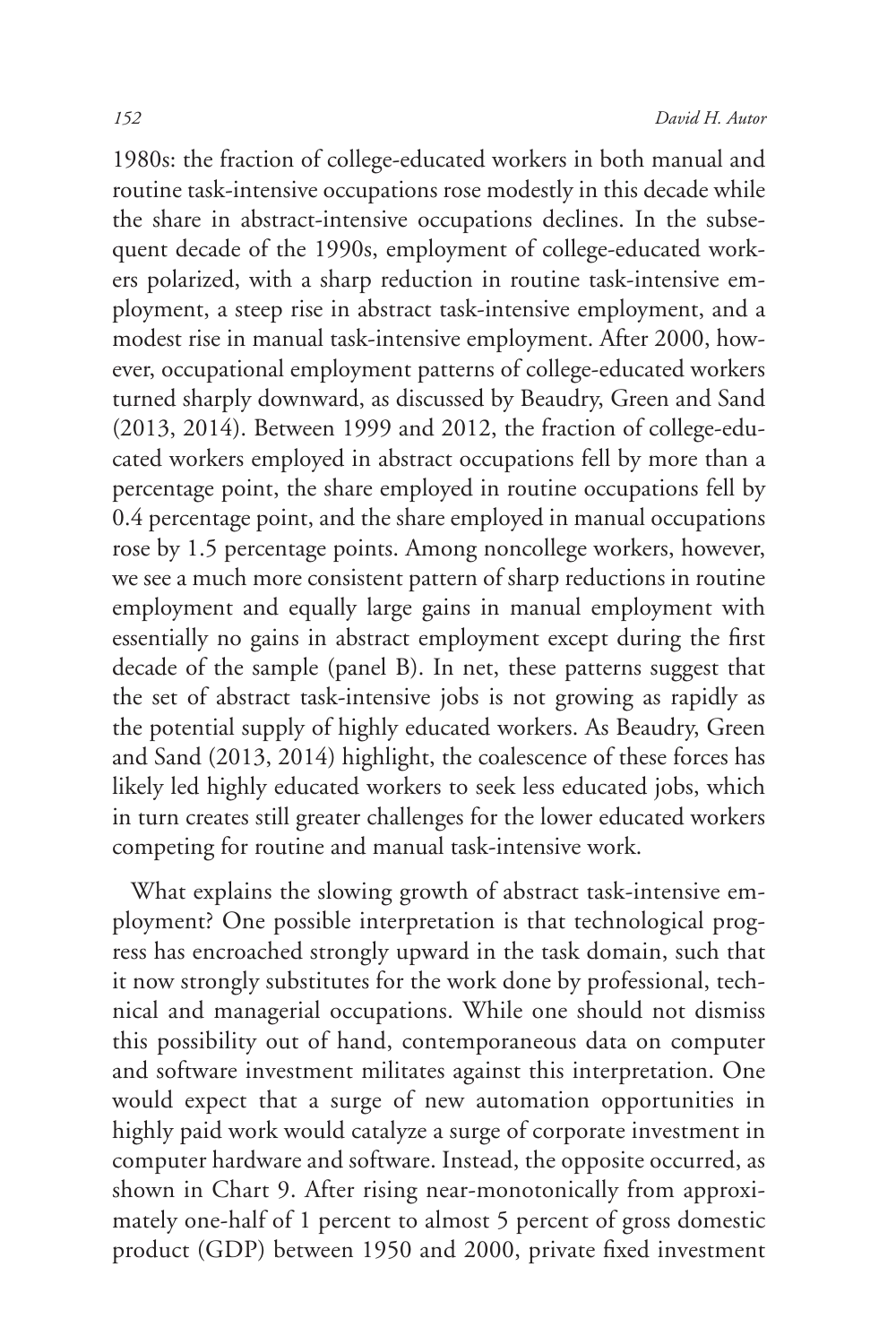



1949 1954 1959 1964 1969 1974 1979 1984 1989 1994 1999 2004 2009 2014

in information processing equipment and software dropped by a full percentage point (more than 20 percent) between 2000 and 2002, and remained depressed thereafter. As of the first quarter of 2014, information processing equipment and software investment as a share of GDP was (only) at 3.5 percent, a level last seen in 1995 at the outset of the "dot-com" era.

Given that both employment growth in abstract task-intensive occupations and computer investment tailed off simultaneously, is it possible that one caused the other? That is roughly the view espoused by Beaudry, Green and Sand (2013). Building on Welch (1970) and Schultz (1975), they posit a model in which the introduction of a new technology generates demand for managerial and problem-solving skills (abstract tasks) during an adoption period, while the technology is installed, adapted, mastered and routinized, after which skill demands slacken since the challenge of adaptation gives way to the more quotidian tasks of operation and maintenance. The Beaudry, Green and Sand conceptual model can therefore rationalize both decelerating employment in abstract task-intensive work and slowing investment in information technology, though

Source: FRED, Federal Bank of St. Louis, *http://research.stlouisfed.org/fred2/graph/?g=GXc* (accessed Aug. 3, 2014).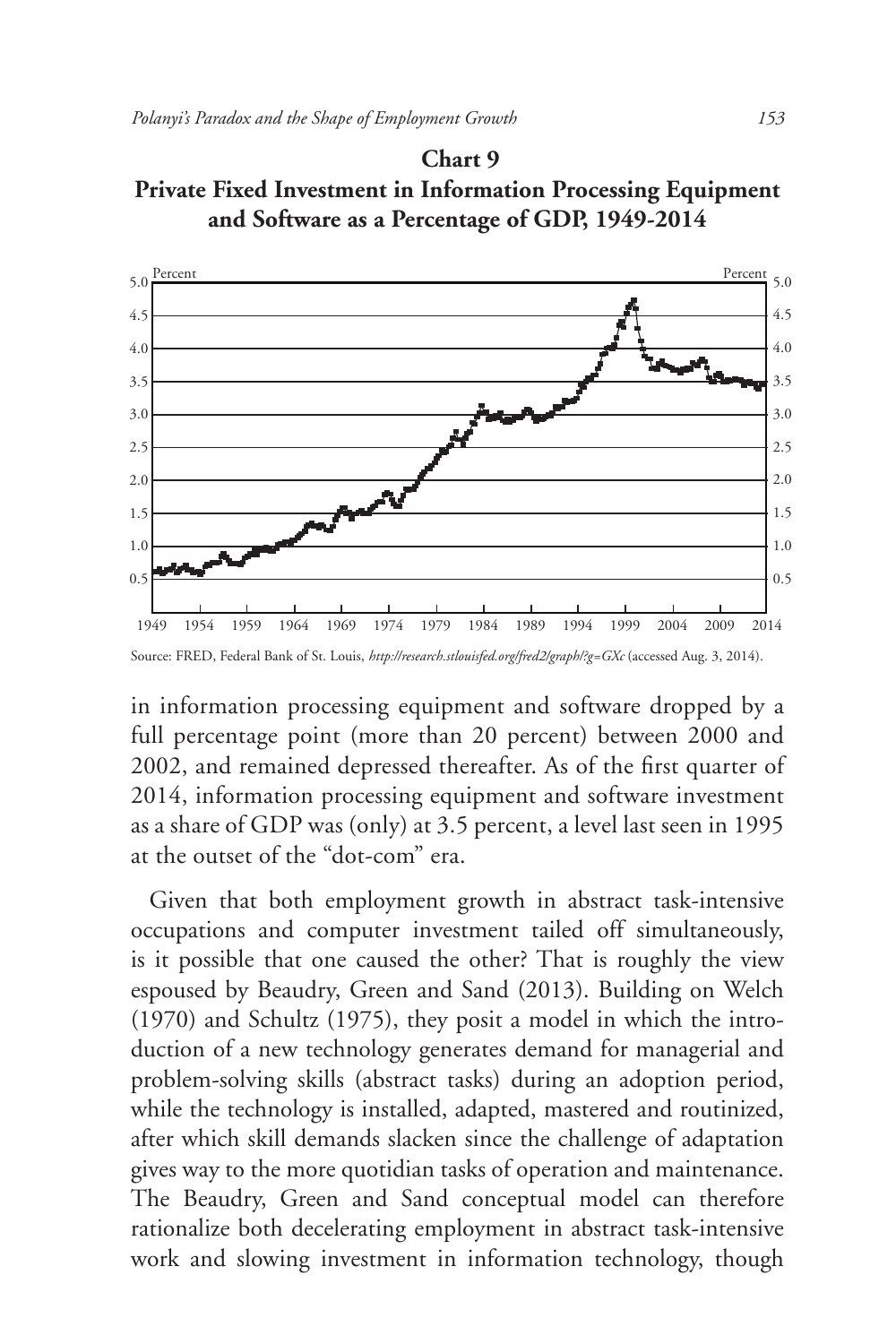unfortunately the model generates few testable predictions beyond these aggregate facts.

An alternative interpretation of these facts, offered by Gordon (2012), is not that the computer revolution has been fully realized but rather that it has petered out. Gordon argues that the gains from information technology have been relatively superficial and short-lived, with few of the monumental consequences for productivity or human welfare afforded by prior 18th and 19th century technological revolutions—transportation, power generation, communications and sanitation. Thus, the slowdown in computer investment reflects the onset of rapidly diminishing marginal returns to information technology and an accompanying deceleration of productivity growth.31

While I do not have a strongly evidenced counter-explanation for these same facts, I am skeptical of both interpretations. Each would seem to imply that IT investment would plateau as the technology either attained maturity or reached a point of diminishing returns. But this does not accord with the evidence in Chart 9. Information technology investment abruptly reversed course after 2000, suggesting a rapid pullback in demand. Moreover, in the five years prior to this pullback, IT investment surged at an unprecedented rate, rising by approximately two-tenths of a percent of GDP in each year. What this pattern suggests to me is a temporary dislocation of demand for IT capital during the latter half of the 1990s followed by a sharp correction after 2000—in other words, the bursting of a bubble. The end of the "tech bubble" in the year 2000 is of course widely recognized, as the NASDAQ stock index erased three-quarters of its value between 2000 and 2003. Less appreciated, I believe, are the economic consequences beyond the technology sector: a huge falloff in IT investment, which may plausibly have dampened innovative activity and demand for high skilled workers more broadly.

It is also possible to read a more optimistic message from the trends in Charts 7 and 8. Employment in highly skilled occupations appears to have shown renewed growth after 2007, and this may augur renewed investment and innovative activity. Simultaneously, the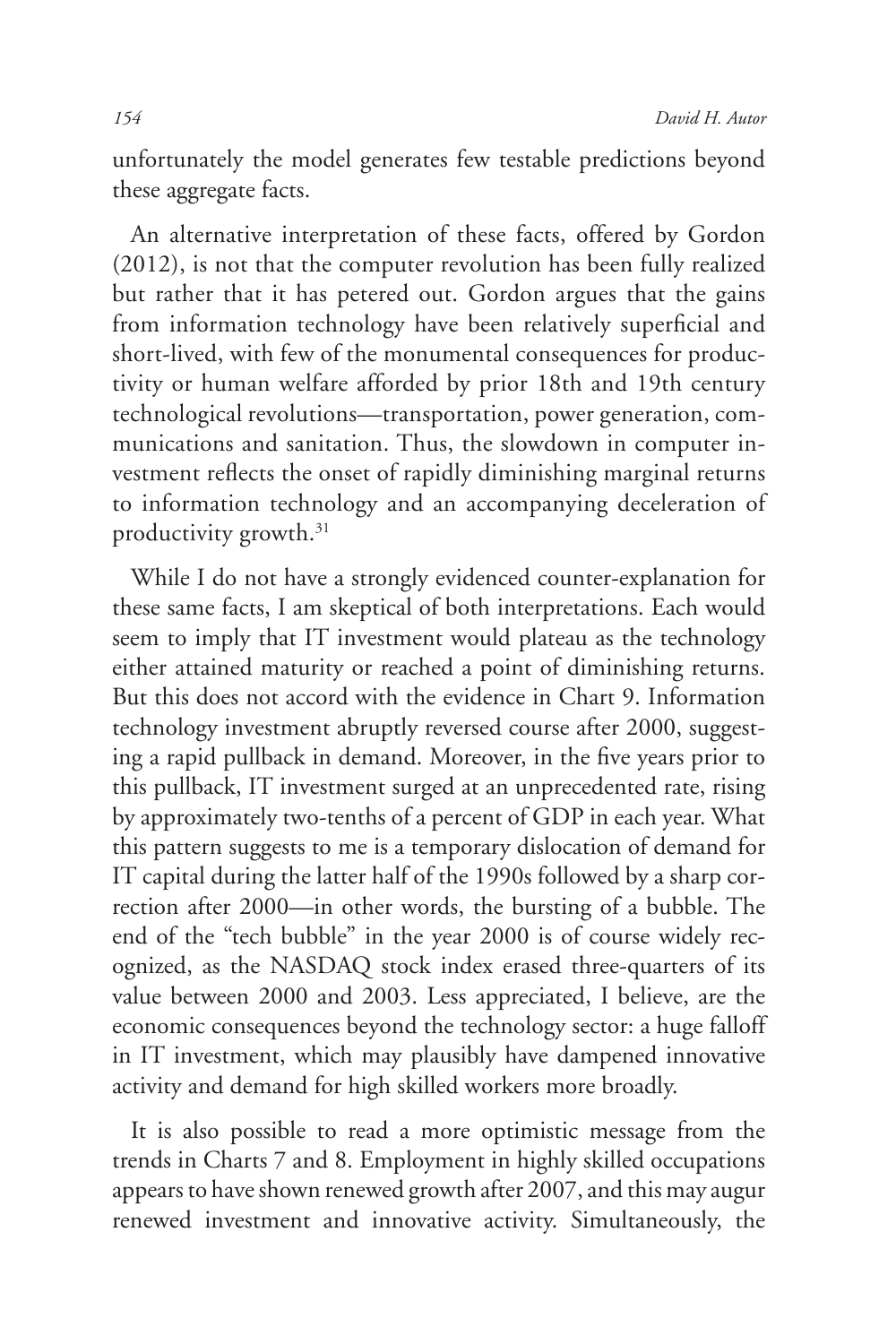ongoing contraction of middle-wage occupations and rapid expansion of lower-wage occupations provides less cause for comfort.

## **VI. The Future of Polanyi's Paradox**

Even as investment in information technology has slowed, popular and academic discussion of the potentially dire consequences of automation for employment has accelerated.<sup>32</sup> MIT scholars Erik Brynjolfsson and Andrew McAfee argue in a 2011 book that workers are in danger of losing the "race against the machine." In a 2012 working paper, Sachs and Kotlikoff present a model in which "smart machines" yield an economy of "long-term misery" because workers whose labor is devalued by automation are unable to make the human capital investments that would enable their children to profit from advancing technology. In a popular vein, journalist Kevin Drum (2013) warns in *Mother Jones* that our "robot overlords" will soon take our jobs.<sup>33</sup> But where are these robot overlords? And if they are not here already—and all outward appearances suggest that they are not—should we expect their imminent arrival? In this final section, I discuss the progress of computing toward overcoming Polanyi's paradox.

In the past decade, computerization has progressed into spheres of human activity that were considered off limits only a few years earlier—driving vehicles, parsing legal documents, even performing agricultural field labor. Yet, Polanyi's paradox remains relevant. Indeed, it helps to explain what has not yet been accomplished and to illuminate the current technological approaches used to enlarge the set of machine-feasible tasks. In my reading of the technology landscape, there are two overarching approaches that engineers employ to computerize tasks for which we "do not know the rules." One approach, which I call environmental control, bows to Polanyi's paradox. The second, machine learning, attempts to make an end-run around it.

## *VI.i. Environmental Control*

Most automated systems lack flexibility—they are brittle. Modern automobile plants, for example, employ industrial robots to install windshields on new vehicles as they move through the assembly line. But aftermarket windshield replacement companies employ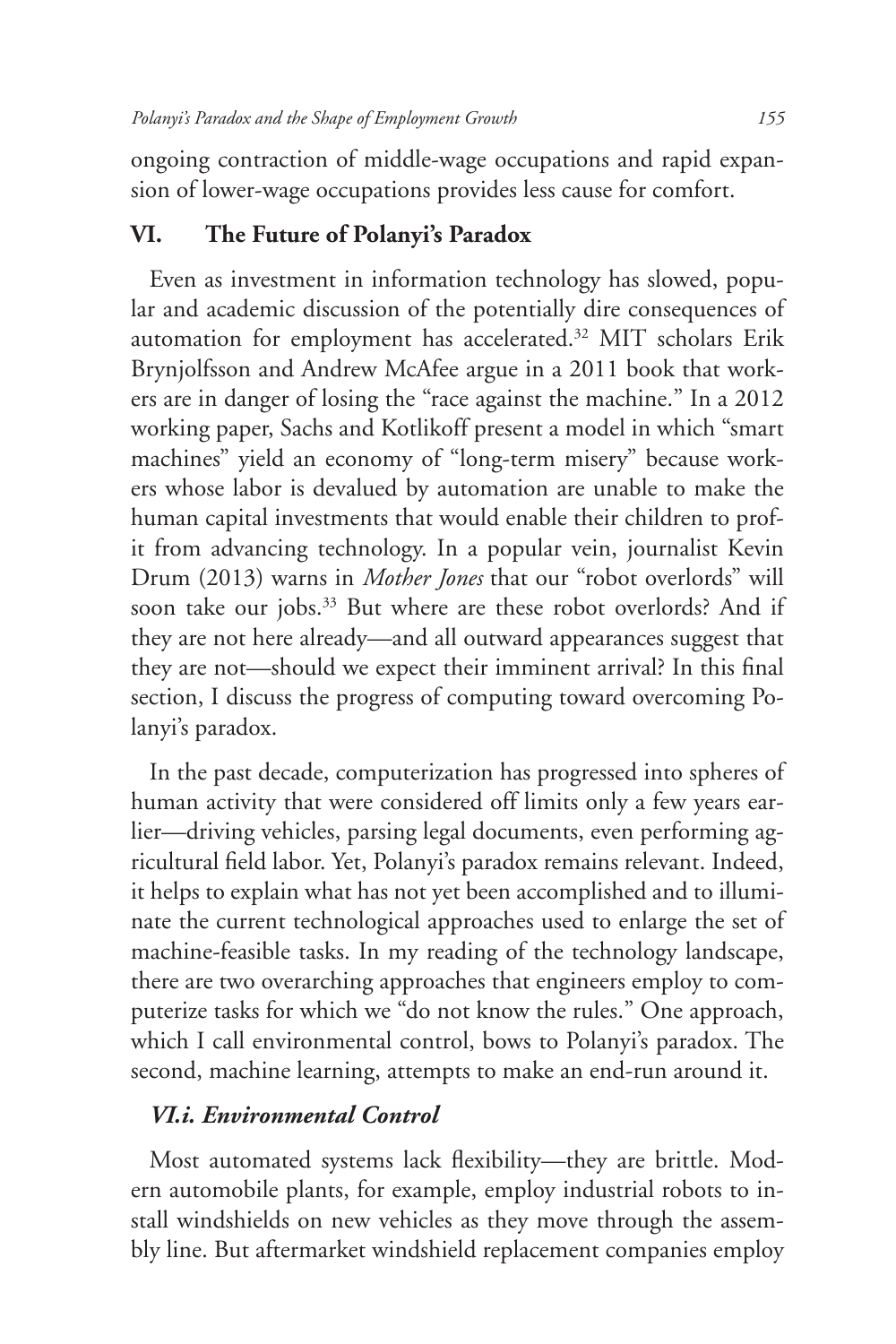technicians, not robots, to install replacement windshields. Why not robots? Because removing a broken windshield, preparing the windshield frame to accept a replacement, and fitting a replacement into that frame demand far more real-time adaptability than any contemporary robot can approach.

The distinction between assembly line production and the in-situ repair highlights the role of environmental control in enabling automation. While machines cannot generally operate autonomously in unpredictable environments, engineers can in some cases radically simplify the environment in which machines work to enable autonomous operation. The factory assembly line provides one such example of environmental control. But there are numerous examples that are so ingrained in daily technology that they escape notice. Present day automobiles, for example, are highly evolved machines—efficient, powerful, safe and reliable. But in another sense, they are remarkably helpless: they can only operate on smooth paved surfaces, something that is almost never found in nature. To enable their operation, humanity has adapted the naturally occurring environment by leveling, grading and covering with asphalt a nontrivial percentage of the earth's land surface.<sup>34</sup> Environmental control for automobile travel has meant remaking the natural landscape to machine age specifications.

Executing nonroutine tasks is a central obstacle in computer-based automation. Thus, environmental control in computer applications often means eliminating nonroutine work tasks. One can see this process clearly in industrial robotics. Large online retailers, such as Amazon.com, Zappos.com and Staples.com, operate systems of warehouses that stock, pack and ship thousands of varieties of nonhomogenous goods directly to consumers and businesses. These warehouses employ legions of dexterous, athletic "pickers," who run and climb through shelves of typically non-air-conditioned warehouses to locate, collect, box, label and ship goods to purchasers. There is at present no technologically viable or cost-effective robotic facsimile for these human pickers. The job's steep requirements for flexibility, object recognition, physical dexterity, and fine motor coordination are too formidable.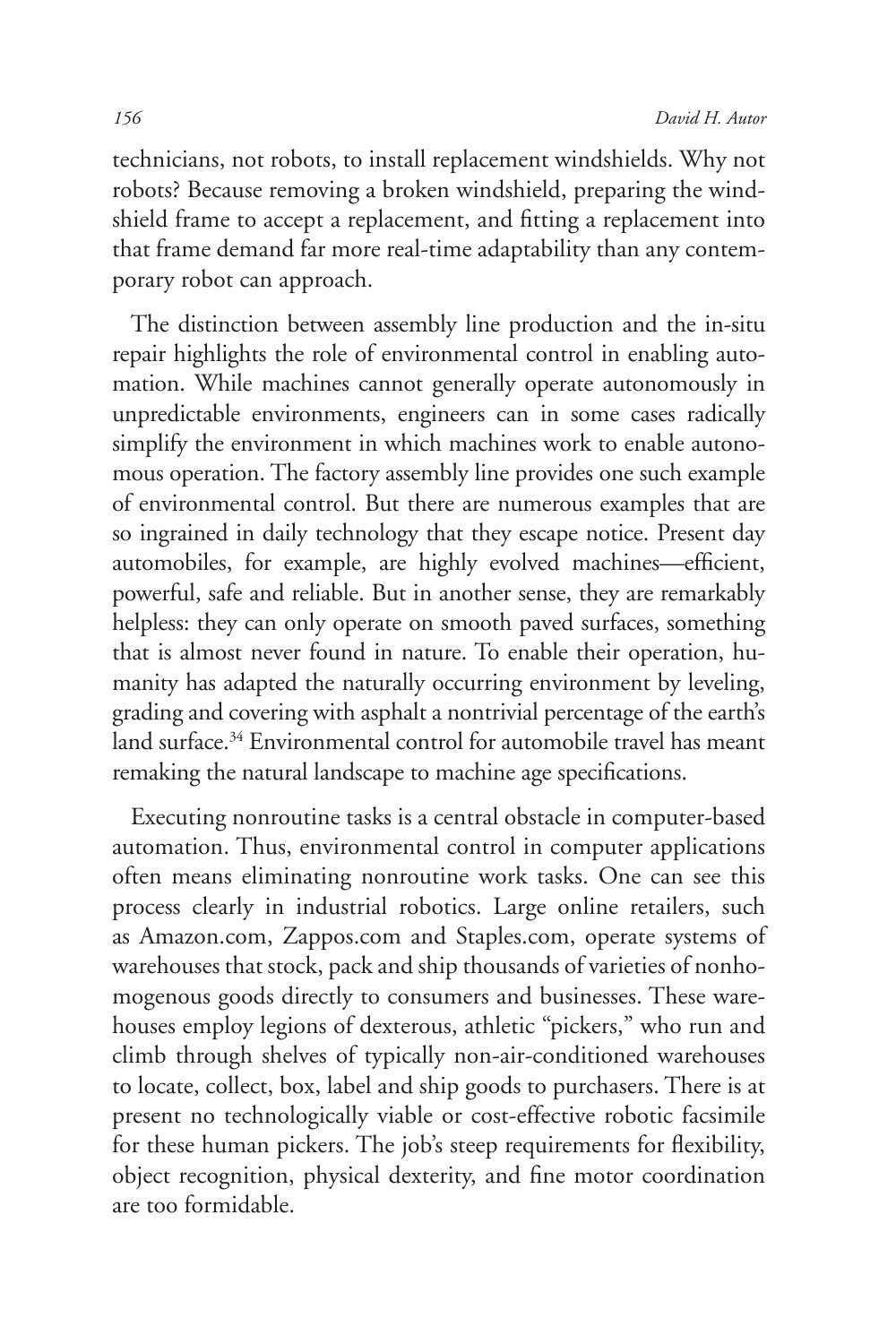But large components of warehousing can be automated, as demonstrated by Kiva Systems, a robotic warehousing startup that was purchased by Amazon in 2012. The core of the Kiva system is a dispatch program that oversees the flow of all goods through the warehouse from stocking, to storage, to picking and shipping. The dispatch software directs both a fleet of Kiva robots—essentially motorized, remotely controlled go-karts—and a set of *human* stockers and pickers who work in tandem with the robots. The Kiva robots circulate through a warehouse that is filled with uniform racks of freestanding stocked shelves. The robots' sole task is to transport shelves from one location to another, which they accomplish by maneuvering under a rack of shelves, raising slightly to elevate the rack from the floor, motoring to a new location, and then lowering the rack.

As objects arrive at the warehouse for stocking, the dispatch software directs robots to transport empty shelves to the loading area where they line up for loading. The software simultaneously directs *human* stockers to place merchandise on awaiting shelves at precise locations. Once stocked, shelves are sent back into the warehouse on their robotic carriers, where the dispatch software directs their dynamic placement to optimize product availability for expected product demand. As new orders arrive, the dispatch software sends robots to retrieve shelves containing needed items. The shelves line up in the packing area where they await a human picker who, directed by a laser pointer controlled by the dispatch software, picks objects from the assembled shelves, packs them in shipping boxes, applies a shipping label, and drops the package in a chute for delivery. As items are picked, the shelves scurry back to the warehouse floor (perhaps dynamically relocated) until needed again for packing or restocking.

Human flexibility is still required in the Kiva-operated warehouse: only workers handle merchandise; robots only move shelves. But the demand for human dexterity is dramatically reduced by automation: all nonroutine motor tasks are performed during stocking and packing; all other goods movement, organization, storage and retrieval is delegated to robots, whose sole task is to shuttle shelves across a level surface (a routine task). Thus, Kiva applies environmental control to minimize the need for human flexibility.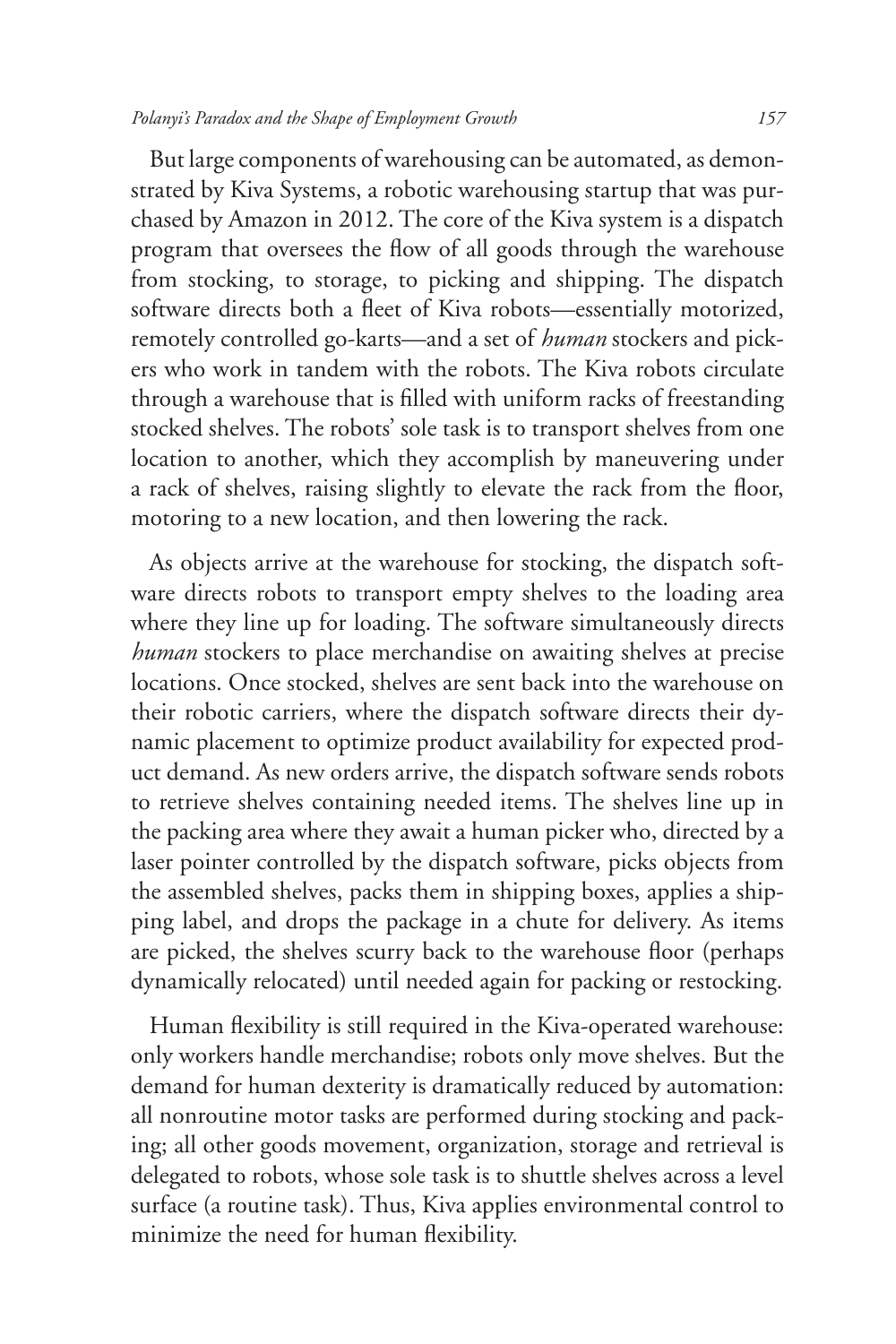While Kiva Systems provides a particularly clear example, the same principle of environmental control is often operative in unexpected places. Perhaps the least recognized—and most mythologized—is the Google self-driving car. It is sometimes said by computer scientists that the Google car does not drive on roads but rather on maps. This observation conveys the fact that the Google car, unlike a human vehicle operator, cannot pilot on an "unfamiliar" road; it lacks the capability to process, interpret and respond to an environment that has not been pre-processed by its human engineers. Instead, the Google car navigates through the road network primarily by comparing its real-time audio-visual sensor data (collected using LIDAR) against painstakingly hand-curated maps that specify the exact locations of all roads, signals, signage, obstacles, etc. The Google car adapts in real time to obstacles (cars, pedestrians, road hazards) by braking, turning and stopping. But if the car's software determines that the environment in which it is operating differs from the key static features of its pre-specified map (e.g., an unexpected detour, a police officer directing traffic where a traffic signal is supposed to be), then the car signals for its human operator to take command. Thus, while the Google car appears outwardly to be as adaptive and flexible as a human driver, it is in reality more akin to a train running on invisible tracks.

These examples highlight some of the limitations of current technology to accomplish nonroutine tasks. They also illustrate the genius of human ingenuity in surmounting these obstacles. Humans naturally tackle tasks in a manner that draws on their inherent flexibility, problem-solving capability and judgment. Machines currently lack many of these capabilities, but they possess other facilities in abundance: strength, speed, accuracy, low cost and unwavering fealty to directions. Engineering machines to accomplish human tasks does not necessarily entail equipping machines with human capabilities; instead, work tasks can, in some cases, be re-engineered so that the need for specifically human capabilities is minimized or eliminated.

## *VI.ii. Machine Learning*

There is an alternative route, however. Polanyi's paradox—"we know more than we can tell"—presents a challenge for computerization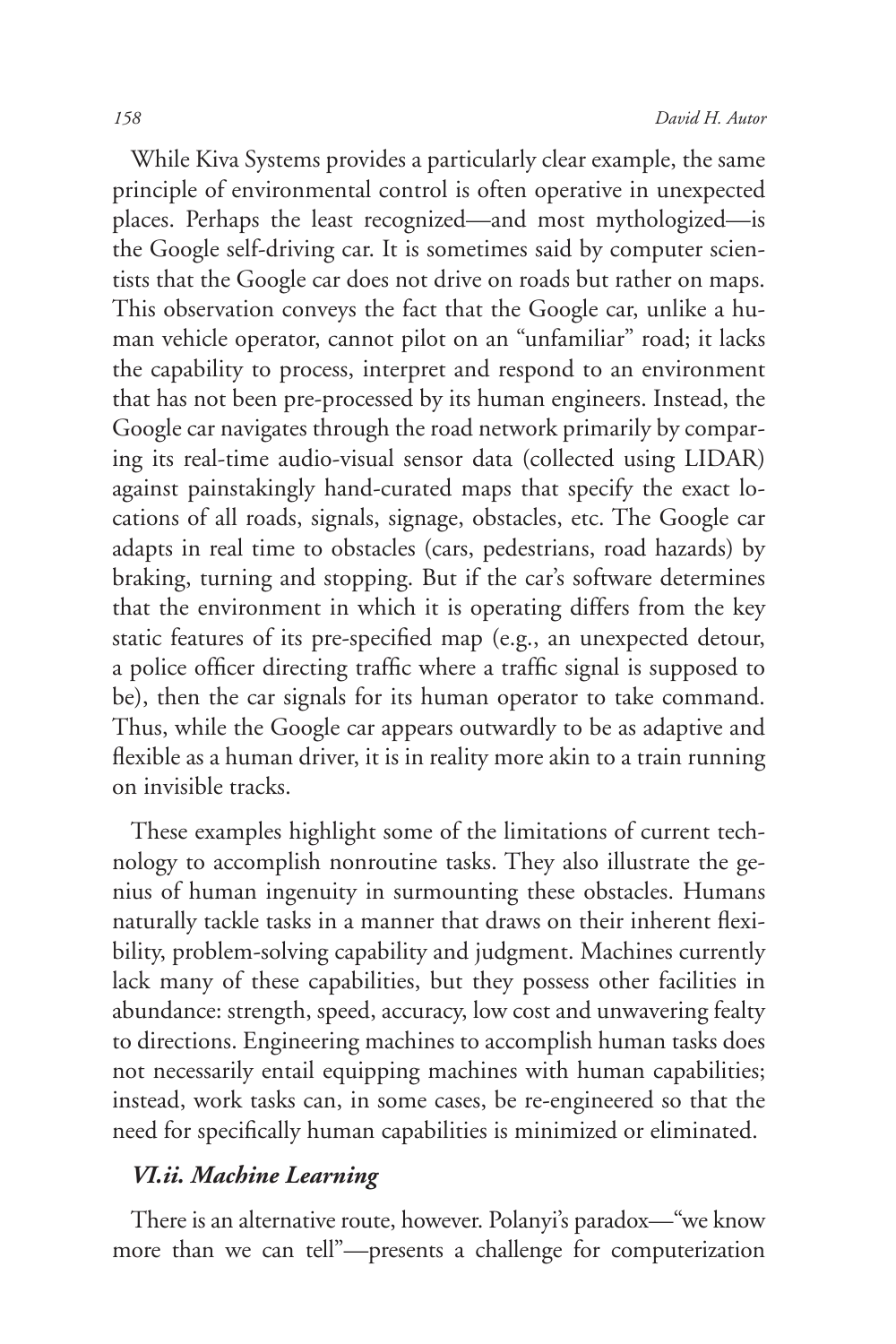because conventional programming amounts to "telling" a computer precisely how to accomplish a task. If people tacitly understand how to perform a task but cannot "tell" a computer how to perform the task, then seemingly programmers cannot automate the task—or so the thinking has gone historically. But this understanding is shifting due to advances in machine learning. The simple idea of machine learning is to applying statistics and inductive reasoning to supply best-guess answers in cases where formal procedural rules are unknown. Where engineers are unable to program a machine to "simulate" a nonroutine task by following a scripted procedure, they may nevertheless be able to program a machine to master the task autonomously by studying successful examples of the task being carried out by others. Thus, through a process of exposure, training and reinforcement, machine learning algorithms may potentially infer how to accomplish tasks that have proved dauntingly challenging to codify with explicit procedures.

As one concrete example of machine learning, consider the challenge of task of visually identifying a chair.<sup>35</sup> Applying the conventional rules-based programming paradigm, an engineer might attempt to specify ex ante what features of an object qualify it as a chair—it possesses legs, arms, a seat and a back, for example. One could then program a machine to identify objects possessing these features as chairs. But having specified such a feature set, one would immediately discover that many chairs do not possess all features (e.g., no back, no legs). If one then relaxed the required feature set accordingly (e.g., chair back optional), the included set would clearly encompass many objects that are not chairs (e.g., tables). Thus, the canonical routine task approach to object recognition—and many more sophisticated variants—would likely have very high misclassification rates. Yet, any grade-school child could perform this task with very high accuracy. What does the child know that the rulesbased procedure does not? Unfortunately, we do not know—this is precisely Polanyi's paradox.

Machine learning potentially circumvents this problem. Relying on large databases of so-called ground truth—concretely, a vast set of curated examples of labeled objects—a machine learning algorithm can attempt to statistically infer what attributes of an object make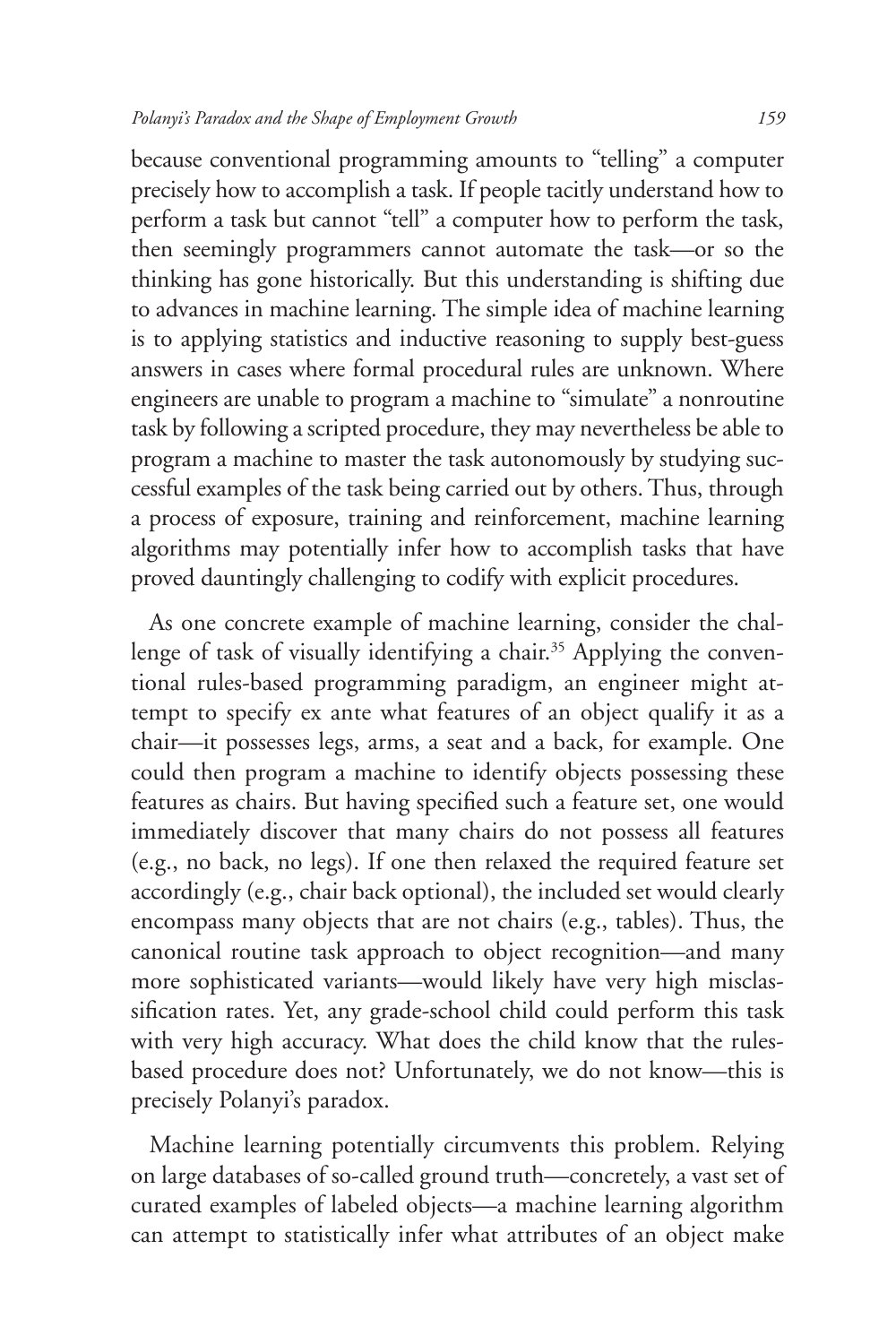it more or less likely to be designated a chair. This process is called training. Once training is complete, the machine can then apply this statistical model out of sample to potentially identify chairs that are distinct from those in the original dataset. If the statistical model is sufficiently good, it may be able to recognize chairs that are somewhat distinct from those in the original training data (e.g., different shapes, materials, or dimensions). What makes the idea of machine learning powerful is that it does not require an explicit physical model of "chairness." At its core, machine learning is an atheoretical brute force technique—what psychologists call "dustbowl empiricism" requiring only large training databases, substantial processing power, and, of course, sophisticated software.<sup>36</sup>

How well does machine learning work in practice? If you use Google Translate, operate a smartphone with voice commands, or follow Netflix' movie suggestions, you can assess for yourself how successfully these technologies function.<sup>37</sup> My general observation is that the tools are inconsistent: uncannily accurate at times; typically, only so-so; and occasionally, unfathomable.<sup>38</sup> IBM's Watson computer famously triumphed in the trivia game of Jeopardy against champion human opponents. Yet Watson also produced a spectacularly incorrect answer during the course of its winning match. Under the category of U.S. Cities, the question was, "Its largest airport was named for a World War II hero; its second largest, for a World War II battle." Watson's proposed answer was Toronto, a city in Canada. Even exemplary accomplishments in this domain can appear somewhat underwhelming. A 2012 article in *The New York Times* (Markoff 2012) described Google's X Lab's recent project (Le et al., 2012) to apply a neural network of 16,000 processors to identify images of cats on YouTube (see Figure 1 for examples). The article's headline ruefully poses the question, "How Many Computers to Identify a Cat? 16,000."39

Since the underlying technologies—the software, hardware and training data—are all improving rapidly (Andreopoulos and Tsotsos 2013), one should view these examples as prototypes rather than as mature products. Still, the long-term potential of machine learning for circumventing Polanyi's paradox is a subject of active debate among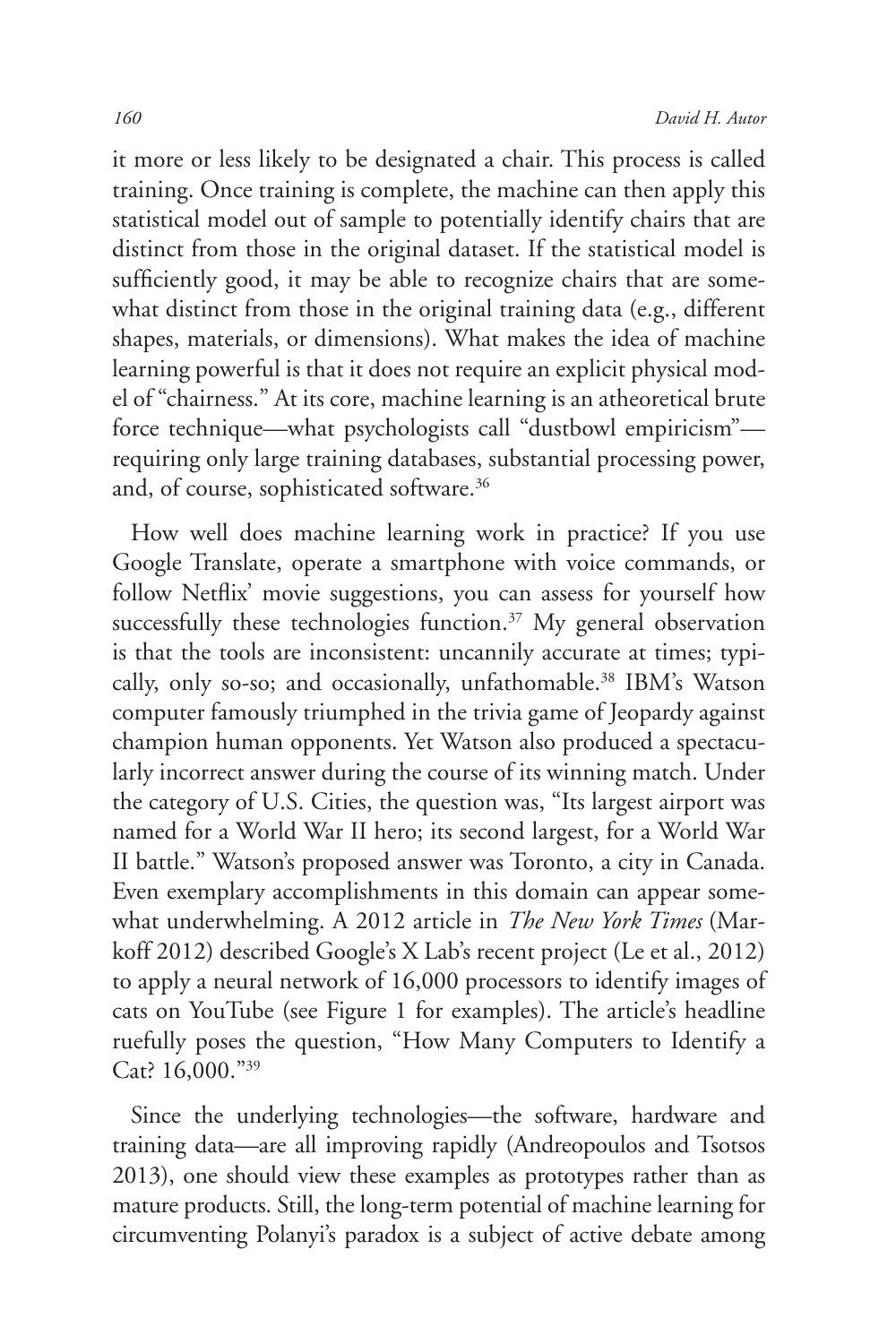**Figure 1 Images Identified as Cats by Google X Labs Team Using a Neural Network of 16,000 Processors**



Source: British Broadcasting Corp. (June 26, 2012, *http://www.bbc.com/news/technology-18595351*, accessed (Aug. 4, 2014).

computer scientists. Some researchers expect that as computing power rises and training databases grow, the brute force machine learning approach will approach or exceed human capabilities. Others suspect that machine learning will only ever "get it right" on average while missing many of the most important and informative exceptions.

To give this skepticism heft, return to the challenge of training a machine to recognize a chair. Ultimately, what makes an object a chair is that it is a device purpose-built for a human being to sit upon. This "purposiveness" may be difficult for a machine learning algorithm to infer, even given an arbitrarily large training database of images. As Grabner et al. (2011) argue, it is likely that humans recognize chairs not simply by comparing candidate objects to statistically probable feature sets but also by reasoning about the attributes of the object to assess whether it is likely intended to serve as a chair. For example, both a toilet and a traffic cone look somewhat like a chair, but a bit of reasoning about their shapes vis-à-vis the human anatomy suggests that a traffic cone is unlikely to make a comfortable seat. Drawing this inference, however, requires reasoning about what an object is "for" not simply what it looks like. Contemporary object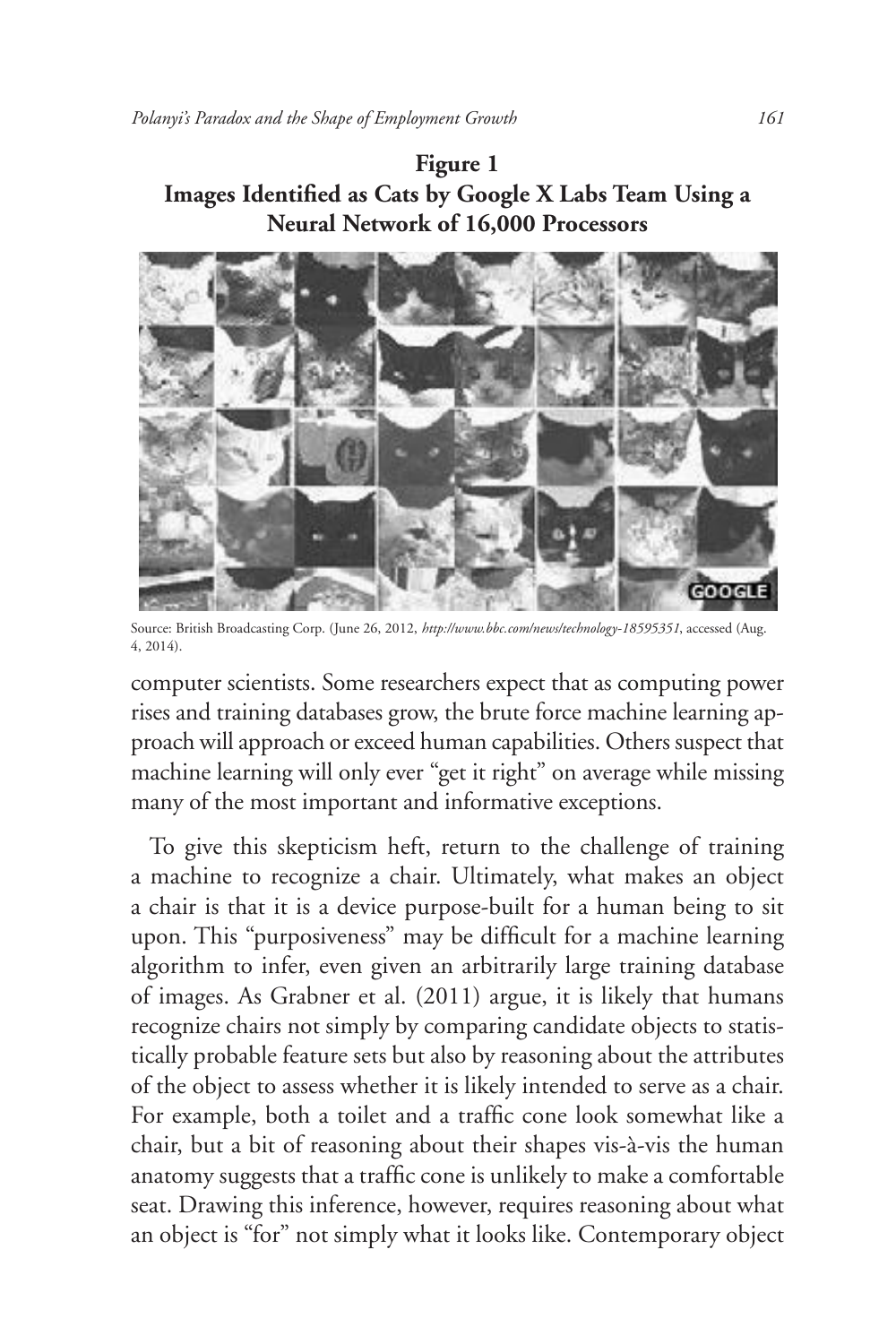recognition programs do *not*, for the most part, take this reasoningbased approach to identifying objects, likely because the task of developing and generalizing the approach to a large set of objects would be extremely challenging.<sup>40</sup> One is reminded of Carl Sagan's remark that, "If you wish to make an apple pie from scratch, you must first invent the universe."

#### **VII. Conclusions**

A principle conclusion from the discussion above is that the challenges to computerizing numerous everyday tasks—from the sublime to the mundane—remain substantial. Let us assume, however, that a set of near-term breakthroughs enables rapid technological progress in nonroutine manual and abstract domains. What does this augur for labor demand?

As chronicled in Section II, there is a long history of leading thinkers overestimating the potential of new technologies to substitute for human labor and underestimating their potential to complement it. The Green Revolution displaced labor from farming. The Industrial Revolution replaced skilled artisanal labor with unskilled factory labor. The mass-produced automobile drastically reduced demand for blacksmiths, stable hands and many other equestrian occupations. Successive waves of earth-moving equipment and powered tools displaced manual labor from construction. In each case, groups of workers lost employment and earnings as specific jobs and accompanying skill sets were rendered obsolete.

Yet, short-term employment losses sparked by rising productivity were eventually more than offset by subsequent employment gains in some cases in the innovating sectors, in many cases elsewhere. In 1900, for example, 41 percent of the United States workforce was employed in agriculture. By 2000, that share had fallen to 2 percent, in large part due to productivity gains emanating from the Green Revolution (Autor, 2014b). It is unlikely, however, that farmers at the turn of the 20th century could foresee that 100 years later, healthcare, finance, information technology, consumer electronics, hospitality, leisure and entertainment would employ far more workers than agriculture.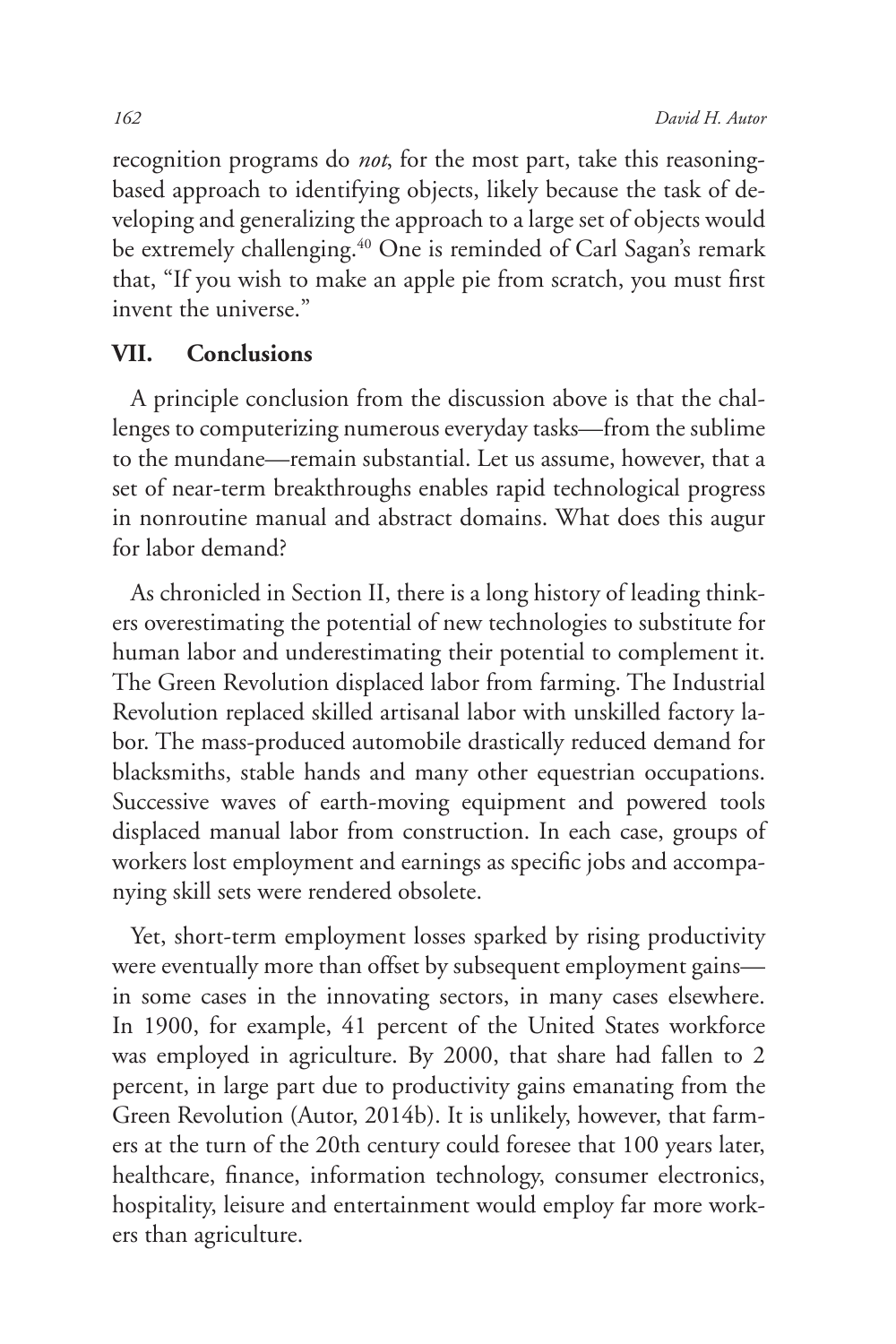Arguably, we stand at a similar moment today. One can find fresh examples daily in which technology substitutes for human labor in an expanding—though still circumscribed—set of tasks. The complementarities are always harder to identify. Despite these uncertainties, there are three inferences in which we can be fairly confident:

A first is that the technological advances that have secularly pushed outward the demand for skilled labor over many decades will continue to do so. As physical labor has given way to cognitive labor, the labor market's demand for formal analytical skills, written communications and specific technical knowledge has risen spectacularly. If the 19th century U.S. labor force were suddenly restored in the 20th century, a large fraction of workers would be surely unemployable due to their exceedingly low levels of education—averaging approximately nine years of completed schooling (Katz and Goldin 2008). While some have speculated that the advent of labor market polarization—particularly the growth of low-education, manual task-intensive jobs—indicates that the complementarity between higher education and technological change has come to an end, this reasoning is incorrect. Though computerization may increase the fraction of jobs found in manual task-intensive work, it is generally unlikely to rapidly boost earnings in these occupations for the reasons discussed above: an absence of strong complementarities and an abundance of potential labor supply. Thus, human capital investment must be at the heart of any long-term strategy for producing skills that are complemented rather than substituted by technology.

A second observation is that employment polarization will not continue indefinitely.41 While many middle-skill *tasks* are susceptible to automation, many middle-skill jobs demand a mixture of tasks from across the skill spectrum. To take one prominent example, medical support occupations—radiology technicians, phlebotomists, nurse technicians, etc.—are a numerically significant and rapidly growing category of relatively well-remunerated, middle-skill employment. While not all of these occupations require a college degree, they do at least demand two years of post-secondary vocational training. Significantly, mastery of "middle-skill" mathematics, life sciences and analytical reasoning is indispensable for success in this training.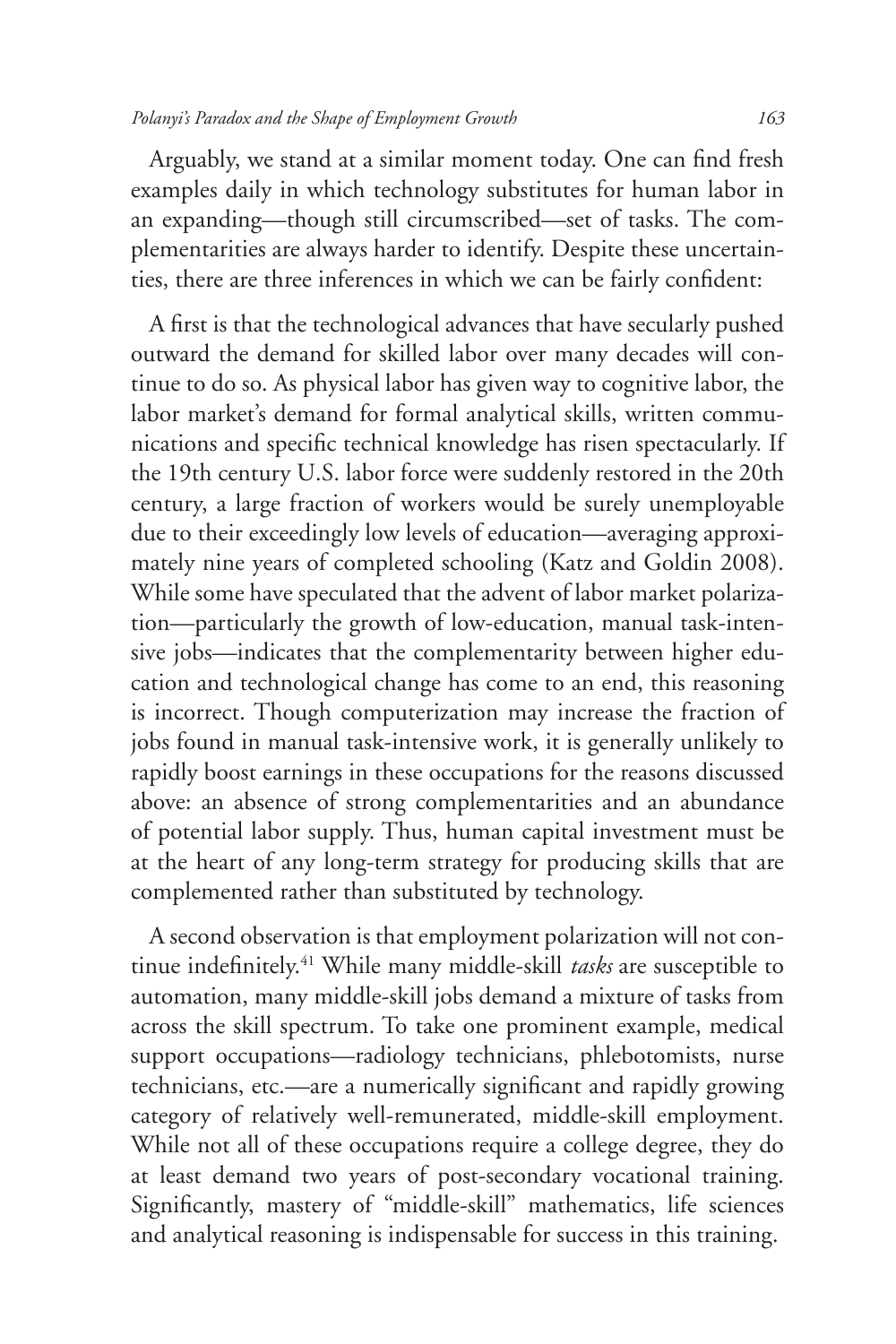Why are these middle-skill jobs likely to persist and, potentially, to grow? My conjecture is that many of the tasks currently bundled into these jobs cannot readily be unbundled—with machines performing the middle-skill tasks and workers performing the residual—without a substantial drop in quality. Consider, for example, the commonplace frustration of calling a software firm for technical support only to discover that the support technician knows nothing more than what is on his or her computer screen—that is, the technician is a mouthpiece, not a problem-solver. This example captures one feasible division of labor: machines performing routine technical tasks, such as looking up known issues in a support database, and workers performing the manual task of making polite conversation while reading aloud from a script. But this is not generally a productive form of work organization because it fails to harness the complementarities between technical and interpersonal skills. Stated in positive terms, routine and nonroutine tasks will generally coexist within an occupation to the degree that they are complements—that is, the quality of the service improves when the worker combines technical expertise and human flexibility.<sup>42</sup>

This reasoning suggests that many of the middle-skill jobs that persist in the future will combine routine technical tasks with the set of nonroutine tasks in which workers hold comparative advantage—interpersonal interaction, flexibility, adaptability and problem-solving.<sup>43</sup> Medical support occupations are one leading example of this virtuous combination, but this example is not a singularity. This broad description also fits numerous skilled trade and repair occupations plumbers, builders, electricians, HVAC installers, automotive technicians—marketing occupations, and even modern clerical occupations that provide coordination and decision-making functions rather than simply typing and filing. Indeed, even as some formerly middle-skill occupations are stripped of their routine technical tasks and arguably deskilled—for example the stockbroking occupation—other formerly high-end technical occupations are made accessible to workers with less esoteric technical mastery, for example, the nurse practitioner occupation that increasingly performs diagnosing and prescribing tasks in lieu of physicians. I expect that a significant stratum of middle-skill, noncollege jobs combining specific vocational skills with foundational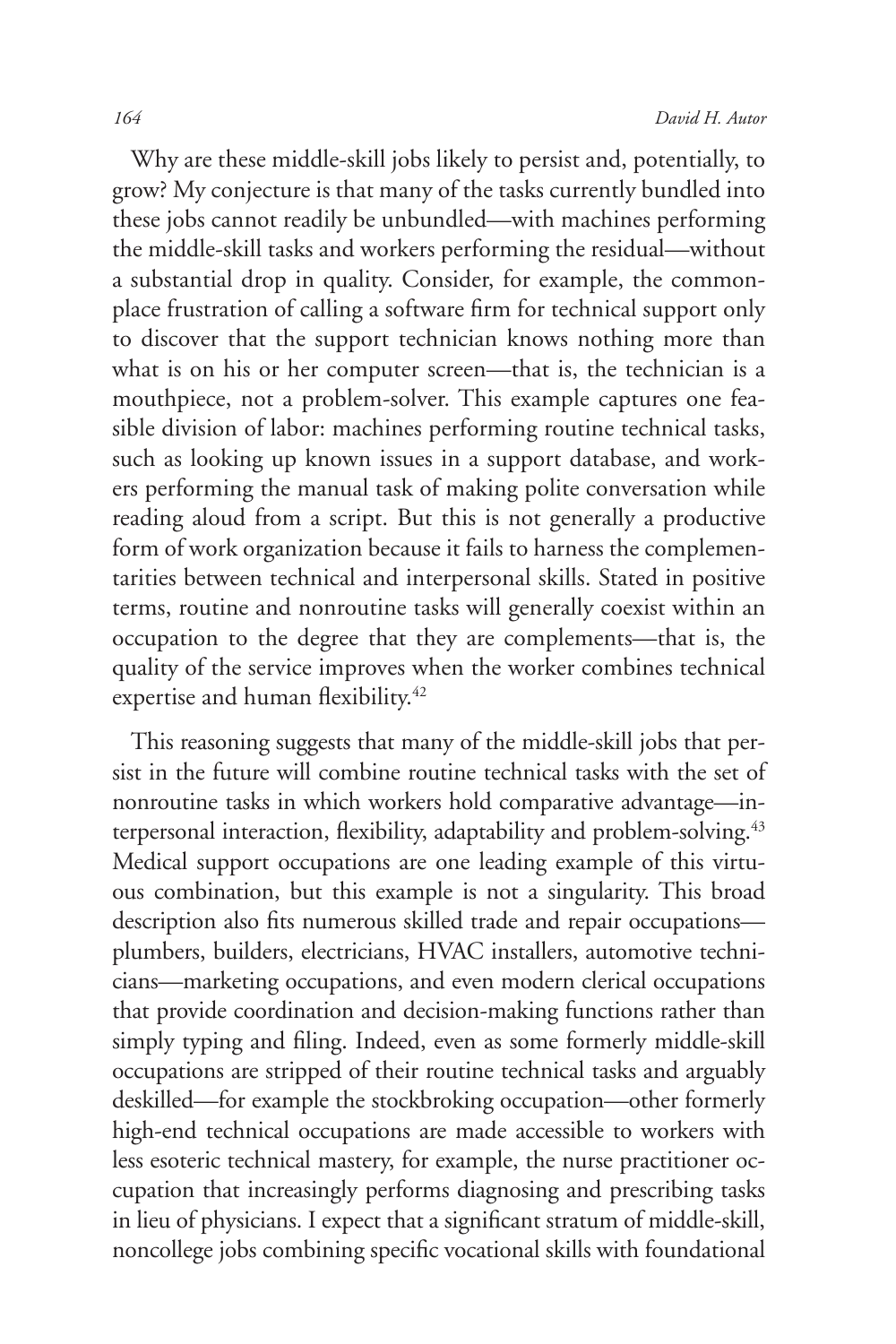middle skills—literacy, numeracy, adaptability, problem-solving and common sense—will persist in coming decades.

A final observation is that while much contemporary economic pessimism attributes the labor market woes of the past decade to the adverse impacts of computerization, I remain skeptical of this inference. Clearly, computerization has shaped the structure of occupational change and the evolution of skill demands. But it is harder to see the channel through which computerization could have dramatically reduced labor demand after 1999. As documented in Chart 9, the onset of the weak U.S. labor market of the 2000s coincided with a sharp *deceleration* in computer investment—a fact that appears first-order inconsistent with the onset of a new era of capital-labor substitution. Moreover, the U.S. labor market woes of the last decade occurred alongside extremely rapid economic growth in much of the developing world. Indeed, frequently overlooked in U.S.-centric discussions of world economic trends is that the 2000s was a decade of rising world prosperity and falling world inequality. It seems implausible to me that technological change could be enriching most of the world while simultaneously immiserating the world's technologically leading nation.

My suspicion is that the deceleration of the U.S. labor market after 2000, and further after 2007, is more closely associated with two other macroeconomic events. A first is the bursting of the "dot-com" bubble, followed by the collapse of the housing market and the ensuing financial crisis, both of which curtailed investment and innovative activity. A second is the employment dislocations in the U.S. labor market brought about by rapid globalization, particularly the sharp rise of import penetration from China following its accession to the World Trade Organization in 2001. As documented by Autor, Dorn and Hanson (2013), Pierce and Schott (2013) and Acemoglu et al. (2014), China's rapid rise to a premier manufacturing exporter had far-reaching impacts on U.S. workers, reducing employment in directly import-competing U.S. manufacturing industries and depressing labor demand in both manufacturing and nonmanufacturing sectors that that served as upstream suppliers to these industries.<sup>44</sup> Globalization, like technological change, is not typically Pareto improving, particularly in the short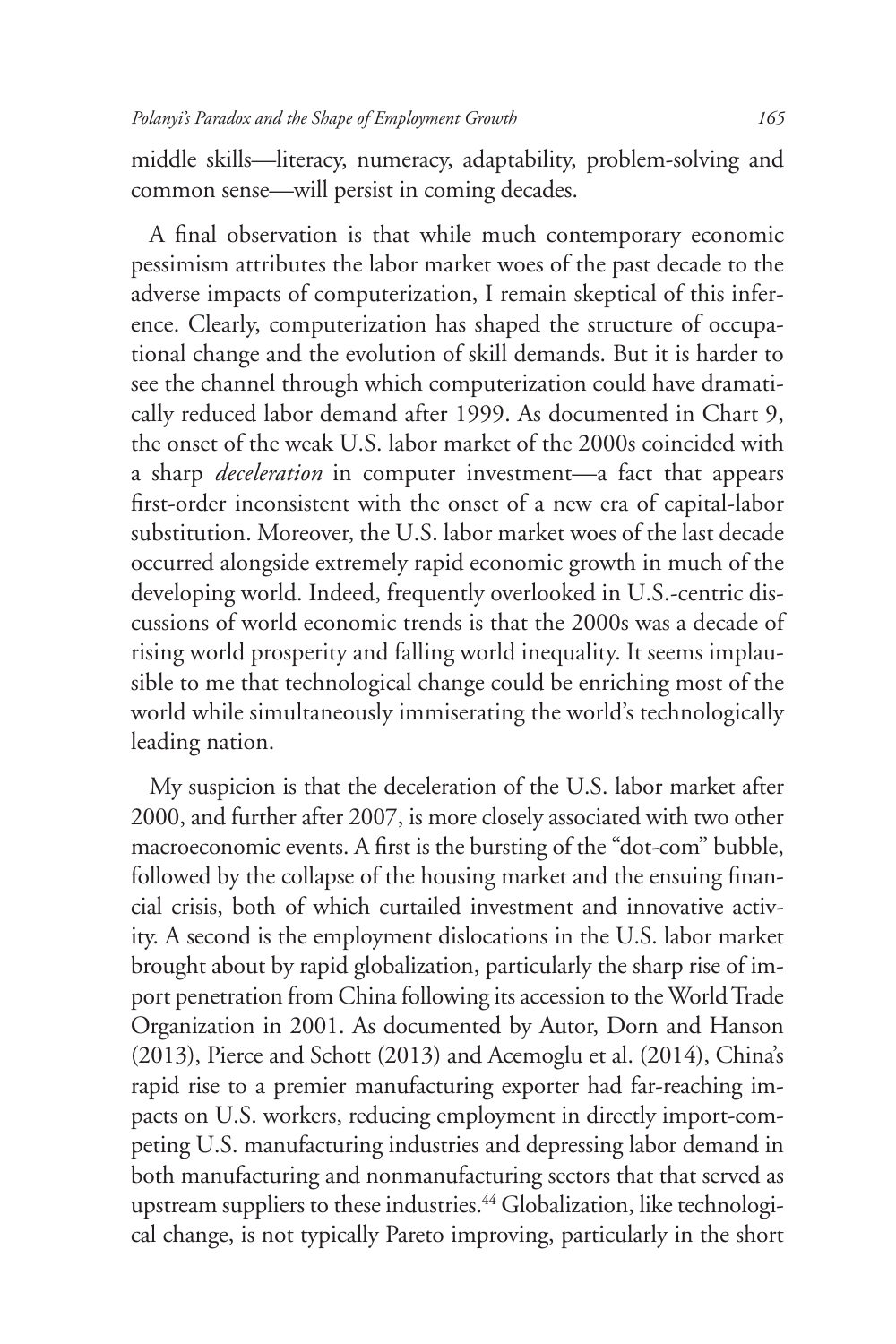run. While the long-run effects of these developments should in theory be positive, the adjustment process, as with technological adaptation, is frequently slow, costly, and disruptive.

Author's note: I thank Erik Brynjolfsson, Chris Foote, Frank Levy, Lisa Lynch, Andrew McAfee, Brendan Price, Seth Teller, Dave Wessel, and participants in the MIT CSAIL/Economists Lunch Seminar for insights that helped to shape the paper. I thank Sookyo Jeong and Brendan Price for superb research assistance.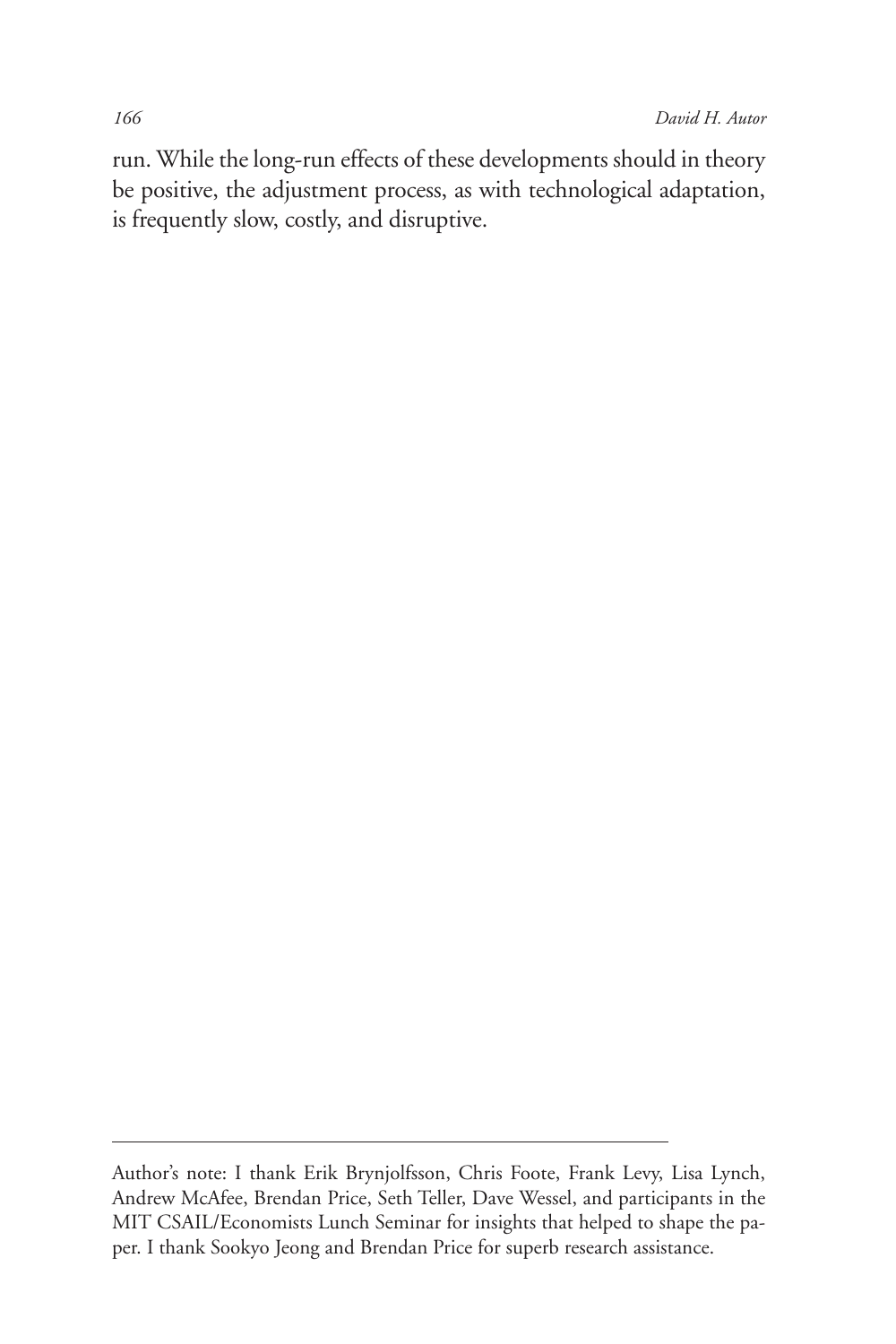#### **Endnotes**

<sup>1</sup>Author's calculations based on Bureau of Economic Analysis National Income and Product Account data.

<sup>2</sup>Fences used to demarcate property lines and secure livestock may be another example. In 1872, the value of fencing capital stock in the United States was roughly equal to the value of all livestock, the national debt, or the railroads; annual fencing repair costs were greater than combined annual tax receipts at all levels of government (Hornbeck 2010).

<sup>3</sup>At the extreme, there are tasks that computers regularly perform that could not be accomplished by human labor at any price, for example, guiding a missile to intercept another missile in midflight.

4 This section of the paper draws heavily on Autor (2014a), with some paragraphs quoted directly.

5 The three threats perceived by the ad hoc committee were the cybernation revolution, the weaponry revolution and the human rights revolution.

6 The IGM webpage describes the panel members as follows: "Our panel was chosen to include distinguished experts with a keen interest in public policy from the major areas of economics, to be geographically diverse, and to include Democrats, Republicans, and Independents as well as older and younger scholars. The panel members are all senior faculty at the most elite research universities in the United States. The panel includes Nobel Laureates, John Bates Clark Medalists, fellows of the Econometric Society, past Presidents of both the American Economics Association and American Finance Association, past Democratic and Republican members of the President's Council of Economics, and past and current editors of the leading journals in the profession." Caveat emptor: The author is also a member of the panel.

7 This essay's singular focus on the impact of computerization on the labor market should not be taken to imply that computerization is the only important factor behind the employment and wage trends considered. Other important contributors include changes in the relative supply of college and noncollege labor, rising trade penetration, offshoring and globalization of production chains, declines in labor union penetration, the falling "bite" of the minimum wage and shifts in tax policy. In addition, many of these forces work in tandem. Advances in information and communications technologies have directly changed job demands in U.S. workplaces while simultaneously facilitating the globalization of production by making it increasingly feasible and cost-effective for firms to source, monitor and coordinate complex production processes at disparate locations worldwide. The globalization of production has in turn increased competitive conditions for U.S. manufacturers and U.S. workers, eroding employment at unionized establishments and decreasing the capability of unions to negotiate favorable contracts, attract new members and penetrate new establishments. This multidimensional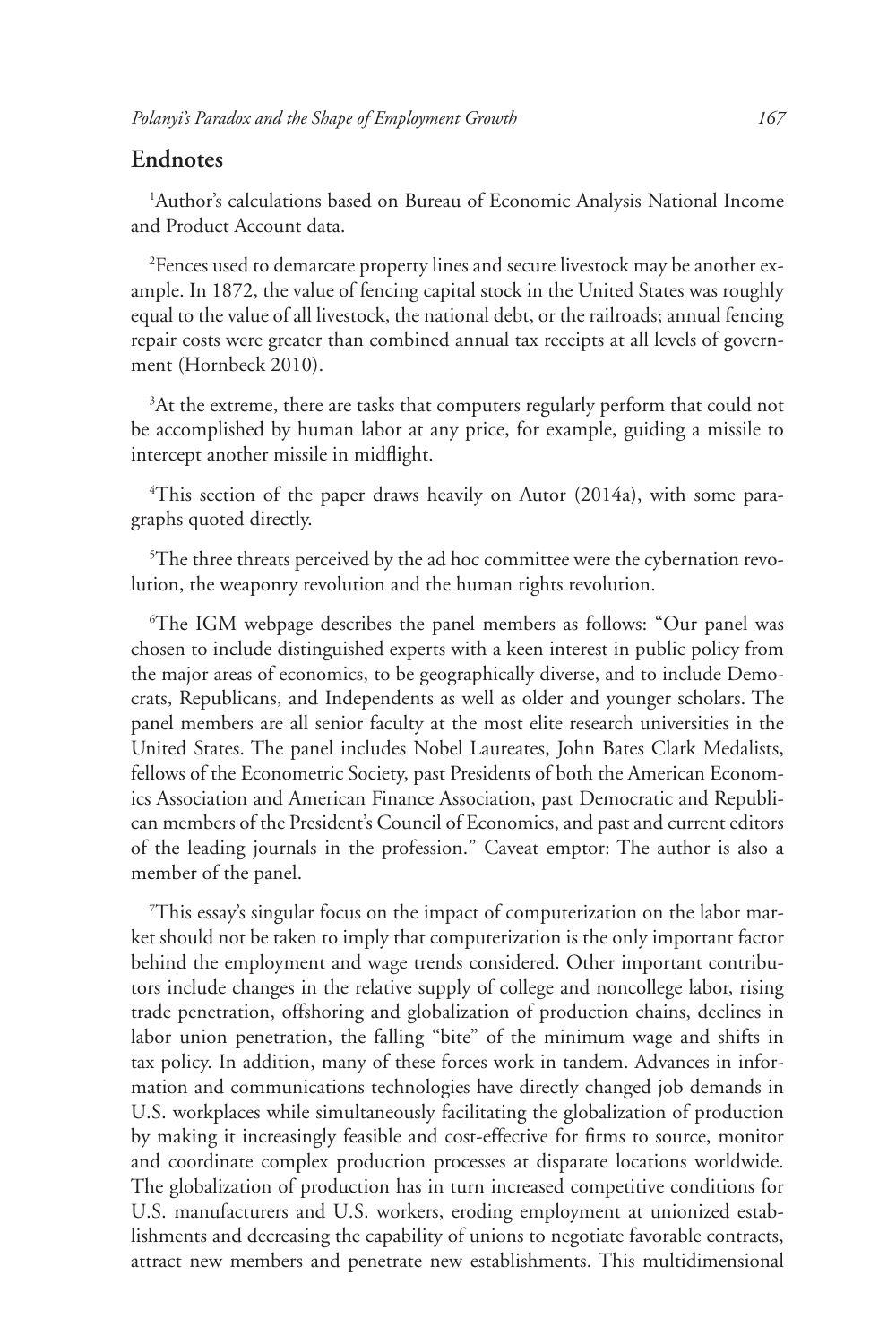complementarity among causal factors makes it both conceptually and empirically difficult to isolate the "pure" effect of any one factor. See Blinder (2009) and Blinder and Krueger (2013) for related theory and evidence on how the composition of job tasks—specifically, the demand for in-person interactions and physical proximity to customers—affect the potential for occupations to be offshored.

8 In many cases, the workers who performed these tasks were given the job title of "computer" (Grier 2005). Prior to the Manhattan Project, an even earlier example of industrial-scale simulation was the use of mechanical "tabulators" to enumerate the 1890 Census of Population, which was stored on millions of punched cards.

9 Tasks such as performing a set of mathematical calculations, retrieving, sorting, and storing structured information, and precisely executing a repetitive physical operation in an unchanging environment, are routine in the sense of ALM (2003) not because they are mundane but because they can be fully codified and hence automated.

<sup>10</sup>Computer scientists often refer to this same phenomenon as Moravec's paradox, generally expressed as "what is called high level reasoning actually takes little computational effort, but low level mechanical/sensory manipulations need enormous amounts of computation." The principle was articulated by Hans Moravec, Rodney Brooks, Marvin Minsky and others in the 1980s. As Moravec writes in *Mind Children: The Future of Robot and Human Intelligence* (1988): "It is comparatively easy to make computers exhibit adult level performance in solving problems on intelligence tests or playing checkers, and difficult or impossible to give them the skills of a one-year-old when it comes to perception and mobility." I prefer the term Polanyi's paradox to Moravec's paradox because Polanyi's observation also explains why high-level reasoning is straightforward to computerize and sensorimotor skills are not. High-level reasoning uses a set of formal logical tools that were developed specifically to address formal problems (e.g., counting, mathematics, logical deduction, encoding quantitative relationships). Sensorimotor skills, physical flexibility, common sense, judgment, intuition, creativity, spoken language, etc., are "built-in" capabilities that the species evolved rather than developed. Formalizing these skills requires reverse engineering a set of activities that we normally accomplish using only tacit understanding. See Hoffman and Furcht (2014) for a discussion of the challenge that Polanyi's paradox poses for scientific innovation.

<sup>11</sup>The extreme manifestation of this idea is the O-ring production function, discussed by Kremer (1993). In the O-ring production function, failure of any one step in the chain of production leads the entire production process to fail. Thus, improvements in the reliability of any given link increase the value of improvements in all of the others. Intuitively, if *n*-*1* links in the chain are reasonably likely to fail, the fact that link *n* is somewhat unreliable is of little consequence. If the other *n*-*1* links are made reliable, however, then the value of making link *n* more reliable as well rises.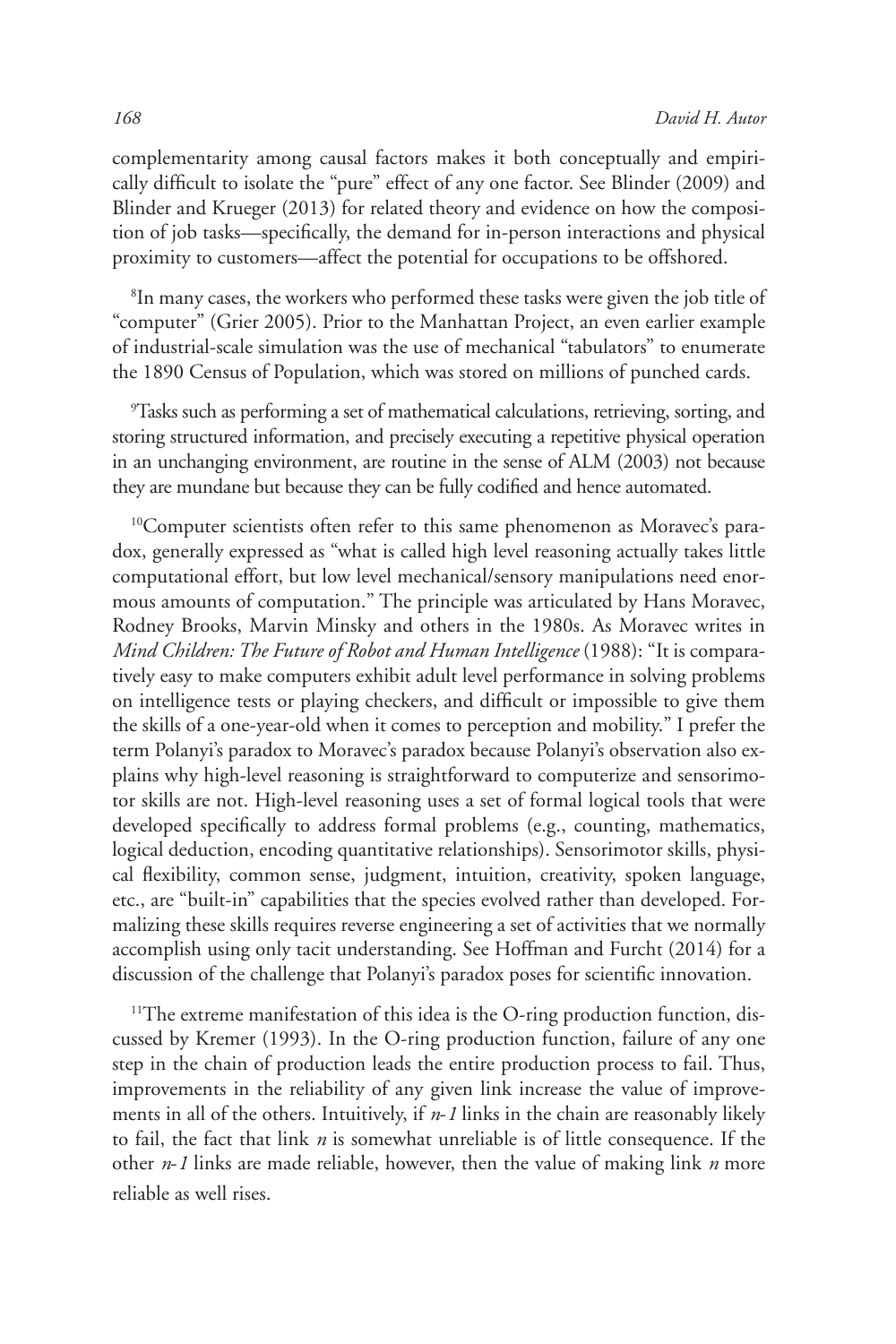<sup>12</sup>Arguably, this has occurred with agricultural products over the long run: spectacular productivity improvements have met with declines in the share of household income spent on food.

<sup>13</sup>While it is unlikely that supply effects would fully offset productivity-driven wages gains, there are perverse examples. Hsieh and Moretti (2003) find that new entry into the real estate broker occupation in response to rising house prices fully offsets average wage gains that would otherwise occur.

 $14$ There are also two papers that do not find occupational polarization in the U.S. One is Katz and Margo (2013), who employ the extremely coarse occupation 1950 scheme provided by the IPUMS (Ruggles et al., 2010). The 1950 scheme enables long-term historical comparisons (Katz and Margo's focus) at the expense of precision and is otherwise not normally applied to data from 1980 forward. The second paper is Mishel, Shierholz and Schmitt (2013), who offer an extended, and for the most part extremely careful, critique of the literature on technological change, employment and wage inequality. Their paper argues at length that the growth of low-wage service employment in the U.S. does not commence until the 2000s, a finding that is at odds with all other work using contemporary occupation codes of which I am aware (including the Bureau of Labor Statistic's own tabulations of Occupational Employment Statistics data for this time period provided in Alpert and Auyer 2003, Table 1). While I concur with Mishel et al. that decadal revisions to the U.S. Census and OES occupational coding schemes (affecting the U.S. Census, Current Population Survey and Occupational Employment Statistics) make it essentially impossible to obtain fully consistent occupational employment counts over multiple decades, the adjustments that Mishel et al. apply to the data generate occupational patterns that appear anomalous. As in panel B of Chart 8, the data admit no ambiguity about the steep reallocation of noncollege (high school or lower) workers from routine-intensive occupations (primarily production, operative and clerical work) to manual task-intensive service occupations; indeed, the left-hand tail of the employment polarization phenomenon is driven by the changing occupational allocation of noncollege workers. Mishel et al. acknowledge this reallocation (see Tables 6 and 8 of their paper) but view it as unimportant and argue that it is primarily explained by the secular decline in the fraction of noncollege workers in the labor force (though it is unclear why a decline in the noncollege share of the labor force would increase the share of noncollege workers employed in service occupations).

<sup>15</sup>More precisely, the chart plots 100 times log changes in employment, which are close to equivalent to percentage points for small changes.

<sup>16</sup>In 14 of 16 countries, low-wage occupations increased as a share of employment.

17Not only is the U.S. not unique in this regard, it is not even an outlier—falling roughly in the middle of the pack of this set of countries in the extent of employment polarization.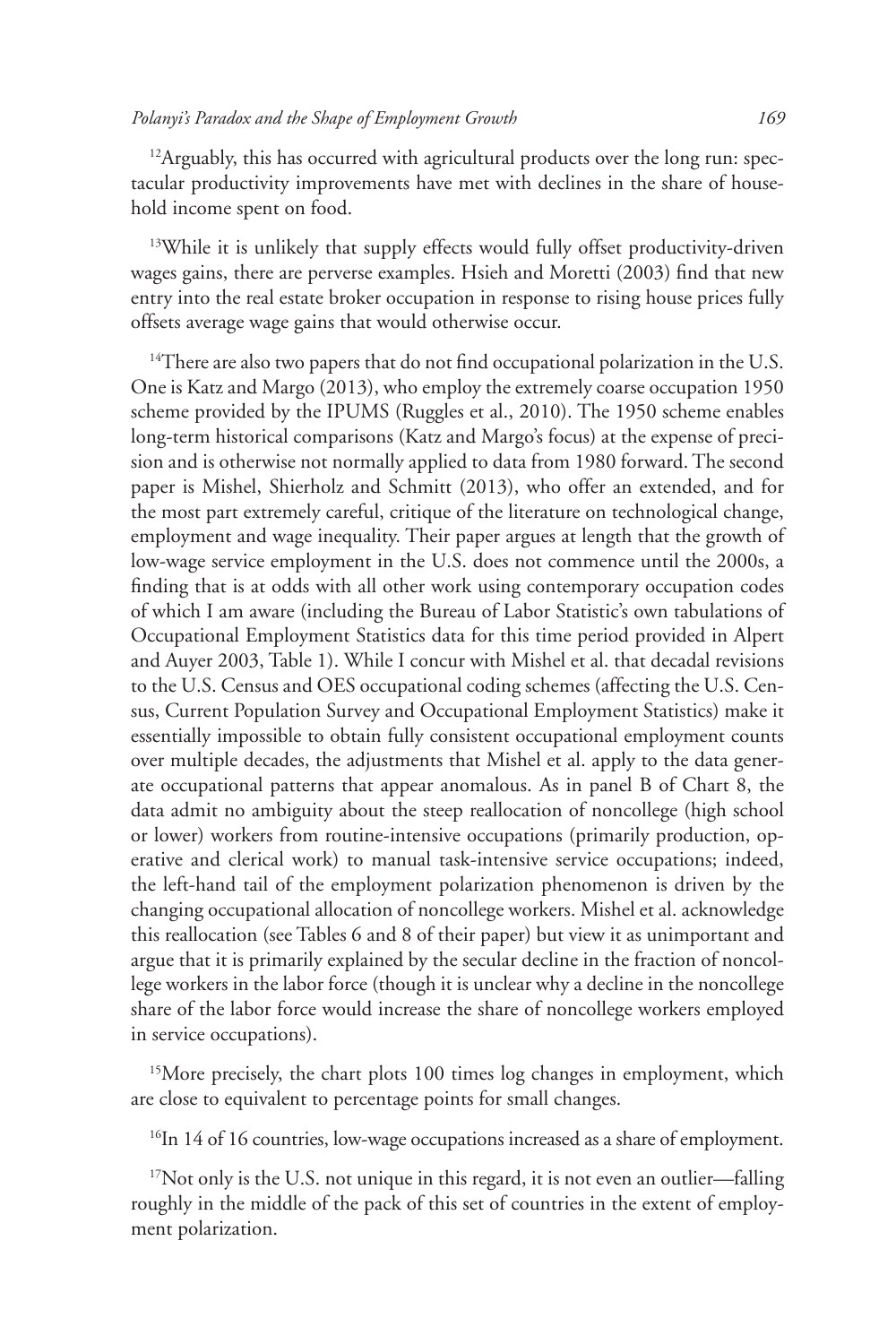18Firpo, Fortin and Lemieux (2013) provide an analysis of the link between job tasks and wage polarization in the United States.

<sup>19</sup>By the same token, computerization substitutes for many of the support occupations that these professions employ.

<sup>20</sup>There are counterexamples as well. For example, computerization appears to allow "delayering" of management structures (Caroli and Van Reenen 2001). Arguably, many of the middle managers displaced by delayering performed routine information processing tasks.

21While surely there are important exceptions—for example, checkout cashiers using scanner-driven point of sale registers that interface directly to centralized inventory systems—I see relatively few examples where information technology has fundamentally transformed the work activities or productivity of workers in manual task-intensive occupations. (I thank Dave Wessel for the cashier example.)

 $22$ This can result from either of two economic forces. Clark (1951) argues that demand for services is nonhomothetic: the expenditure share of services rising with income. Baumol (1967) argues that growing expenditure on services reflects unbalanced growth: because the relative prices of technologically lagging activities (e.g., haircuts and symphony orchestra performances) necessarily rise over time, an increasing share of societal income must be expended on these activities to maintain balanced consumption. Of course, Baumol's argument presupposes that demand for these activities is relatively inelastic—otherwise expenditure would fall as relative prices rose. Mazzorali and Ragusa (2013) present evidence consistent with Clark's view while Autor and Dorn (2013a) present evidence consistent with Baumol's thesis.

<sup>23</sup>Baumol (1967) observes that even absent productivity growth in technologically lagging occupations, wages in these occupations must rise over time with societal income to compensate workers for not entering other sectors (again, assuming that demand for these activities is relatively inelastic).

 $24$ Autor and Dorn (2013a) present evidence that the consumption complementarity effect (due to rising incomes) dominated the displacement effect on net between 1980 and 2005. But this effect was primarily driven by wage developments in the 1990s when labor markets were extremely tight. After 2000, the expansion of manual task-intensive service occupations accelerated but wages in these occupations fell.

 $25$ Noting that these occupations are also the highest paid initially, their greater proportional earnings growth translates into even larger dollar growth.

<sup>26</sup>Since the 2000-07 interval is two years shorter than the 1979-89, one should multiple the 2000-07 changes by 1.25 to put them on the same temporal footing. Net of this adjustment, wage growth is still considerably weaker at all percentiles than in the earlier two decades.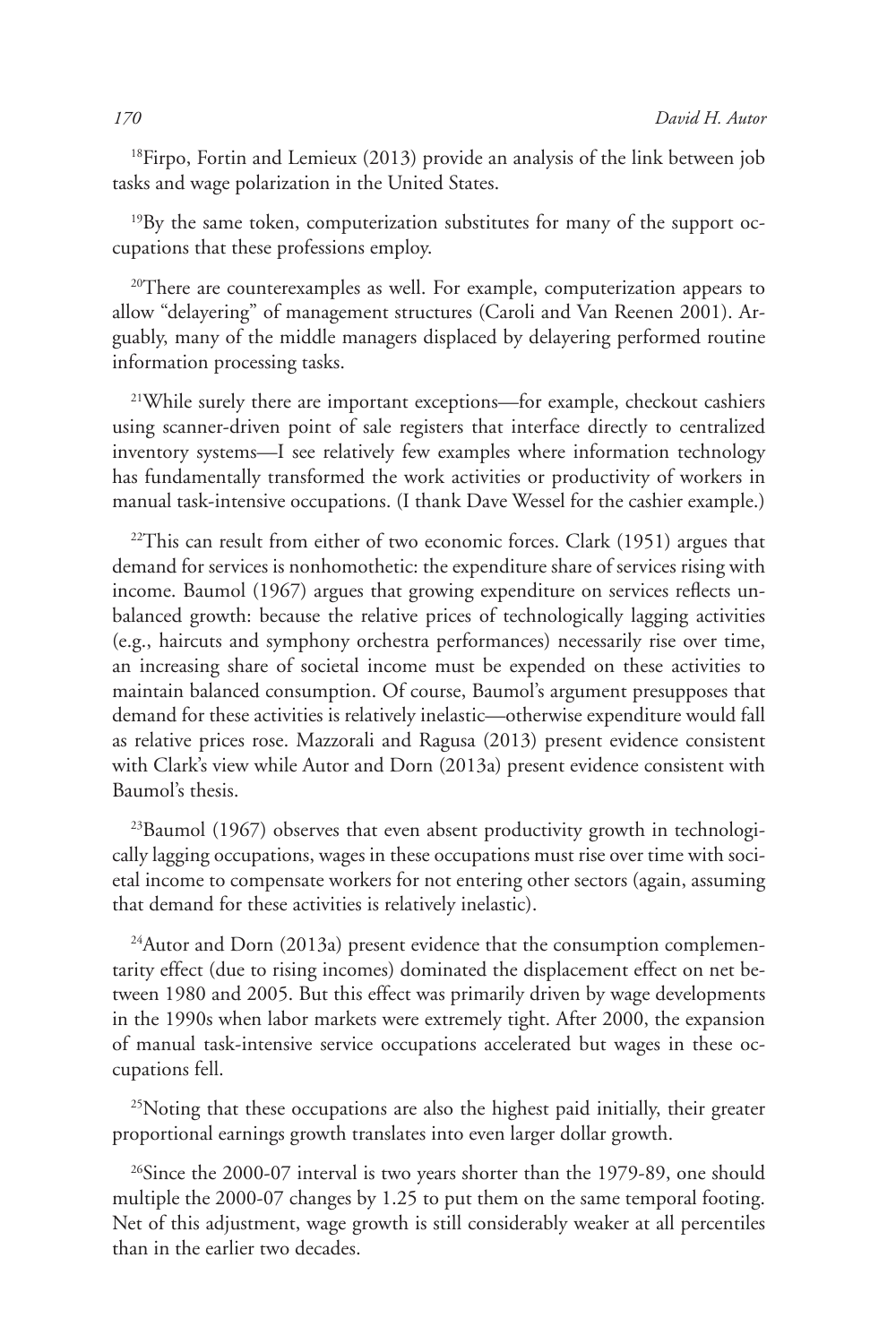$27$ Why are the rapidly rising earnings of the top 1 percent (e.g., Atkinson et. al. 2011) not strongly evident in Chart 6? There are two reasons, one reflecting substance, and the other data. Substantively, the plot depicts changes in earnings by occupational percentile rather wage percentile. Wage growth by occupational percentile is less concentrated than wage growth across wage percentiles since the highest earners are found across a variety of occupations. In addition, the very highest percentiles of earnings are censored in public use U.S. Census and American Community Survey data files, which further masks earnings gains at extreme quantiles.

28As discussed in endnote 14, Mishel, Shierholz and Schmitt (2013) dispute the factual basis and economic relevance of almost all empirical and theoretical conclusions of the polarization literature. Substantively, however, I believe their main contention is not that employment polarization has not occurred but rather that it has not contributed to wage polarization—or, more broadly, that occupational employment patterns are uninformative or irrelevant to the evolution of wage inequality. As discussed in Section IV and noted in Autor and Dorn (2013), occupational polarization does not necessarily generate wage polarization since there are two countervailing forces operative: labor demand shifts stemming from consumption complementarities between goods and services (which tend to raise wages in service occupations over the long run); and labor supply shifts, stemming in part from movement of low-education workers out of middle-skill, routine-intensive occupations and into traditionally low-skill, manual-intensive occupations (which place downward pressure on wages in service occupations). Autor and Dorn (2013) provide evidence from local labor markets that occupational polarization contributed to wage polarization during the period 1980 through 2005. But this relationship is clearly not immutable since wage polarization reversed course after 2000 whereas employment growth in low-wage service occupation employment accelerated. While the evidence on employment polarization appears to me unambiguous, I leave it to the reader to assess whether these occupational employment shifts are helpful for understanding wage polarization or wage inequality more broadly.

<sup>29</sup>Due to the smoothing of the plotted series, this adding up property holds only as an approximation.

<sup>30</sup>Specifically, I collapse the 10 categories in Chart 2 into three broader groupings. Manual occupations are personal care, food/cleaning service and protective services. Routine occupations are operators/laborers, production, office/administrative and sales. Abstract occupations are technicians, professionals and managers.

<sup>31</sup>Gordon's thesis does not address the labor market implications of the anticlimactic conclusion of the information technology revolution. Thus, there is no implied relationship between the slowdown of IT investment and the deceleration of employment growth in abstract task-intensive jobs.

<sup>32</sup> This paragraph draws on Autor and Dorn (2013b).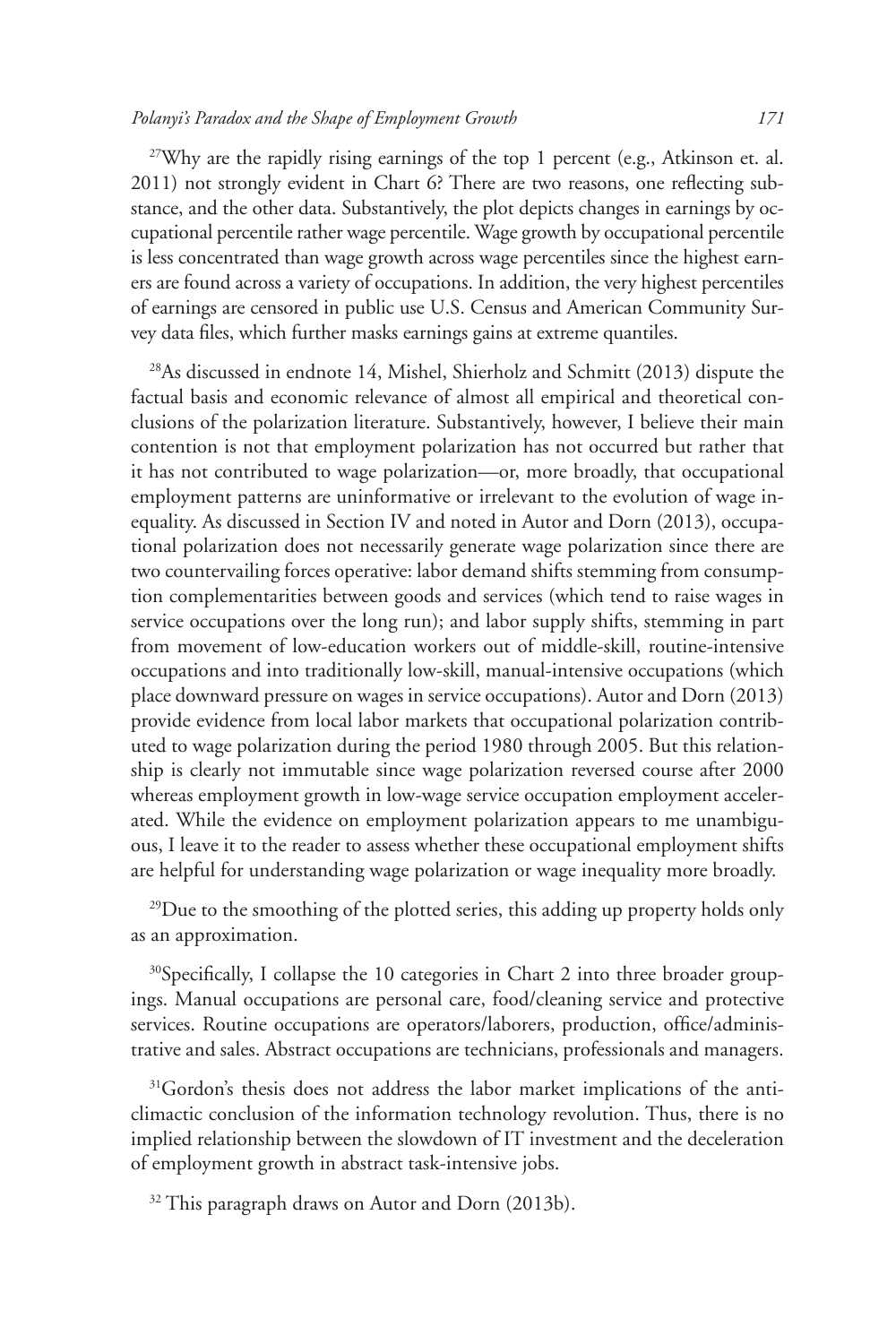<sup>33</sup>In a more reflective vein, Noah Smith (2013) considers the challenges for income distribution if advances in robotics were to substantially devalue the stock of human capital.

<sup>34</sup>So-called impervious surfaces (mostly roads and parking lots) cover more than 43,000 square miles of land in the lower 48 United States—roughly equal to the land area of Ohio (EOS, American Geophysical Union, vol. 85, no. 24, p. 233, June 15, 2004).

<sup>35</sup>This example draws on the discussion in Autor (2014a).

36Levy and Murnane (2004) provide numerous illustrative examples of the automation of job tasks. For introductory material on machine learning written by and for economists, see Varian (2014).

<sup>37</sup>By logging and analyzing the clicks of users in response to earlier queries, search engines also use machine learning to dynamically refine search results offered for subsequent queries. For example, if the majority of users who recently searched for the terms "degrees bacon" clicked on links for Kevin Bacon rather than links for best bacon cooking temperatures, the search engine would tend to place the Kevin Bacon links higher in the list of results.

38A lovely irony of machine learning algorithms is that they also cannot "tell" programmers why they do what they do. The "decisions" that a machine learning program makes following training are something of a black box.

 $39$ As further evidence of the inchoate stage of machine learning (at least as of 2012), notice in Figure 1 that the image third down from the top and third over from the left is definitely not a cat and appears more likely to be a pair of coffee cups.

 $^{40}$ Could, for example, a machine that recognizes chairs by reasoning about their potential compatibility with human anatomy also be readily reprogrammed to recognize bicycles—or would it require another set of reasoning capabilities to determine whether the object could support a human being in the act of balancing while in motion?

<sup>41</sup>This discussion draws on Autor (2013), with some passages quoted directly.

<sup>42</sup>Lawrence Katz memorably titles workers who virtuously combine technical and interpersonal tasks as "the new artisans" (see Friedman 2010).

43In general, these same demands for interaction frequently privilege face-to-face interactions over remote performance, meaning that these same middle-skill occupations may have relatively low susceptibility to offshoring.

44Borjas and Ramey (1995) present evidence from the 1950s through 1980s that rising foreign competition in durable goods industries increased U.S. wage inequality by eroding rents accruing to noncollege workers.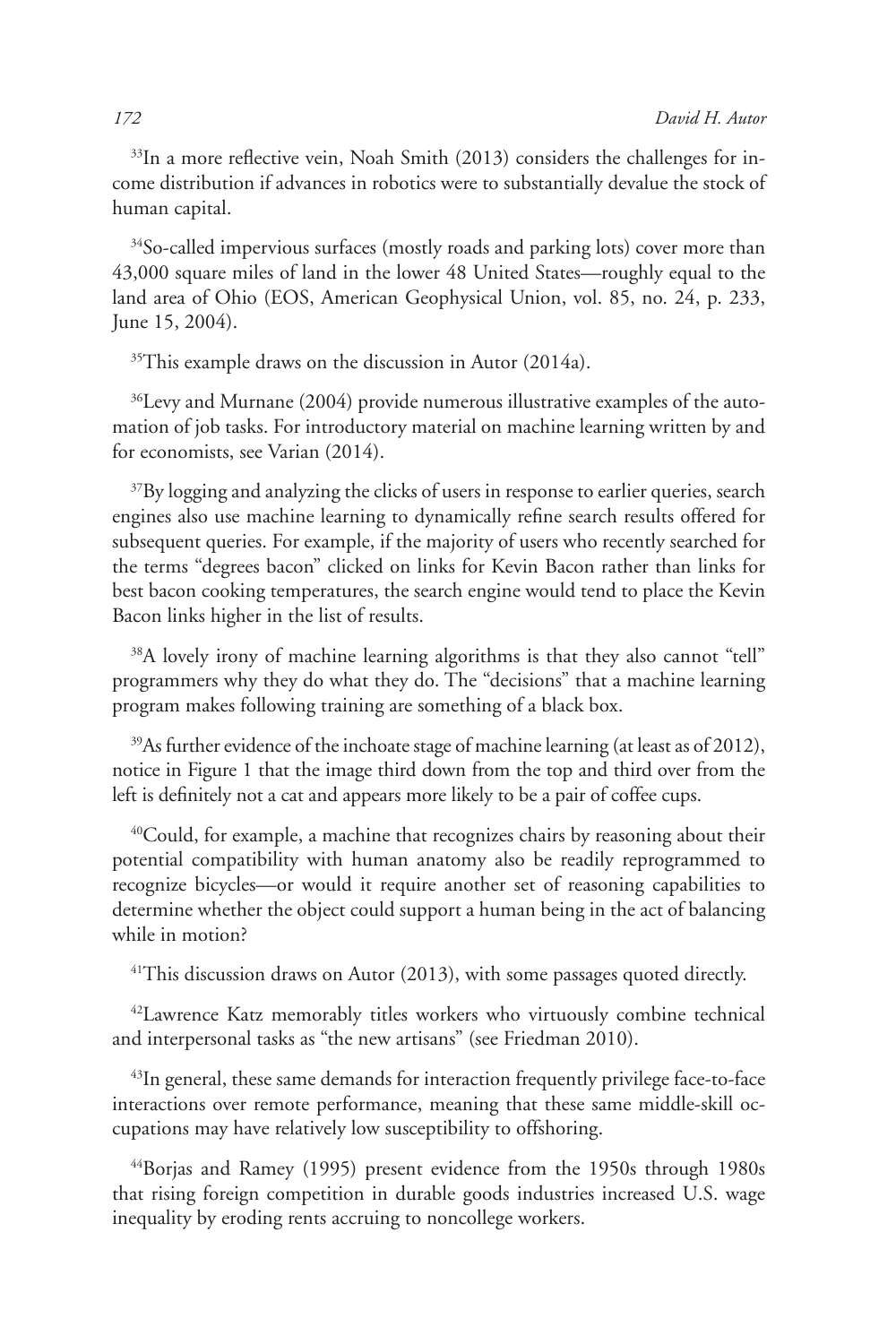#### **References**

Acemoglu, Daron, David H. Autor, David Dorn, Gordon Hanson, and Brendan Price. 2014. "Import Competition and the Great U.S. Employment Sag of the 2000s," MIT Working Paper, August.

\_\_\_\_\_, and \_\_\_\_\_. 2011. "Skills, Tasks and Technologies: Implications for Employment and Earnings," in *Handbook of Labor Economics*, vol. 4, part B, Orley Ashenfelter and David Card, eds.: pp. 1043-1171. Amsterdam: Elsevier.

Akst, Daniel. 2013. "Automation Anxiety," *The Wilson Quarterly*, Summer.

- Alpert, Andrew, and Jill Auyer. 2003. "Evaluating the BLS 1988-2000 Employment Projections," *Monthly Labor Review*, October.
- Andreopoulos, Alexander, and John K. Tsotsos. 2013. "50 Years of Object Recognition: Directions Forward," *Computer Vision and Image Understanding*, vol. 117, no. 8, pp. 827-891.
- Atkinson, Anthony B., Thomas Piketty and Emmanuel Saez. 2011. "Top Incomes in the Long Run of History," *Journal of Economic Literature*, vol. 49, no. 1, pp. 3-71.
- Autor, David H. 2014a. "The Paradox of Abundance: Automation Anxiety Returns," MIT working paper, May.

\_\_\_\_\_. 2014b. "Skills, Education, and the Rise of Earnings Inequality Among the 'Other 99 Percent'," *Science*, vol. 344, no. 6,186, pp. 843-851.

\_\_\_\_\_, and David Dorn. 2013a. "The Growth of Low Skill Service Jobs and the Polarization of the U.S. Labor Market," *American Economic Review*, vol. 103, no. 5, pp. 1553-1597.

\_\_\_\_\_, and \_\_\_\_\_. 2013b. "How Technology Wrecks the Middle Class," *The New York Times*, pp. 24-27.

\_\_\_\_\_. 2013. "The 'Task Approach' to Labor Markets: An Overview," *Journal for Labour Market Research*, vol. 46, no. 3, pp. 185-199.

\_\_\_\_\_, David Dorn and Gordon H. Hanson. 2013. "The China Syndrome: Local Labor Market Effects of Import Competition in the United States," *American Economic Review*, vol. 103, no. 6, pp. 2121-2168.

\_\_\_\_\_, Lawrence F. Katz and Melissa S. Kearney. 2008. "Trends in U.S. Wage Inequality: Revising the Revisionists," *Review of Economics and Statistics*, vol. 90, no. 2, pp. 300-323.

\_\_\_\_\_, \_\_\_\_\_ and \_\_\_\_\_. 2006. "The Polarization of the U.S. Labor Market," *American Economic Review Papers and Proceedings*, vol. 96, no. 2, pp. 189-194.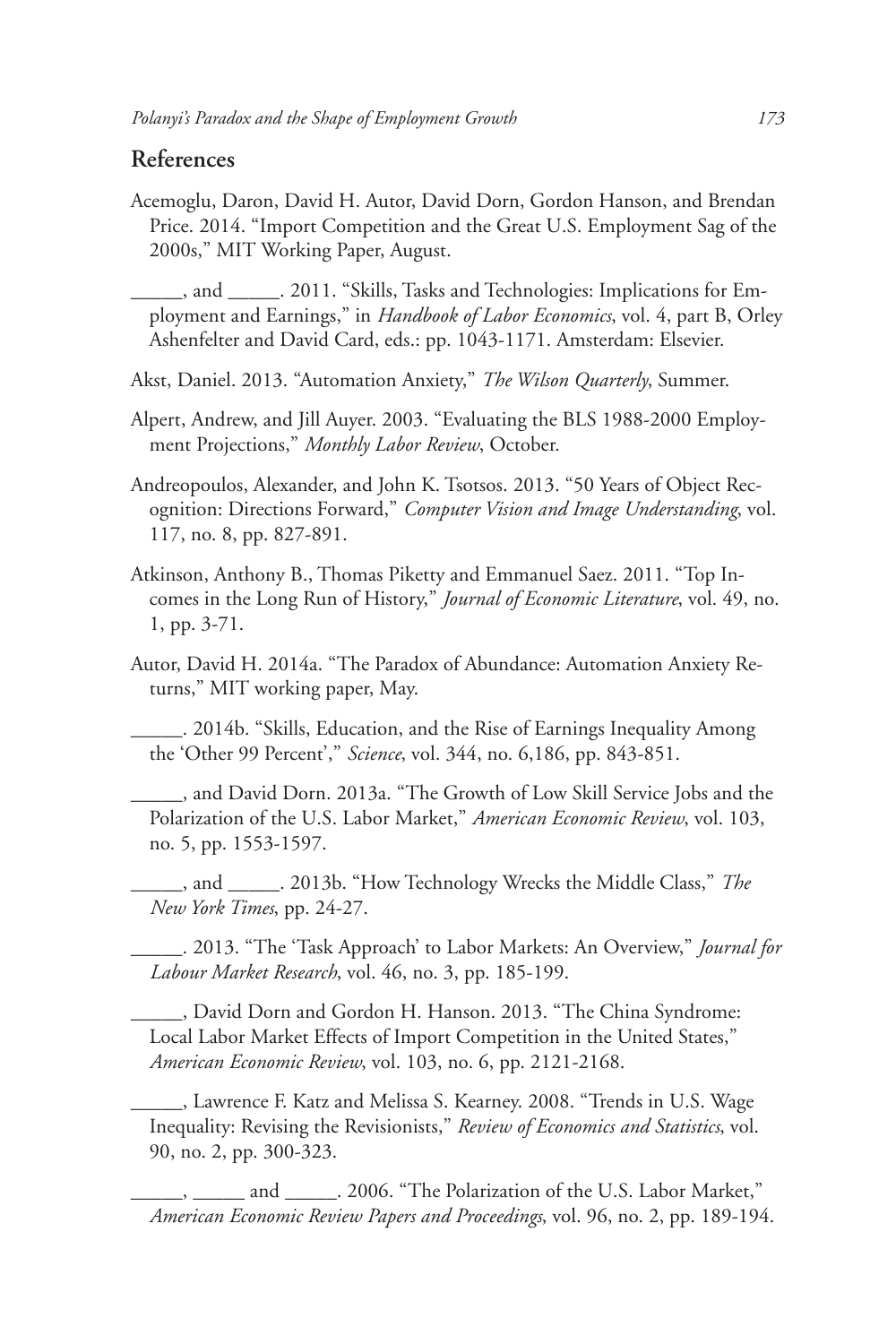\_\_\_\_\_, Frank Levy and Richard J. Murnane. 2003. "The Skill Content of Recent Technological Change: An Empirical Exploration," *Quarterly Journal of Economics*, vol. 118, no. 4, pp. 1279-1333.

- Baumol, William J. 1967. "Macroeconomics of Unbalanced Growth: The Anatomy of Urban Crisis," *American Economic Review*, vol. 57, no. 3, pp. 415-426.
- Beaudry, Paul, David A. Green and Benjamin M. Sand. 2014. "The Declining Fortunes of the Young Since 2000," *American Economic Review*, vol. 104, no. 5, pp. 381-386.
- \_\_\_\_\_, \_\_\_\_\_ and \_\_\_\_\_. 2013. "The Great Reversal in the Demand for Skill and Cognitive Tasks," NBER Working Paper #18901, December.
- Blinder, Alan S., and Alan B. Krueger. 2013. "Alternative Measures of Offshorability: A Survey Approach," *Journal of Labor Economics*, vol. 31, no. 2, pp. S97-S128.
- \_\_\_\_\_. 2009. "How Many U.S. Jobs Might Be Offshorable?" *World Economics*, vol. 10, no. 2, pp. 41-78.
- Borjas, George J., and Valerie A. Ramey. 1995. "Foreign Competition, Market Power, and Wage Inequality," *Quarterly Journal of Economics*, vol. 110, no. 4, pp. 1075-1110.
- British Broadcasting Corp. 2012. "Google Computer Works out How to Spot Cats," June 26. Available at: *http://www.bbc.com/news/technology-18595351*.
- Brynjolfsson, Erik, and Andrew McAfee. 2011. *Race Against the Machine*. Digital Frontier Press.
- Caroli, Eve, and John Van Reenen. 2001. "Skill-Biased Organizational Change? Evidence from a Panel of British and French Establishments," *The Quarterly Journal of Economics*, vol. 116, no. 4, pp. 1449-1492.
- Clark, Colin. 1951. *The Conditions of Economic Progress*. London: Macmillan.
- Cortes, Guido Matias, Nir Jaimovich, Christopher J. Nekarda and Henry E. Siu. 2014. "The Micro and Macro of Disappearing Routine Jobs," NBER Working Paper #20307, July.
- Drum, Kevin. 2013. "Welcome, Robot Overlords. Please Don't Fire Us?" *Mother Jones*, May/June.
- Firpo, Sergio, Nicole M. Fortin and Thomas Lemieux. 2013. "Occupational Tasks and Changes in the Wage Structure Occupational Tasks and Changes in the Wage Structure," University of British Columbia Working Paper, August.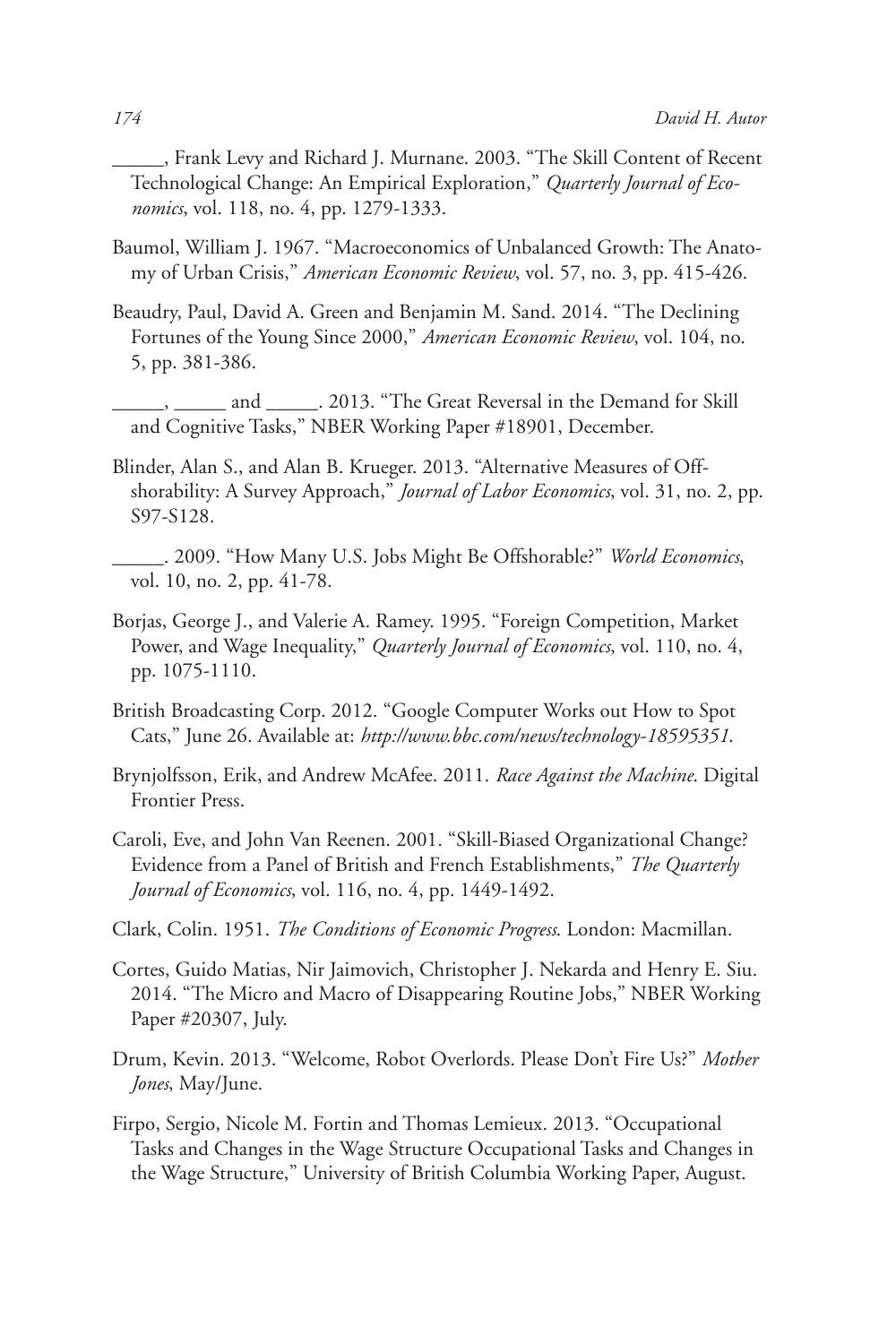- Foote, Christopher L., and Richard W. Ryan. 2014. "Labor-Market Polarization Over the Business Cycle," Federal Reserve Bank of Boston Working Paper, April.
- Friedman, Thomas L. 2010. "The Election That Wasn't," *The New York Times*, Oct. 23.
- Goldin, Claudia, and Lawrence F. Katz. 2008. "The Race between Education and Technology," Cambridge: Harvard University Press.
- Goos, Maarten, Alan Manning and Anna Salomons. 2014. "Explaining Job Polarization: Routine-Biased Technological Change and Offshoring," *American Economic Review*, vol. 104, no. 8, pp. 2509-2526.
- \_\_\_\_\_, and \_\_\_\_\_. 2007. "Lousy and Lovely Jobs: The Rising Polarization of Work in Britain," *Review of Economics and Statistics*, vol. 89, no. 1, pp. 118- 133.
- \_\_\_\_\_, and \_\_\_\_\_. 2003. "Lousy and Lovely Jobs: The Rising Polarization of Work in Britain," Center for Economic Performance Discussion Papers dp0604, December.
- Grabner, Helmut, Juergen Gall and Luc Van Gool. 2011. "What Makes a Chair a Chair?" in *Computer Vision and Pattern Recognition 2011*, IEEE, pp. 1529- 1536.
- Grier, David Alan. 2005. *When Computers Were Human*, Princeton, N.J.: Princeton University Press.
- Heilbroner, Robert L. 1965. "Men and Machines in Perspective," *The Public Interest*, vol. 1, fall, pp. 27-36.
- *The Herald Post*. 1966. "Skirting the Automation Question," Feb. 7, p. 2.
- Hoffman, William, and Leo Furcht. 2014. *The Biologist's Imagination: Innovation in the Biosciences*, New York, N.Y.: Oxford University Press.
- Hsieh, Chang-Tai, and Enrico Moretti. 2003. "Can Free Entry Be Inefficient? Fixed Commissions and Social Waste in the Real Estate Industry," *Journal of Political Economy*, vol. 111, no. 5, pp. 1076-1122.
- Katz, Lawrence F., and Robert A. Margo. 2013. "Technical Change and the Relative Demand for Skilled Labor: the United States in Historical Perspective," NBER Working Paper No. 18752, February.
- Keynes, John Maynard. 1933. "Economic Possibilities for our Grandchildren (1930)," *Essays in Persuasion*, pp. 358-373, London: Macmillian.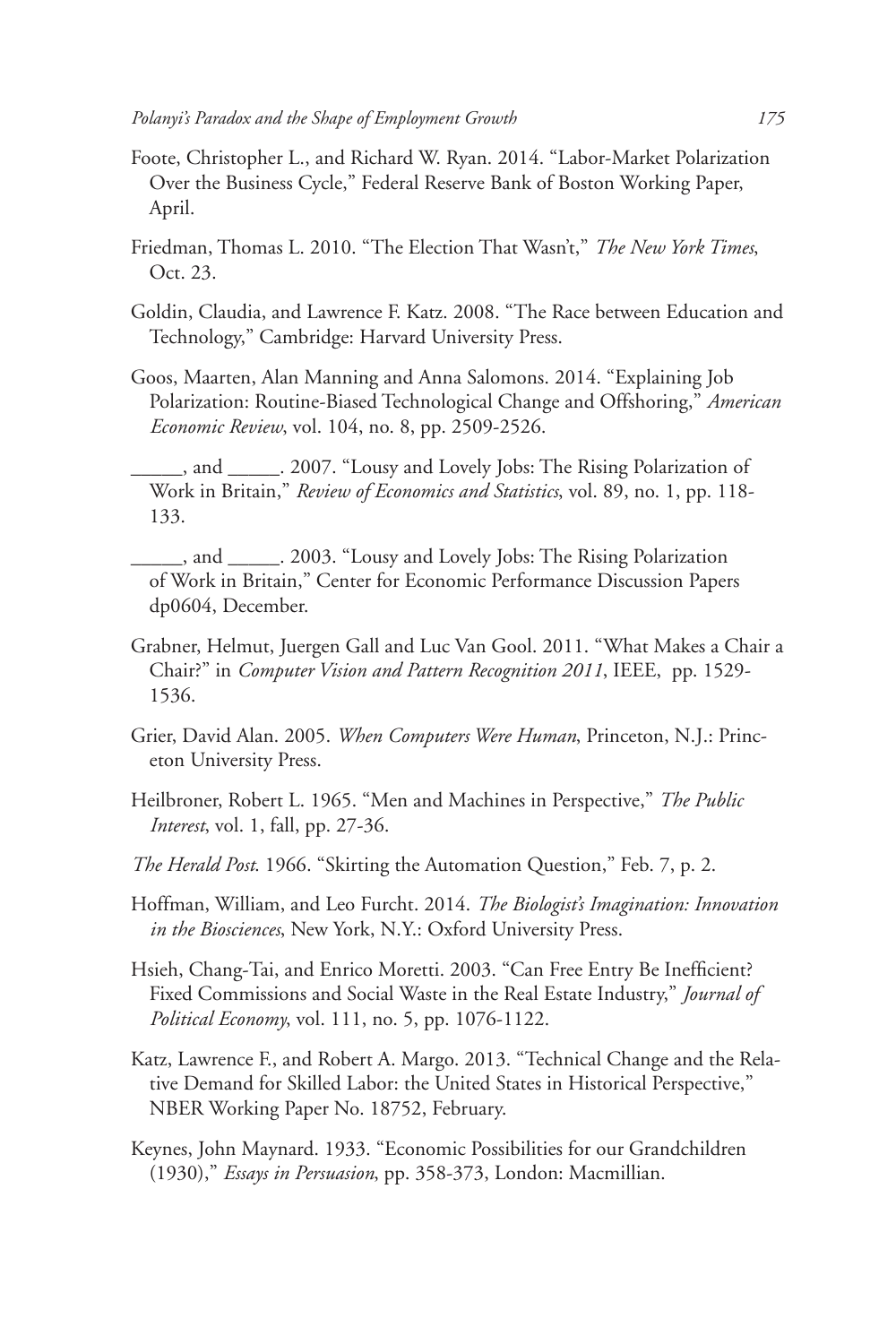- Le, Quoc V., Marc Aurelio Ranzato, Matthieu Devin, Greg S. Corrado and Andrew Y. Ng. 2012. "Building High-Level Features Using Large Scale Unsupervised Learning," in *Proceedings of the 29th International Conference on Machine Learning*, Edinburgh, Scotland, U.K.
- Levy, Frank, and Richard J. Murnane. 2004. *The New Division of Labor: How Computers Are Creating the Next Job Market*. Princeton, N.J.: Princeton University Press.
- Markoff, John. 2012. "How Many Computers to Identify a Cat? 16,000," *The New York Times*, June 25.
- Mazzolari, Francesco, and Giuseppe Ragusa. 2013. "Spillovers from High-Skill Consumption to Low-Skill Labor Markets," *Review of Economics and Statistics*, vol. 95, no. 1, pp. 74-86.
- Michaels, Guy, Ashwini Natraj and John Van Reenen. 2014. "Has ICT Polarized Skill Demand? Evidence from Eleven Countries over 25 Years," *Review of Economics and Statistics*, vol. 96, no. 1, pp. 60-77.
- Mishel, Lawrence, Heidi Shierholz and John Schmitt. 2013. "Don't Blame the Robots: Assessing the Job Polarization Explanation of Growing Wage Inequality," EPI-CEPR Working Paper, November.
- Mokyr, Joel. 1990. *The Lever of Riches: Technological Creativity and Economic Progress*. New York: Oxford University Press.
- Nordhaus, William D. 2007. "Two Centuries of Productivity Growth in Computing," *Journal of Economic History*, vol. 67, no. 1, pp. 17-22.
- Pierce, Justin R., and Peter K Schott. 2013. "The Surprisingly Swift Decline of U.S. Manufacturing Employment," Yale Department of Economics Working Paper, November.
- Polanyi, Michael. 1966. *The Tacit Dimension*. New York: Doubleday.
- Ruggles, Steven, Trent J. Alexander, Katie Genadek, Ronald Goeken, Matthew B. Schroeder and Matthew Sobek. 2010. *Integrated Public Use Microdata Series: Version 5.0* [Machine-readable database]. Minneapolis: University of Minnesota.
- Sachs, Jeffrey D., and Lawrence J. Kotlikoff. 2012. "Smart Machines and Long-Term Misery," NBER Working Paper No. 18629, December.
- Schultz, Theodore W. 1975. "The Value of the Ability to Deal with Disequilibria," *Journal of Economic Literature*, vol. 13, no. 3, pp. 827-846.
- Smith, Christopher L. 2013. "The Dynamics of Labor Market Polarization," Federal Reserve Board, Finance and Economics Discussion Series #2013-57, August.